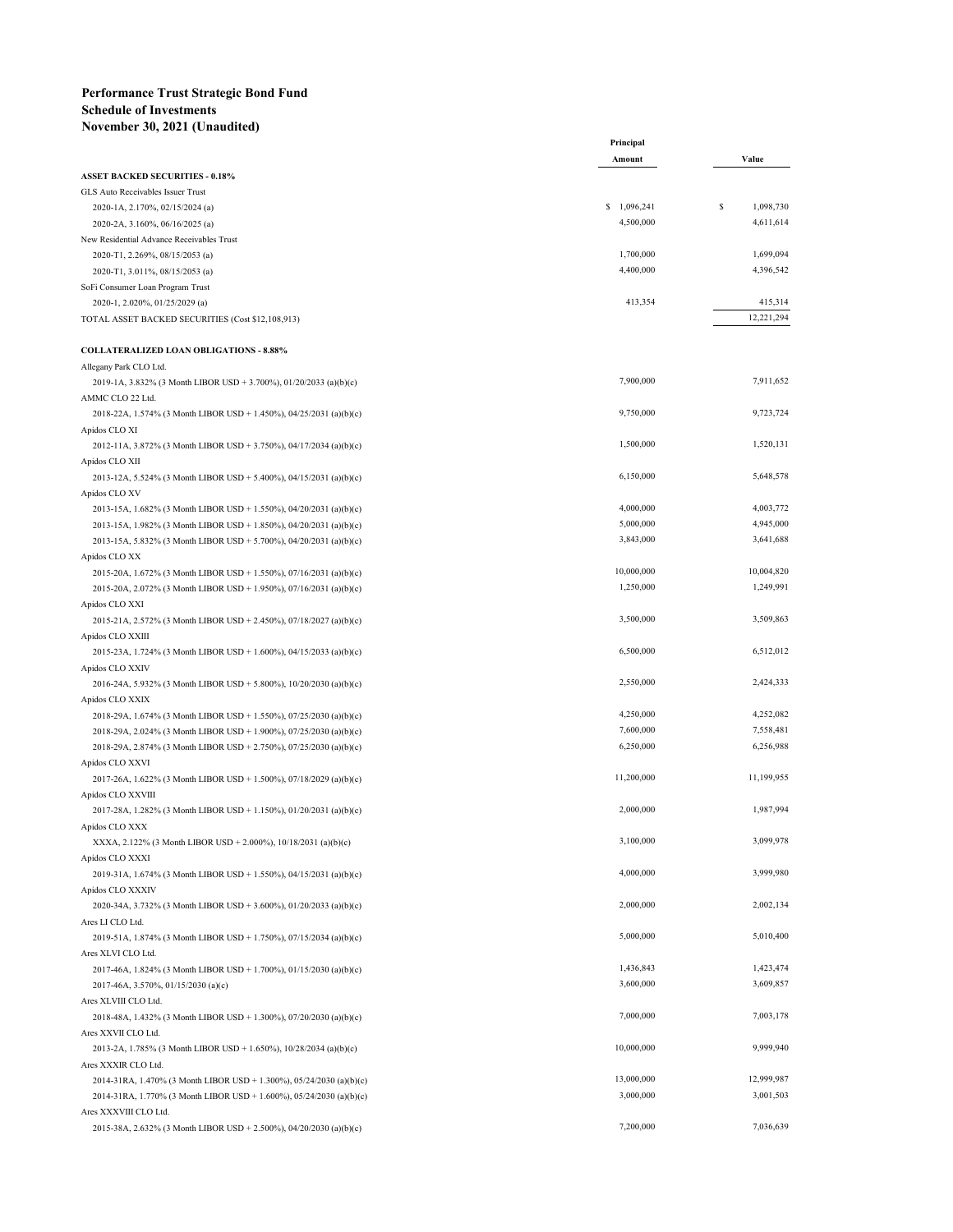| Bardot CLO Ltd.                                                         |            |            |
|-------------------------------------------------------------------------|------------|------------|
| 2019-2A, 0.000% (3 Month LIBOR USD + 1.600%), $10/22/2032$ (a)(b)(c)(d) | 5,000,000  | 4,999,975  |
| Basswood Park CLO Ltd.                                                  |            |            |
| 2021-1A, 1.532% (3 Month LIBOR USD + 1.400%), 04/20/2034 (a)(b)(c)      | 5,625,000  | 5,586,559  |
| Betony CLO 2 Ltd.                                                       |            |            |
| 2018-1A, 1.982% (3 Month LIBOR USD + 1.850%), 04/30/2031 (a)(b)(c)      | 1,200,000  | 1,199,993  |
| BlueMountain CLO Ltd.                                                   |            |            |
| 2018-1A, 1.832% (3 Month LIBOR USD + 1.700%), 07/30/2030 (a)(b)(c)      | 6,996,770  | 7,003,753  |
| 2014-2A, 1.882% (3 Month LIBOR USD + 1.750%), $10/20/2030$ (a)(b)(c)    | 5,500,000  | 5,499,967  |
| 2013-2A, 1.728% (3 Month LIBOR USD + 1.600%), 10/22/2030 (a)(b)(c)      | 2,750,000  | 2,749,986  |
| 2018-2A, 1.856% (3 Month LIBOR USD + 1.700%), 08/15/2031 (a)(b)(c)      | 8,500,000  | 8,508,806  |
| Burnham Park CLO Ltd.                                                   |            |            |
| 2016-1A, 2.282% (3 Month LIBOR USD + 2.150%), 10/20/2029 (a)(b)(c)      | 5,250,000  | 5,249,958  |
| Catskill Park CLO Ltd.                                                  |            |            |
| 2017-1A, 3.832% (3 Month LIBOR USD + 3.700%), 04/20/2029 (a)(b)(c)      | 1,000,000  | 1,003,931  |
| Chenango Park CLO Ltd.                                                  |            |            |
| 2018-1A, 1.674% (3 Month LIBOR USD + 1.550%), 04/15/2030 (a)(b)(c)      | 7,000,000  | 7,013,153  |
| 2018-1A, 1.974% (3 Month LIBOR USD + 1.850%), 04/15/2030 (a)(b)(c)      | 5,500,000  | 5,491,316  |
| 2018-1A, 3.124% (3 Month LIBOR USD + 3.000%), 04/15/2030 (a)(b)(c)      | 1,000,000  | 1,002,739  |
| CIFC Funding Ltd.                                                       |            |            |
| 2017-3A, 1.932% (3 Month LIBOR USD + 1.800%), 07/20/2030 (a)(b)(c)      | 2,100,000  | 2,104,345  |
| 2018-1A, 1.872% (3 Month LIBOR USD + 1.750%), 04/18/2031 (a)(b)(c)      | 3,750,000  | 3,746,044  |
| 2016-1A, 2.930% (3 Month LIBOR USD + 2.800%), 10/21/2031 (a)(b)(c)      | 5,000,000  | 5,000,000  |
| 2021-2A, 1.574% (3 Month LIBOR USD + 1.450%), 04/15/2034 (a)(b)(c)      | 2,250,000  | 2,242,478  |
| Dryden 77 CLO Ltd.                                                      |            |            |
| 2020-77A, 1.810% (3 Month LIBOR USD + 1.650%), 05/20/2034 (a)(b)(c)     | 8,000,000  | 8,016,504  |
| Gilbert Park CLO Ltd.                                                   |            |            |
| 2017-1A, 3.074% (3 Month LIBOR USD + 2.950%), 10/15/2030 (a)(b)(c)      | 8,475,000  | 8,474,864  |
| Goldentree Loan Management US CLO 1 Ltd.                                |            |            |
| 2017-1A, 1.632% (3 Month LIBOR USD + 1.500%), 04/20/2034 (a)(b)(c)      | 6,250,000  | 6,249,975  |
| Goldentree Loan Management US CLO 2 Ltd.                                |            |            |
| 2017-2A, 4.832% (3 Month LIBOR USD + 4.700%), 11/28/2030 (a)(b)(c)      | 4,475,000  | 4,300,412  |
| Goldentree Loan Management US CLO 3 Ltd.                                |            |            |
| 2018-3A, 1.682% (3 Month LIBOR USD + 1.550%), 04/20/2030 (a)(b)(c)      | 7,865,000  | 7,876,066  |
|                                                                         | 6,300,000  | 6,309,954  |
| 2018-3A, 2.032% (3 Month LIBOR USD + 1.900%), 04/20/2030 (a)(b)(c)      |            |            |
| Goldentree Loan Management US CLO 4 Ltd.                                | 5,350,000  | 5,349,973  |
| 2019-4A, 1.724% (3 Month LIBOR USD + 1.600%), 04/24/2031 (a)(b)(c)      | 8,150,000  | 7,762,614  |
| 2019-4A, 4.874% (3 Month LIBOR USD + 4.750%), 04/24/2031 (a)(b)(c)      |            |            |
| Goldentree Loan Management US CLO 5 Ltd.                                | 7,500,000  | 7,121,843  |
| 2019-5A, 4.982% (3 Month LIBOR USD + 4.850%), 10/20/2032 (a)(b)(c)      |            |            |
| Goldentree Loan Management US CLO 6 Ltd.                                | 2,500,000  | 2,412,583  |
| 2019-6A, 5.352% (3 Month LIBOR USD + 5.220%), 01/20/2033 (a)(b)(c)      |            |            |
| Goldentree Loan Management US CLO 7 Ltd.                                |            |            |
| 2020-7A, 1.832% (3 Month LIBOR USD + 1.700%), 04/20/2034 (a)(b)(c)      | 5,750,000  | 5,769,596  |
| Goldentree Loan Opportunities X Ltd.                                    |            |            |
| 2015-10A, 1.582% (3 Month LIBOR USD + 1.450%), 07/20/2031 (a)(b)(c)     | 3,250,000  | 3,251,401  |
| Goldentree Loan Opportunities XI Ltd.                                   |            |            |
| 2015-11A, 2.522% (3 Month LIBOR USD + 2.400%), 01/18/2031 (a)(b)(c)     | 2,250,000  | 2,237,184  |
| 2015-11A, 5.522% (3 Month LIBOR USD + 5.400%), 01/18/2031 (a)(b)(c)     | 3,750,000  | 3,662,599  |
| GoldentTree Loan Management US CLO 1 Ltd.                               |            |            |
| 2021-9A, 4.882% (3 Month LIBOR USD + 4.750%), 01/20/2033 (a)(b)(c)      | 6,500,000  | 6,214,390  |
| Golub Capital BDC 3 CLO 1 LLC                                           |            |            |
| 2021-1A, 2.924% (3 Month LIBOR USD + 2.800%), 04/15/2033 (a)(b)(c)      | 7,000,000  | 7,019,467  |
| Golub Capital Partners CLO 47M Ltd.                                     |            |            |
| 2020-47A, 1.820% (3 Month LIBOR USD + 1.680%), 05/05/2032 (a)(b)(c)     | 15,000,000 | 15,002,940 |
| Greenwood Park CLO Ltd.                                                 |            |            |
| 2018-1A, 5.074% (3 Month LIBOR USD + 4.950%), 04/15/2031 (a)(b)(c)      | 1,750,000  | 1,671,530  |
| Grippen Park CLO Ltd.                                                   |            |            |
| 2017-1A, 1.782% (3 Month LIBOR USD + 1.650%), 01/20/2030 (a)(b)(c)      | 3,000,000  | 3,003,531  |
| 2017-1A, 3.432% (3 Month LIBOR USD + 3.300%), 01/20/2030 (a)(b)(c)      | 7,350,000  | 7,358,269  |
| 2017-1A, 5.832% (3 Month LIBOR USD + 5.700%), 01/20/2030 (a)(b)(c)      | 1,150,000  | 1,138,660  |
| Harriman Park CLO Ltd.                                                  |            |            |
| 2020-1A, 1.732% (3 Month LIBOR USD + 1.600%), 04/20/2034 (a)(b)(c)      | 7,500,000  | 7,515,203  |
| Jay Park CLO Ltd.                                                       |            |            |
| 2016-1A, 2.782% (3 Month LIBOR USD + 2.650%), 10/20/2027 (a)(b)(c)      | 1,124,000  | 1,124,454  |
| LCM 26 Ltd.                                                             |            |            |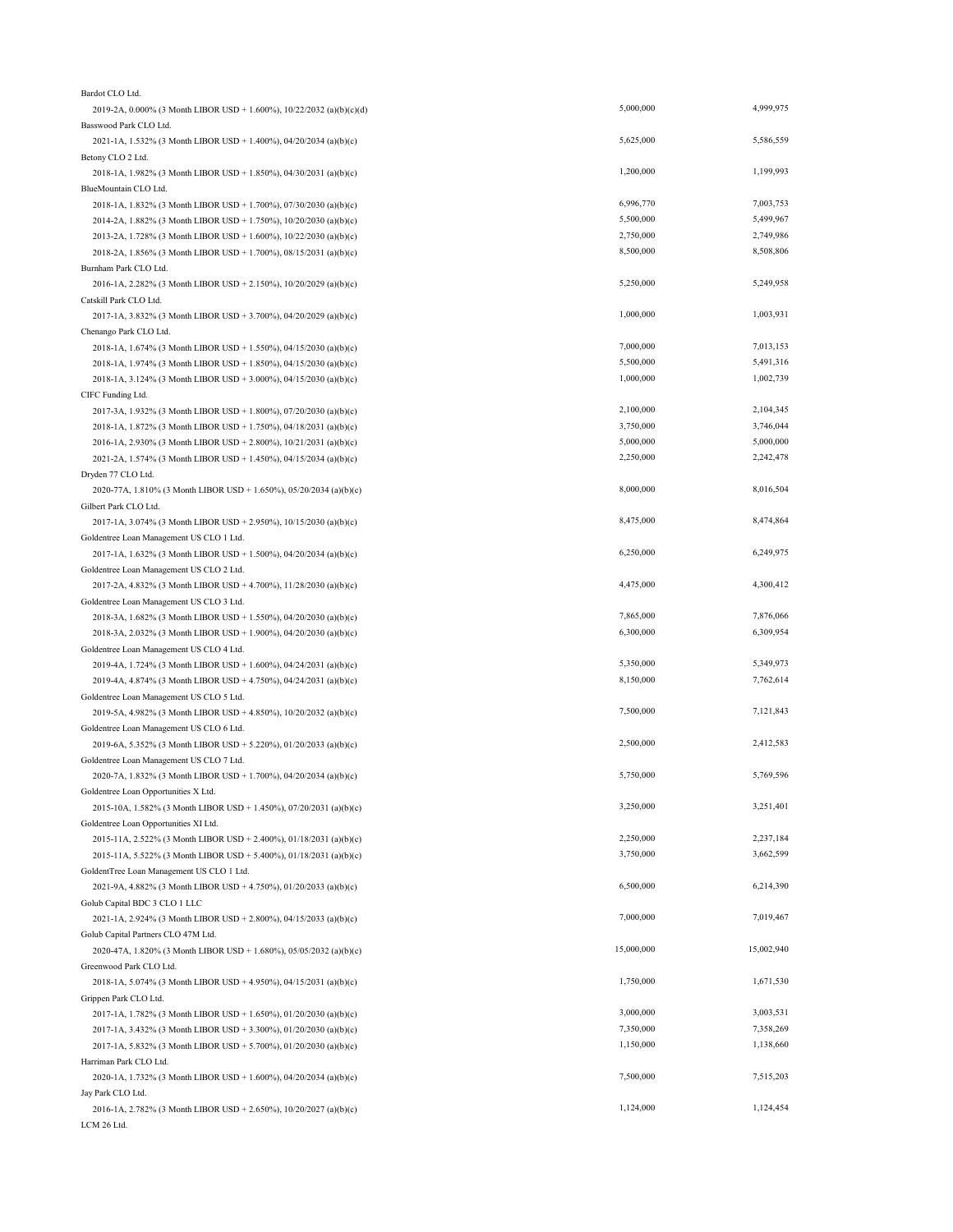| 26A, 2.632% (3 Month LIBOR USD + 2.500%), 01/20/2031 (a)(b)(c)                                                                   | 1,000,000  | 954,628    |
|----------------------------------------------------------------------------------------------------------------------------------|------------|------------|
| 26A, 5.432% (3 Month LIBOR USD + 5.300%), 01/20/2031 (a)(b)(c)                                                                   | 4,000,000  | 3,601,544  |
| LCM 28 Ltd.                                                                                                                      |            |            |
| 28A, 1.732% (3 Month LIBOR USD + 1.600%), 10/20/2030 (a)(b)(c)                                                                   | 4,000,000  | 3,999,980  |
| LCM 29 Ltd.                                                                                                                      |            |            |
| 29A, 1.724% (3 Month LIBOR USD + 1.600%), 04/15/2031 (a)(b)(c)                                                                   | 7,750,000  | 7,748,543  |
| LCM 35 Ltd.                                                                                                                      |            |            |
| 0.000% (3 Month LIBOR USD + 6.610%), 10/15/2034 (a)(b)(c)(d)                                                                     | 4,750,000  | 4,702,500  |
| LCM Loan Income Fund I Income Note Issuer Ltd.                                                                                   |            |            |
| 27A, 2.072% (3 Month LIBOR USD + 1.950%), 07/16/2031 (a)(b)(c)                                                                   | 2,700,000  | 2,663,942  |
| 27A, 3.072% (3 Month LIBOR USD + 2.950%), 07/16/2031 (a)(b)(c)                                                                   | 4,000,000  | 3,913,684  |
| 27A, 5.722% (3 Month LIBOR USD + 5.600%), 07/16/2031 (a)(b)(c)                                                                   | 2,000,000  | 1,831,724  |
| LCM XIV LP                                                                                                                       |            |            |
| 14A, 1.712% (3 Month LIBOR USD + 1.580%), 07/20/2031 (a)(b)(c)                                                                   | 10,800,000 | 10,799,946 |
| 14A, 1.982% (3 Month LIBOR USD + 1.850%), 07/20/2031 (a)(b)(c)                                                                   | 6,000,000  | 5,987,196  |
| LCM XV LP                                                                                                                        | 6,950,000  | 6,915,903  |
| 15A, 3.832% (3 Month LIBOR USD + 3.700%), 07/20/2030 (a)(b)(c)                                                                   |            |            |
| LCM XVI LP                                                                                                                       | 4,000,000  | 4,013,884  |
| 16A, 1.874% (3 Month LIBOR USD + 1.750%), 10/15/2031 (a)(b)(c)                                                                   | 5,100,000  | 5,071,603  |
| 16A, 2.274% (3 Month LIBOR USD + 2.150%), 10/15/2031 (a)(b)(c)<br>LCM XVII LP                                                    |            |            |
|                                                                                                                                  | 1,000,000  | 923,859    |
| 17A, 6.124% (3 Month LIBOR USD + 6.000%), 10/15/2031 (a)(b)(c)<br>LCM XVIII LP                                                   |            |            |
|                                                                                                                                  | 2,500,000  | 2,502,108  |
| 19A, 1.874% (3 Month LIBOR USD + 1.750%), 07/15/2027 (a)(b)(c)<br>19A, 2.824% (3 Month LIBOR USD + 2.700%), 07/15/2027 (a)(b)(c) | 4,000,000  | 4,002,716  |
| 18A, 6.082% (3 Month LIBOR USD + 5.950%), 04/20/2031 (a)(b)(c)                                                                   | 3,450,000  | 3,183,929  |
| LCM XXII Ltd.                                                                                                                    |            |            |
| 22A, 1.582% (3 Month LIBOR USD + 1.450%), 10/20/2028 (a)(b)(c)                                                                   | 5,000,000  | 4,985,615  |
| 22A, 2.932% (3 Month LIBOR USD + 2.800%), 10/20/2028 (a)(b)(c)                                                                   | 2,000,000  | 1,985,314  |
| LCM XXV Ltd.                                                                                                                     |            |            |
| 25A, 3.582% (3 Month LIBOR USD + 3.450%), 07/20/2030 (a)(b)(c)                                                                   | 4,000,000  | 3,905,456  |
| Long Point Park CLO Ltd.                                                                                                         |            |            |
| 2017-1A, 2.522% (3 Month LIBOR USD + 2.400%), 01/17/2030 (a)(b)(c)                                                               | 4,000,000  | 3,907,984  |
| 2017-1A, 5.722% (3 Month LIBOR USD + 5.600%), 01/17/2030 (a)(b)(c)                                                               | 2,000,000  | 1,919,344  |
| Magnetite VIII Ltd.                                                                                                              |            |            |
| 2014-8A, 3.024% (3 Month LIBOR USD + 2.900%), 04/15/2031 (a)(b)(c)                                                               | 10,150,000 | 10,164,748 |
| Magnetite XII Ltd.                                                                                                               |            |            |
| 2015-12A, 5.804% (3 Month LIBOR USD + 5.680%), 10/15/2031 (a)(b)(c)                                                              | 8,923,000  | 8,835,929  |
| Magnetite XV Ltd.                                                                                                                |            |            |
| 2015-15A, 2.874% (3 Month LIBOR USD + 2.750%), 07/25/2031 (a)(b)(c)                                                              | 2,000,000  | 2,001,096  |
| Magnetite XVIII Ltd.                                                                                                             |            |            |
| 2016-18A, 2.856% (3 Month LIBOR USD + 2.700%), 11/15/2028 (a)(b)(c)                                                              | 9,315,000  | 9,323,486  |
| Magnetite XXII Ltd.                                                                                                              |            |            |
| 2019-22A, 3.224% (3 Month LIBOR USD + 3.100%), 04/15/2031 (a)(b)(c)                                                              | 2,000,000  | 2,004,682  |
| Magnetite XXIII Ltd.                                                                                                             |            |            |
| 2019-23A, 6.874% (3 Month LIBOR USD + 6.750%), 10/25/2032 (a)(b)(c)                                                              | 2,750,000  | 2,750,000  |
| 2019-23A, 0.000% (3 Month LIBOR USD + 6.300%), 01/25/2035 (a)(b)(c)(d)                                                           | 2,750,000  | 2,750,000  |
| Magnetite XXIV Ltd.                                                                                                              |            |            |
| 2019-24A, 2.674% (3 Month LIBOR USD + 2.550%), 01/15/2033 (a)(b)(c)                                                              | 6,000,000  | 6,007,374  |
| 2019-24A, 3.924% (3 Month LIBOR USD + 3.800%), 01/15/2033 (a)(b)(c)                                                              | 1,700,000  | 1,703,470  |
| Magnetite XXVII Ltd.                                                                                                             |            |            |
| 2020-27A, 6.132% (3 Month LIBOR USD + 6.000%), 10/20/2034 (a)(b)(c)                                                              | 5,250,000  | 5,217,072  |
| Magnetite XXVIII Ltd.                                                                                                            | 2,250,000  | 2,250,000  |
| 2020-28A, 7.204% (3 Month LIBOR USD + 7.080%), 10/25/2031 (a)(b)(c)                                                              | 2,250,000  | 2,250,000  |
| 2020-28A, 0.000% (3 Month LIBOR USD + 6.150%), 01/20/2035 (a)(b)(c)(d)(e)                                                        |            |            |
| Magnetite XXX Ltd.<br>2021-30A, 6.332% (3 Month LIBOR USD + 6.200%), 10/25/2034 (a)(b)(c)                                        | 4,100,000  | 4,088,303  |
| Mountain View CLO XV Ltd.                                                                                                        |            |            |
| 2019-2A, 2.024% (3 Month LIBOR USD + 1.900%), 01/15/2033 (a)(b)(c)                                                               | 3,000,000  | 3,000,909  |
| Neuberger Berman CLO Ltd.                                                                                                        |            |            |
| 2019-34A, 4.332% (3 Month LIBOR USD + 4.200%), 01/20/2033 (a)(b)(c)                                                              | 6,690,000  | 6,722,527  |
| Neuberger Berman Loan Advisers CLO 35 Ltd.                                                                                       |            |            |
| 2019-35A, 3.824% (3 Month LIBOR USD + 3.700%), 01/19/2033 (a)(b)(c)                                                              | 5,000,000  | 5,007,490  |
| Neuberger Berman Loan Advisers CLO 38 Ltd.                                                                                       |            |            |
| 2020-38A, 0.000% (3 Month LIBOR USD + 1.650%), 10/20/2035 (a)(b)(c)(d)                                                           | 7,000,000  | 6,999,965  |
|                                                                                                                                  |            |            |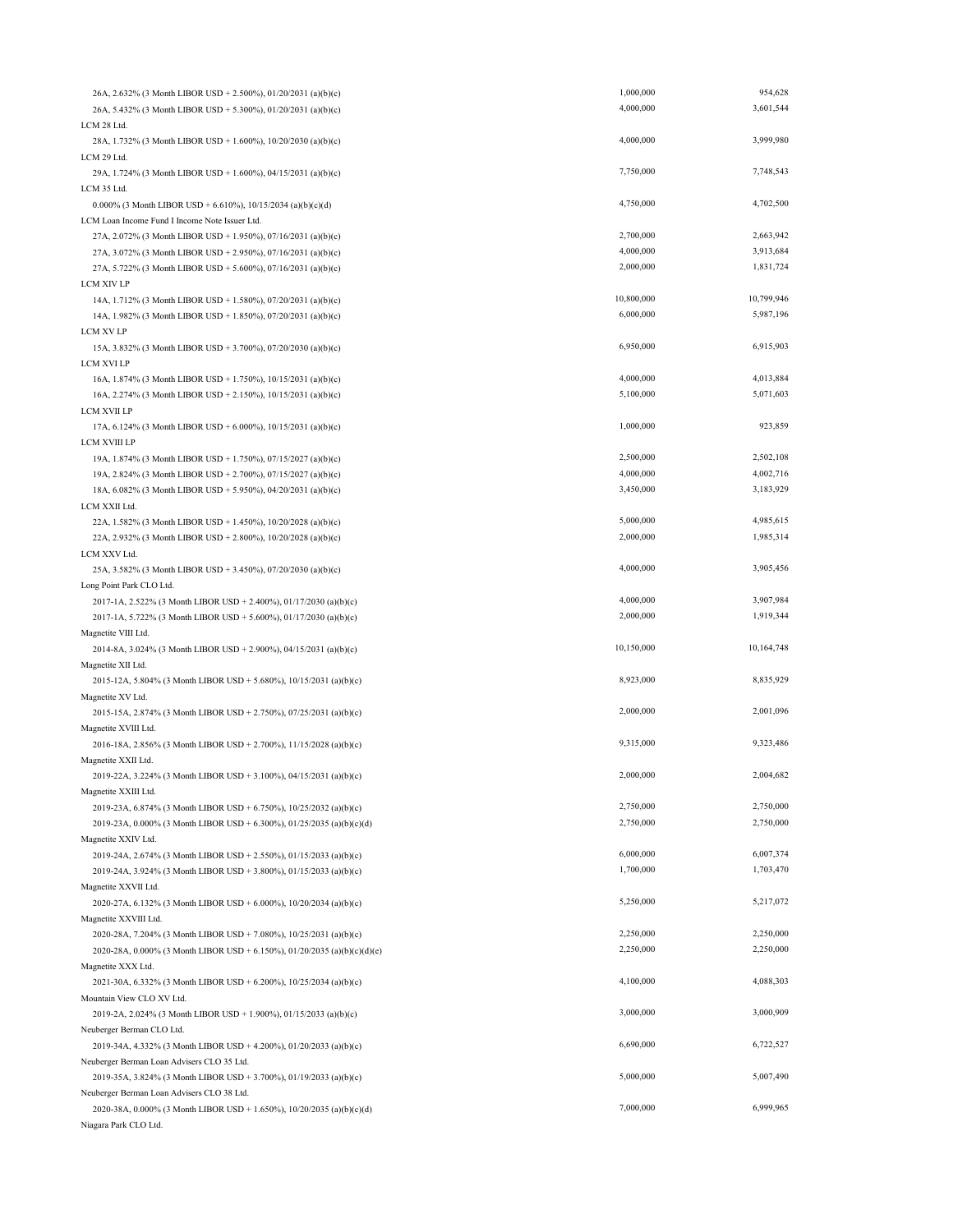| 2019-1A, 6.072% (3 Month LIBOR USD + 5.950%), 07/17/2032 (a)(b)(c)   | 2,000,000  | 1,988,674   |
|----------------------------------------------------------------------|------------|-------------|
| Oak Hill Credit Partners Ltd.                                        |            |             |
| 2014-10RA, 1.682% (3 Month LIBOR USD + 1.550%), 04/20/2034 (a)(b)(c) | 6,750,000  | 6,754,543   |
| OHA Credit XIII Ltd.                                                 |            |             |
| 2016-13A, 1.846% (3 Month LIBOR USD + 1.700%), 10/25/2034 (a)(b)(c)  | 5,000,000  | 5,010,720   |
| Octagon Investment Partners 26 Ltd.                                  |            |             |
| 2016-1A, 1.924% (3 Month LIBOR USD + 1.800%), 07/15/2030 (a)(b)(c)   | 6,220,000  | 6,175,011   |
| Octagon Investment Partners 33 Ltd.                                  |            |             |
| 2017-1A, 1.632% (3 Month LIBOR USD + 1.500%), 01/20/2031 (a)(b)(c)   | 1,250,000  | 1,249,995   |
| Octagon Investment Partners 41 Ltd.                                  |            |             |
| 2019-2A, 1.824% (3 Month LIBOR USD + 1.700%), 10/15/2033 (a)(b)(c)   | 10,000,000 | 9,999,940   |
| Octagon Investment Partners 49 Ltd.                                  |            |             |
| 2020-5A, 1.674% (3 Month LIBOR USD + 1.550%), 01/15/2033 (a)(b)(c)   | 1,750,000  | 1,749,991   |
| RR Ltd.                                                              |            |             |
| 2021-17A, 1.540% (3 Month LIBOR USD + 1.400%), 07/15/2034 (a)(b)(c)  | 5,000,000  | 4,999,930   |
| 2021-17A, 1.790% (3 Month LIBOR USD + 1.650%), 07/15/2034 (a)(b)(c)  | 5,000,000  | 5,010,210   |
| Treman Park CLO Ltd.                                                 |            |             |
| 2015-1A, 7.542% (3 Month LIBOR USD + 7.410%), 10/20/2028 (a)(b)(c)   | 1,750,000  | 1,733,825   |
| Verde CLO Ltd.                                                       |            |             |
| 2019-1A, 1.724% (3 Month LIBOR USD + 1.600%), 04/15/2032 (a)(b)(c)   | 2,000,000  | 1,999,990   |
| Voya CLO Ltd.                                                        |            |             |
| 2016-4A, 1.682% (3 Month LIBOR USD + 1.550%), 07/20/2029 (a)(b)(c)   | 7,250,000  | 7,266,755   |
| Webster Park CLO Ltd.                                                |            |             |
|                                                                      | 4,000,000  | 3,999,984   |
| 2015-1A, 1.482% (3 Month LIBOR USD + 1.350%), 07/20/2030 (a)(b)(c)   | 10,300,000 |             |
| 2015-1A, 1.932% (3 Month LIBOR USD + 1.800%), 07/20/2030 (a)(b)(c)   |            | 10,305,613  |
| 2015-1A, 3.032% (3 Month LIBOR USD + 2.900%), 07/20/2030 (a)(b)(c)   | 4,800,000  | 4,802,621   |
| Whetstone Park CLO Ltd.                                              |            |             |
| 2021-1A, 2.791%, 01/20/2035 (a)(c)                                   | 1,400,000  | 1,400,000   |
| TOTAL COLLATERALIZED LOAN OBLIGATIONS (Cost \$589,274,389)           |            | 593,831,404 |
|                                                                      |            |             |
| <b>CORPORATE BONDS - 18.03%</b>                                      |            |             |
| <b>Administrative and Support Services - 1.01%</b>                   |            |             |
| ADT Security Corp.                                                   |            |             |
| 4.125%, 08/01/2029 (a)                                               | 9,650,000  | 9,328,655   |
| Central Storage Safety Project Trust                                 |            |             |
| 4.823%, 02/01/2038 (a)                                               | 6,690,880  | 7,692,615   |
| Equifax, Inc.                                                        |            |             |
| 2.350%, 09/15/2031                                                   | 5,000,000  | 4,927,330   |
| ERAC USA Finance, LLC                                                |            |             |
| 7.000%, 10/15/2037 (a)                                               | 7,957,000  | 11,841,250  |
| MSCI, Inc.                                                           |            |             |
| 4.000%, 11/15/2029 (a)                                               | 5,000,000  | 5,182,450   |
| 3.625%, 11/01/2031 (a)                                               | 5,000,000  | 5,094,950   |
| 3.250%, 08/15/2033 (a)                                               | 1,750,000  | 1,747,777   |
| Northwell Healthcare, Inc.                                           |            |             |
| 3.391%, 11/01/2027                                                   | 4,652,000  | 4,981,959   |
| Prime Security Services Borrower LLC                                 |            |             |
| 3.375%, 08/31/2027 (a)                                               | 1,000,000  | 947,695     |
| Scotts Miracle-Gro Co.                                               |            |             |
| 4.375%, 02/01/2032 (a)                                               | 2,578,000  | 2,558,665   |
| Verizon Communications, Inc.                                         |            |             |
| 4.500%, 08/10/2033                                                   | 4,155,000  | 4,905,582   |
| Visa, Inc.                                                           |            |             |
| 4.150%, 12/14/2035                                                   | 7,450,000  | 8,913,323   |
| Air Transportation - 0.26%                                           |            |             |
| Delta Air Lines, Inc.                                                |            |             |
| 7.000%, 05/01/2025 (a)                                               | 6,190,000  | 7,118,682   |
|                                                                      |            |             |
| Southwest Airlines Co.                                               | 8,780,000  | 10,016,386  |
| 5.125%, 06/15/2027                                                   |            |             |
| Ambulatory Health Care Services - 0.47%                              |            |             |
| Ascension Health                                                     |            |             |
| 3.106%, 11/15/2039                                                   | 15,000,000 | 16,366,375  |
| Piedmont Healthcare, Inc.                                            |            |             |
| 2.044%, 01/01/2032                                                   | 5,000,000  | 4,874,827   |
| Toledo Hospital                                                      |            |             |
| 6.015%, 11/15/2048                                                   | 6,980,000  | 10,480,996  |
| Amusement, Gambling, and Recreation Industries - 0.09%               |            |             |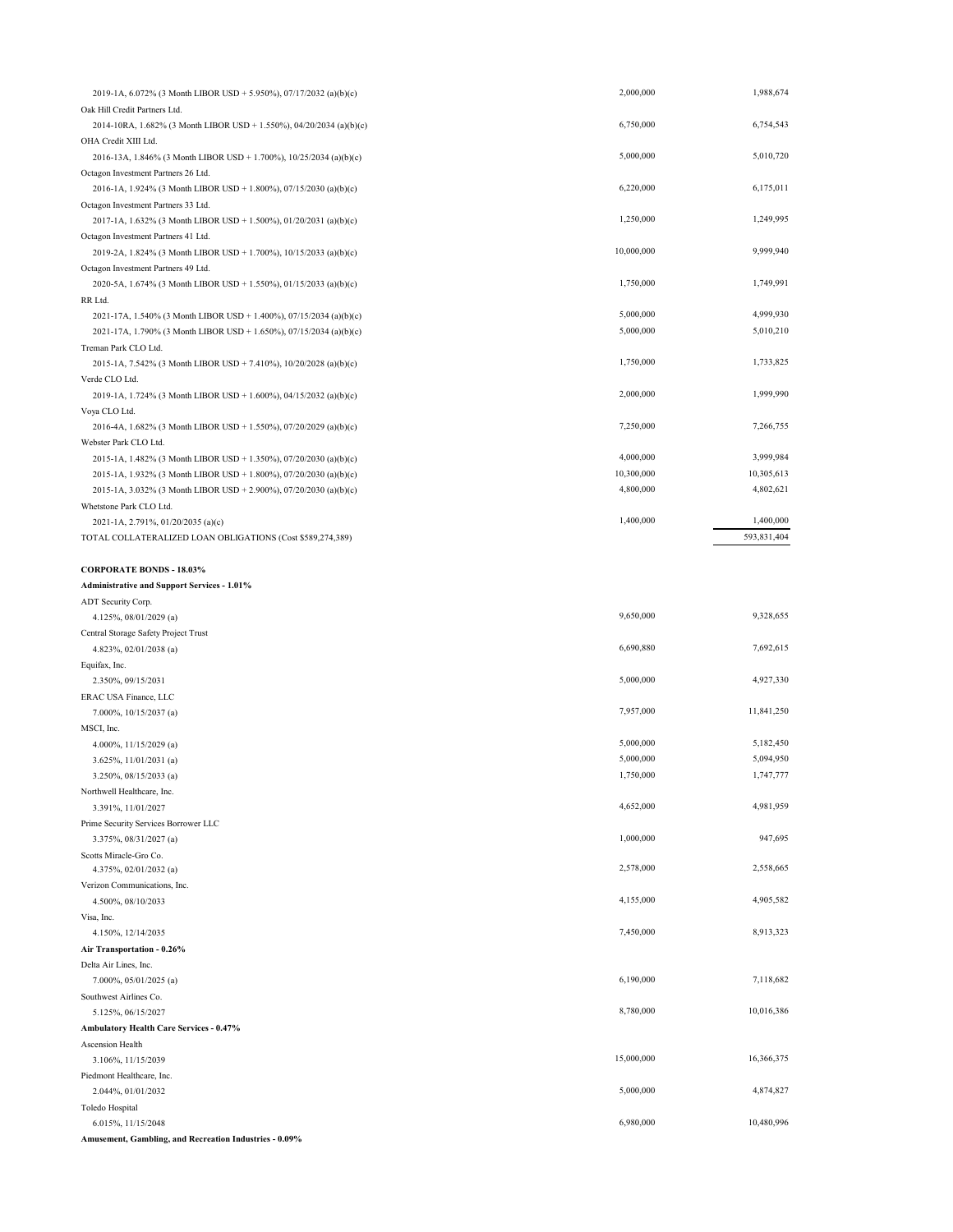| YMCA of Greater New York                                                |            |            |
|-------------------------------------------------------------------------|------------|------------|
| 2.303%, 08/01/2026                                                      | 5,730,000  | 5,710,118  |
| Beverage and Tobacco Product Manufacturing - 0.26%                      |            |            |
| Coca-Cola Co.                                                           |            |            |
| 2.000%, 03/05/2031                                                      | 10,000,000 | 9,959,628  |
| Keurig Dr. Pepper, Inc.                                                 |            |            |
| 7.450%, 05/01/2038                                                      | 5,000,000  | 7,671,422  |
| Broadcasting (except Internet) - 0.09%                                  |            |            |
| Sirius XM Radio, Inc.                                                   |            |            |
| 3.125%, 09/01/2026 (a)                                                  | 5,500,000  | 5,427,015  |
| 3.875%, 09/01/2031 (a)                                                  | 941,000    | 893,178    |
| Building Material and Garden Equipment and Supplies Dealers - 0.51%     |            |            |
| Home Depot, Inc.                                                        |            |            |
| 1.375%, 03/15/2031                                                      | 10,000,000 | 9,430,233  |
| 5.875%, 12/16/2036                                                      | 5,000,000  | 7,099,262  |
| 5.400%, 09/15/2040                                                      | 5,000,000  | 6,887,009  |
| Lowe's Companies, Inc.                                                  |            |            |
| 1.700%, 09/15/2028                                                      | 10,846,000 | 10,625,162 |
| Chemical Manufacturing - 0.72%                                          |            |            |
| Axalta Coating Systems LLC                                              |            | 6,440,208  |
| 3.375%, 02/15/2029 (a)                                                  | 6,750,000  |            |
| Bristol-Myers Squibb Co.                                                | 8,734,000  | 10,401,559 |
| 4.125%, 06/15/2039                                                      |            |            |
| Johnson & Johnson                                                       | 8,180,000  | 11,887,229 |
| 5.850%, 07/15/2038                                                      |            |            |
| Wyeth LLC<br>5.950%, 04/01/2037                                         | 13,738,000 | 19,566,845 |
|                                                                         |            |            |
| Computer and Electronic Product Manufacturing - 0.90%<br>Apple, Inc.    |            |            |
| 1.650%, 02/08/2031                                                      | 20,000,000 | 19,435,869 |
| 2.375%, 02/08/2041                                                      | 10,000,000 | 9,761,018  |
| Intel Corp.                                                             |            |            |
| 3.900%, 03/25/2030                                                      | 10,000,000 | 11,360,314 |
| NVIDIA Corp.                                                            |            |            |
| 1.550%, 06/15/2028                                                      | 5,000,000  | 4,936,734  |
| 2.000%, 06/15/2031                                                      | 5,000,000  | 4,972,432  |
| Siemens Financieringsmaatschappij NV                                    |            |            |
| $2.150\%, 03/11/2031$ (a)(c)                                            | 9,650,000  | 9,669,448  |
| <b>Construction of Buildings - 0.23%</b>                                |            |            |
| Ashton Woods USA LLC                                                    |            |            |
| 4.625%, 04/01/2030 (a)                                                  | 2,600,000  | 2,548,353  |
| Century Communities, Inc.                                               |            |            |
| 3.875%, 08/15/2029 (a)                                                  | 2,000,000  | 1,973,500  |
| LGI Homes, Inc.                                                         |            |            |
| 4.000%, 07/15/2029 (a)                                                  | 5,875,000  | 5,648,490  |
| M/I Homes, Inc.                                                         |            |            |
| 3.950%, 02/15/2030                                                      | 5,000,000  | 4,957,325  |
| Credit Intermediation and Related Activities - 5.28%                    |            |            |
| American AGcredit FLCA                                                  |            |            |
| 3.375% to 06/15/2031 then SOFR + 2.120%, 06/15/2036 (a)(b)              | 10,000,000 | 10,056,294 |
| Bank of America Corp.                                                   |            |            |
| 2.087% to 05/14/2029 then SOFR + 1.060%, 06/14/2029 (b)                 | 12,000,000 | 11,854,239 |
| 2.651% to 03/11/31 then SOFR + 1.220%, 03/11/2032 (b)                   | 10,000,000 | 10,113,878 |
| Bank of NT Butterfield & Son Ltd.                                       |            |            |
| 5.250% to 06/01/2023 then 3 Month LIBOR USD + 2.255%, 06/01/2028 (b)(c) | 3,000,000  | 3,111,134  |
| 5.250% to 06/15/2025 then SOFR + 5.060%, 06/15/2030 (b)(c)              | 5,000,000  | 5,347,368  |
| <b>Bank OZK</b>                                                         |            |            |
| 2.750% to 10/01/2026 then SOFR + 2.090%, 10/01/2031 (b)                 | 15,175,000 | 15,320,951 |
| Banner Corp.                                                            |            |            |
| 5.000% to 06/30/2025 then SOFR + 4.890%, 06/30/2030 (b)                 | 5,000,000  | 5,308,187  |
| BlueHub Loan Fund, Inc.                                                 |            |            |
| 3.099%, 01/01/2030                                                      | 3,000,000  | 3,122,749  |
| Bryn Mawr Bank Corp.                                                    |            |            |
| 4.250% to 12/15/2022 then 3 Month LIBOR USD + 2.050%, 12/15/2027 (b)    | 3,500,000  | 3,517,259  |
| CIT Group, Inc.                                                         |            |            |
| 4.125% (5 Year CMT Rate + 2.372%), 11/13/2029 (b)                       | 2,000,000  | 2,036,610  |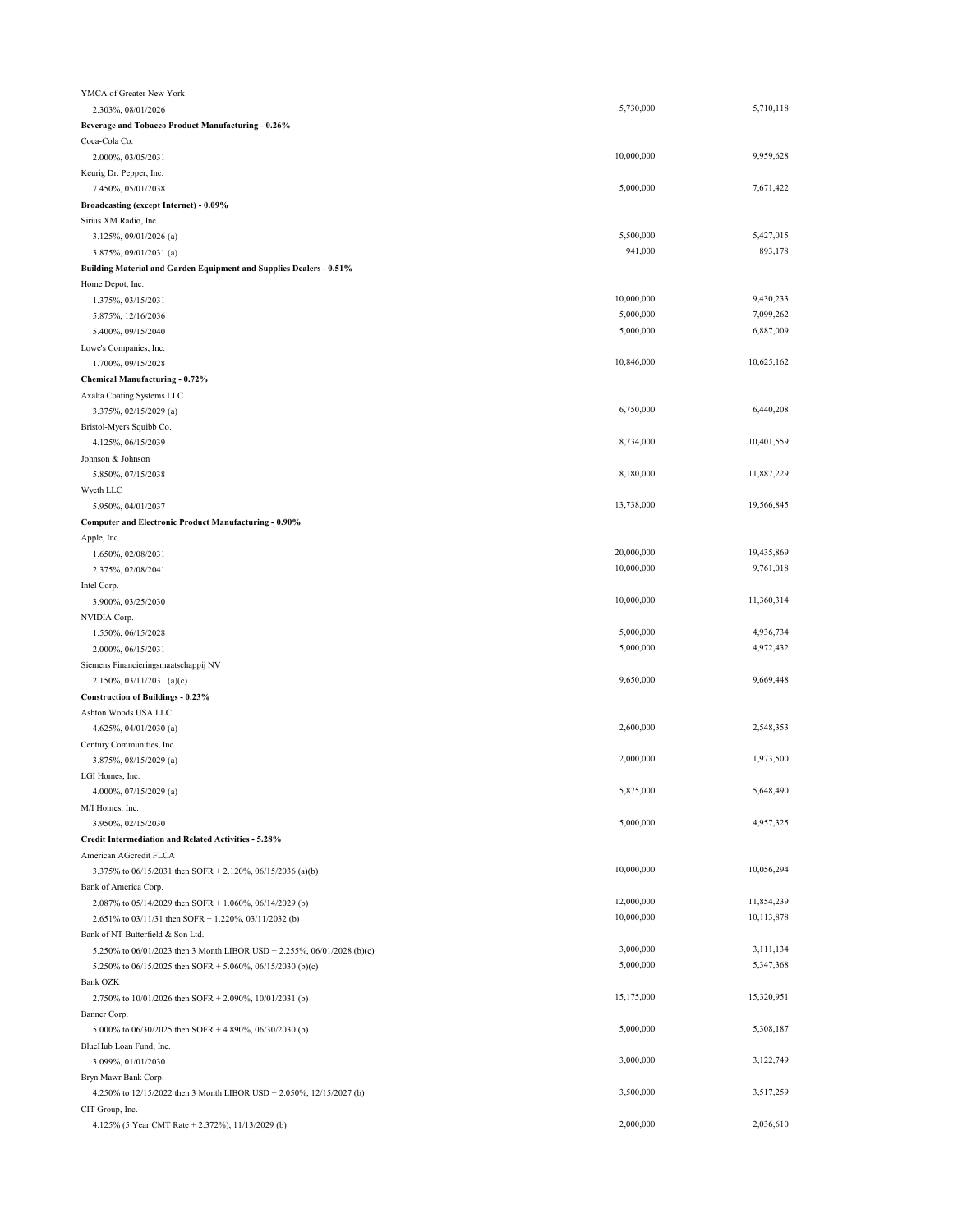| CNB Financial Corp.                                                                 |            |            |
|-------------------------------------------------------------------------------------|------------|------------|
| 3.250% to 6/15/2026 then SOFR + 2.580%, 06/15/2031 (a)(b)                           | 8,000,000  | 7,934,362  |
| Compeer Financial FLCA                                                              |            |            |
| 2.750% to 06/01/2026 then SOFR + 2.030%, 06/01/2031 (a)(b)                          | 5,000,000  | 4,977,691  |
| 3.375% to 06/01/2031 then SOFR + 1.965%, 06/01/2036 (a)(b)                          | 4,750,000  | 4,850,109  |
| First Busey Corp.                                                                   |            |            |
| 5.250% to 06/01/2025 then SOFR + 5.110%, 06/01/2030 (b)                             | 4,000,000  | 4,410,042  |
| First Citizens BancShares, Inc.                                                     |            |            |
| 3.375% to 03/15/2025 then SOFR + 2.465%, 03/15/2030 (b)                             | 7,500,000  | 7,655,775  |
| <b>First Financial Bancorp</b>                                                      |            |            |
| 5.250% to 05/15/2025 then SOFR + 5.090%, 05/15/2030 (b)                             | 4,000,000  | 4,270,529  |
| First Interstate BancSystem, Inc.                                                   |            |            |
| 5.250% to 05/15/2025 then SOFR + 5.180%, 05/15/2030 (b)                             | 5,000,000  | 5,313,185  |
| First Mid Bancshares, Inc.                                                          |            |            |
| 3.950% to 10/15/2025 then SOFR + 3.830%, 10/15/2030 (b)                             | 5,000,000  | 5,109,219  |
| First Midwest Bancorp Inc.                                                          |            |            |
| 5.875%, 09/29/2026                                                                  | 8,500,000  | 9,858,799  |
| Firstbank                                                                           |            |            |
|                                                                                     | 5,000,000  | 5,104,577  |
| 4.500% to 09/01/2025 then SOFR + 4.390%, 09/01/2030 (b)<br>Flushing Financial Corp. |            |            |
|                                                                                     | 5,000,000  | 5,048,673  |
| 3.125% to 12/01/2026 then SOFR + 2.035%, 12/01/2031 (b)                             |            |            |
| Great Southern Bank                                                                 |            | 5,128,925  |
| 5.500% to 06/15/2025 then SOFR + 5.325%, 06/15/2030 (b)                             | 4,750,000  |            |
| Heartland Financial USA, Inc.                                                       |            |            |
| 2.750% to 09/15/2026 then SOFR + 2.100%, 09/15/2031 (b)                             | 6,000,000  | 6,070,582  |
| Heritage Commerce Corp.                                                             |            |            |
| 5.250% to 06/01/2022 then 3 Month LIBOR USD + 3.365%, 06/01/2027 (b)                | 3,935,000  | 3,943,843  |
| Hilltop Holdings, Inc.                                                              |            |            |
| 6.125% to 05/15/2030 then SOFR + 5.800%, 05/15/2035 (b)                             | 9,000,000  | 10,415,535 |
| Independent Bank Group, Inc.                                                        |            |            |
| 4.000% to 09/15/2025 then SOFR + 3.885%, 09/15/2030 (b)                             | 7,000,000  | 7,407,610  |
| John Deere Capital Corp.                                                            |            |            |
| 2.000%, 06/17/2031                                                                  | 10,000,000 | 9,947,624  |
| JPMorgan Chase & Co.                                                                |            |            |
| 2.069% to 06/01/2028 then SOFR + 1.015%, 06/01/2029 (b)                             | 5,000,000  | 4,943,668  |
| MB Financial Bank, NA                                                               |            |            |
| 4.000% to 12/01/2022 then 3 Month LIBOR USD + 1.873%, 12/01/2027 (b)                | 3,000,000  | 3,086,623  |
| NBT Bancorp, Inc.                                                                   |            |            |
| 5.000% to 07/01/2025 then SOFR + 4.850%, 07/01/2030 (b)                             | 7,500,000  | 7,946,734  |
| NexBank Capital, Inc.                                                               |            |            |
| 4.000% to 08/15/2026 then SOFR + 3.390%, 08/15/2031 (a)(b)                          | 6,500,000  | 6,409,219  |
| OceanFirst Financial Corp.                                                          |            |            |
|                                                                                     |            |            |
| 5.250% to 05/15/2025 then SOFR + 5.095%, 05/15/2030 (b)                             | 5,000,000  | 5,371,892  |
|                                                                                     |            |            |
| OneMain Finance Corp.                                                               | 5,000,000  | 4,833,150  |
| 3.500%, 01/15/2027                                                                  |            |            |
| 5.375%, 11/15/2029                                                                  | 8,453,000  | 8,912,632  |
| Pacific Continental Corp.                                                           |            | 5,000,762  |
| 4.847% to 12/31/2021 then 3 Month LIBOR USD + 4.715%, 06/30/2026 (b)                | 5,000,000  |            |
| Pacific Premier Bancorp, Inc.                                                       |            |            |
| 4.875% to 05/15/2024 then 3 Month LIBOR USD + 2.500%, 05/15/2029 (b)                | 4,000,000  | 4,171,241  |
| 5.375% to 06/15/2025 then SOFR + 5.170%, 06/15/2030 (b)                             | 5,000,000  | 5,371,625  |
| Park National Corp.                                                                 |            |            |
| 4.500% to 09/01/2025 then SOFR + 4.390%, 09/01/2030 (b)                             | 5,100,000  | 5,206,624  |
| Peapack-Gladstone Financial Corp.                                                   |            |            |
| 3.500% to 12/30/2025 then SOFR + 3.260%, 12/30/2030 (b)                             | 7,500,000  | 7,657,125  |
| Pinnacle Financial Partners, Inc.                                                   |            |            |
| 4.125% to 09/15/2024 then 3 Month LIBOR USD + 2.775%, 09/15/2029 (b)                | 6,000,000  | 6,107,325  |
| Renasant Corp.                                                                      |            |            |
| 3.000% to 12/01/2026 then SOFR + 1.910%, 12/01/2031 (b)                             | 5,000,000  | 5,024,292  |
| 4.500% to 09/15/2030 then SOFR + 4.025%, 09/15/2035 (b)                             | 5,000,000  | 5,352,385  |
| Sandy Spring Bancorp, Inc.                                                          |            |            |
| 4.250% to 11/15/2024 then SOFR + 2.882%, 11/15/2029 (b)                             | 5,500,000  | 5,638,684  |
| Signature Bank                                                                      |            |            |
| 4.125% to 11/01/2024 then 3 Month LIBOR USD + 2.559%, 11/01/2029 (b)                | 5,000,000  | 5,258,025  |
| Southside Bancshares, Inc.                                                          |            |            |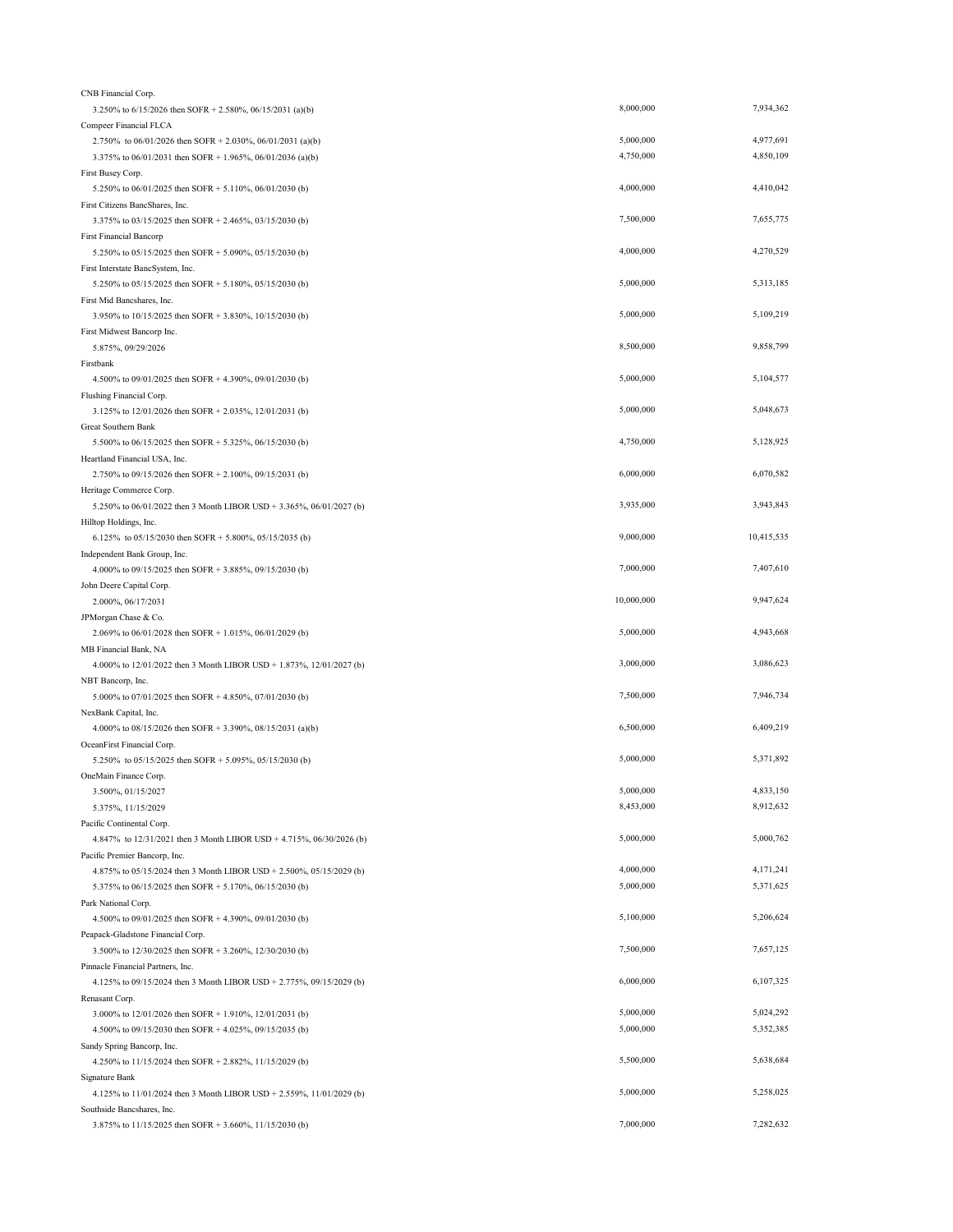| Summit Financial Group, Inc.                                         |            |            |
|----------------------------------------------------------------------|------------|------------|
| 3.250% to 12/01/2026 then SOFR + 2.300%, 12/01/2031 (a)(b)           | 4,000,000  | 4,018,422  |
| Texas Capital Bancshares, Inc.                                       |            |            |
| 4.000% (5 Year CMT Rate + 3.150%), 05/06/2031 (b)                    | 10,590,000 | 11,115,573 |
| Texas Capital Bank, NA                                               |            |            |
| 5.250%, 01/31/2026                                                   | 5,000,000  | 5,445,248  |
| Toronto-Dominion Bank                                                |            |            |
| 2.000%, 09/10/2031 (c)                                               | 10,000,000 | 9,936,131  |
| Towne Bank                                                           |            |            |
| 4.500% to 07/30/2022 then 3 Month LIBOR USD + 2.550%, 07/30/2027 (b) | 4,000,000  | 4,049,763  |
| Toyota Motor Credit Corp.                                            |            |            |
| 1.900%, 09/12/2031                                                   | 5,000,000  | 4,922,634  |
| Trustmark Corp.                                                      |            |            |
| 3.625% to 12/01/2025 then SOFR + 3.387%, 12/01/2030 (b)              | 6,000,000  | 6,159,680  |
| UMB Financial Corp.                                                  |            |            |
| 3.700% (5 Year CMT Rate + 3.437%), 09/17/2030 (b)                    | 5,000,000  | 5,095,555  |
| Valley National Bancorp                                              |            |            |
| 3.000% to 06/15/2026 then SOFR + 2.360%, 06/15/2031 (b)              | 5,000,000  | 5,089,725  |
| Western Alliance Bancorp                                             |            |            |
| 3.000% to 06/15/2026 then SOFR + 2.250%, 06/15/2031 (b)              | 5,900,000  | 6,040,655  |
|                                                                      |            |            |
| Western Alliance Bank                                                | 5,000,000  | 5,459,625  |
| 5.250% to 06/01/2025 then SOFR + 5.120%, 06/01/2030 (b)              |            |            |
| WSFS Financial Corp.                                                 |            |            |
| 2.750% to 12/15/2025 then SOFR + 2.485%, 12/15/2030 (b)              | 4,470,000  | 4,424,504  |
| <b>Educational Services - 0.26%</b>                                  |            |            |
| Liberty University, Inc.                                             |            |            |
| 3.338%, 03/01/2034                                                   | 16,000,000 | 17,100,834 |
| Fabricated Metal Product Manufacturing - 0.19%                       |            |            |
| Ball Corp.                                                           |            |            |
| 2.875%, 08/15/2030                                                   | 8,000,000  | 7,613,000  |
| 3.125%, 09/15/2031                                                   | 5,000,000  | 4,816,525  |
| Food Manufacturing - 0.33%                                           |            |            |
| Archer-Daniels-Midland Co.                                           |            |            |
| 3.250%, 03/27/2030                                                   | 10,900,000 | 11,964,301 |
| Hormel Foods Corp.                                                   |            |            |
| 1.700%, 06/03/2028                                                   | 10,000,000 | 9,937,834  |
| Food Services and Drinking Places - 0.03%                            |            |            |
| Papa John's International, Inc.                                      |            |            |
| 3.875%, 09/15/2029 (a)                                               | 1,750,000  | 1,717,047  |
| Funds, Trusts, and Other Financial Vehicles - 0.46%                  |            |            |
| Ares Capital Corp.                                                   |            |            |
| 3.200%, 11/15/2031                                                   | 6,600,000  | 6,469,222  |
|                                                                      |            |            |
| New York Life Global Funding                                         | 25,000,000 | 24,485,507 |
| 1.850%, 08/01/2031 (a)                                               |            |            |
| Furniture and Related Product Manufacturing - 0.12%                  |            |            |
| Tempur Sealy International, Inc.                                     |            |            |
| 3.875%, 10/15/2031 (a)                                               | 8,000,000  | 7,741,640  |
| Hospitals - 1.10%                                                    |            |            |
| Advocate Health & Hospitals Corp.                                    |            |            |
| 3.829%, 08/15/2028                                                   | 1,000,000  | 1,117,911  |
| Cedars-Sinai Health System                                           |            |            |
| 2.288%, 08/15/2031                                                   | 10,000,000 | 10,116,976 |
| CHRISTUS Health                                                      |            |            |
| 4.341%, 07/01/2028                                                   | 3,285,000  | 3,717,441  |
| CommonSpirit Health                                                  |            |            |
| 3.347%, 10/01/2029                                                   | 2,235,000  | 2,387,082  |
| 2.782%, 10/01/2030                                                   | 10,000,000 | 10,287,025 |
| 3.817%, 10/01/2049                                                   | 2,150,000  | 2,546,773  |
| Hackensack Meridian Health, Inc.                                     |            |            |
| 2.675%, 09/01/2041                                                   | 9,920,000  | 9,911,814  |
| Kaiser Foundation Hospitals                                          |            |            |
|                                                                      | 20,000,000 | 20,529,611 |
| 2.810%, 06/01/2041                                                   |            |            |
| Memorial Health Services                                             |            |            |
| 3.496%, 05/01/2022                                                   | 575,000    | 581,932    |
| 3.447%, 11/01/2049                                                   | 9,820,000  | 11,238,878 |
| Orlando Health Obligated Group                                       |            |            |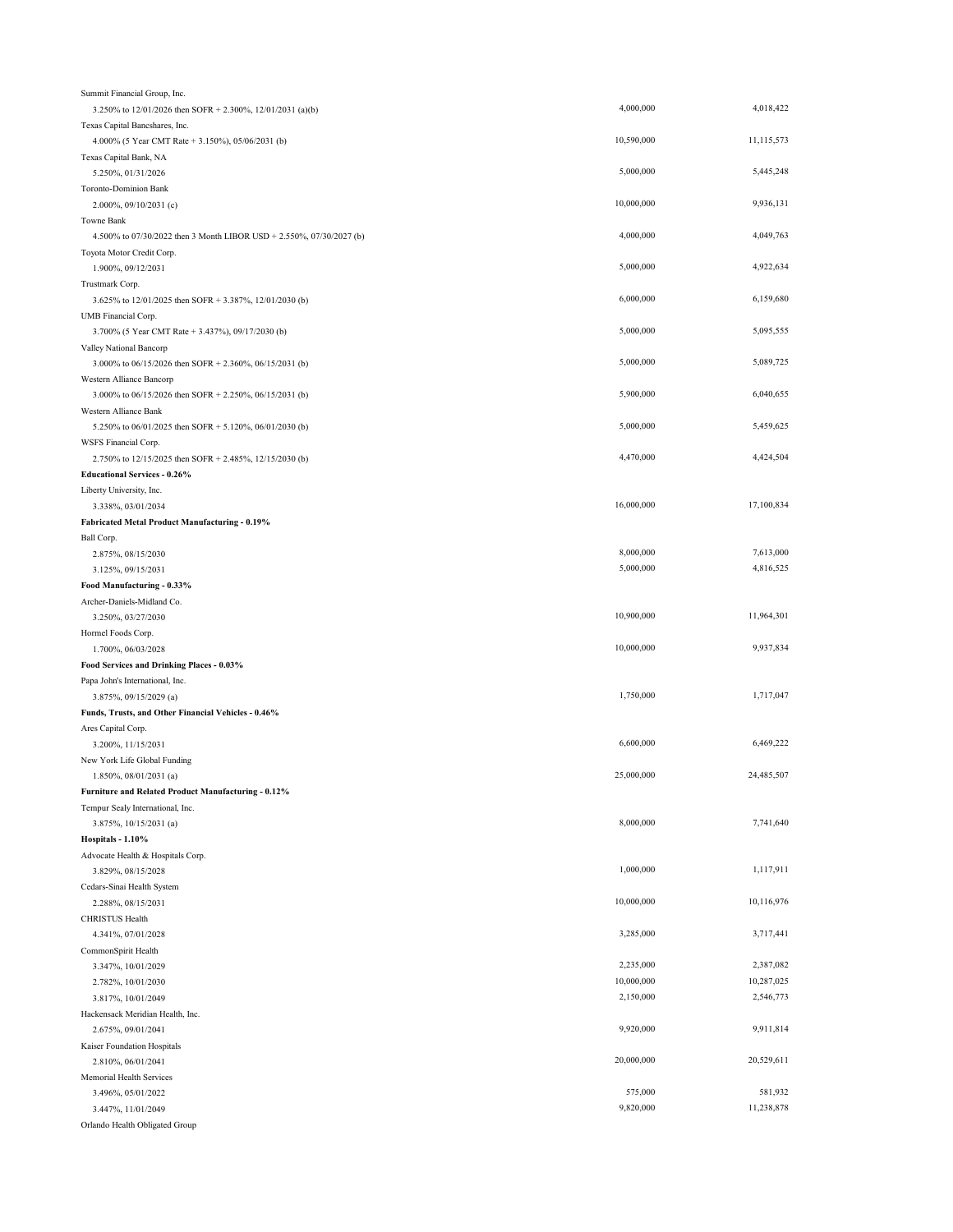| 2.891%, 10/01/2035                                         | 1,000,000  | 1,047,815  |
|------------------------------------------------------------|------------|------------|
| <b>Insurance Carriers and Related Activities - 0.33%</b>   |            |            |
| Centene Corp.                                              |            |            |
| 2.450%, 07/15/2028                                         | 10,900,000 | 10,713,174 |
| Chubb INA Holdings, Inc.                                   |            |            |
| 1.375%, 09/15/2030                                         | 12,483,000 | 11,686,842 |
| Management of Companies and Enterprises - 0.06%            |            |            |
| New Red Finance, Inc.                                      |            |            |
| 3.875%, $01/15/2028$ (a)(c)                                | 4,000,000  | 3,954,620  |
| Merchant Wholesalers, Durable Goods - 0.02%                |            |            |
| CDW Finance Corp.                                          |            |            |
| 3.276%, 12/01/2028                                         | 1,650,000  | 1,677,613  |
| Merchant Wholesalers, Nondurable Goods - 0.38%             |            |            |
| Cargill, Inc.                                              |            |            |
| 2.125%, 04/23/2030 (a)                                     | 5,632,000  | 5,646,895  |
| 2.125%, 11/10/2031 (a)                                     | 20,000,000 | 19,827,702 |
| <b>Motor Vehicle and Parts Dealers - 0.29%</b>             |            |            |
| Asbury Automotive Group, Inc.                              |            |            |
| 5.000%, 02/15/2032 (a)                                     | 1,500,000  | 1,513,822  |
| Group 1 Automotive, Inc.                                   |            |            |
| 4.000%, 08/15/2028 (a)                                     | 4,650,000  | 4,608,220  |
| Lithia Motors, Inc.                                        |            |            |
| 4.625%, 12/15/2027 (a)                                     | 5,000,000  | 5,222,550  |
| 3.875%, 06/01/2029 (a)                                     | 4,750,000  | 4,814,505  |
| 4.375%, 01/15/2031 (a)                                     | 3,000,000  | 3,136,755  |
| Nonmetallic Mineral Product Manufacturing - 0.10%          |            |            |
| Corning, Inc.                                              |            |            |
| 5.750%, 08/15/2040                                         | 5,107,000  | 7,010,040  |
| <b>Nonstore Retailers - 0.05%</b>                          |            |            |
| Amazon.com, Inc.                                           | 3,400,000  | 3,421,038  |
| 2.100%, 05/12/2031                                         |            |            |
| Nursing and Residential Care Facilities - 0.10%            |            |            |
| HumanGood California Obligated Group<br>3.000%, 10/01/2028 | 6,880,000  | 6,895,714  |
| Paper Manufacturing - 0.29%                                |            |            |
| Georgia-Pacific LLC                                        |            |            |
| 2.300%, 04/30/2030 (a)                                     | 10,000,000 | 10,144,271 |
| Graphic Packaging International LLC                        |            |            |
| 4.750%, 07/15/2027 (a)                                     | 2,600,000  | 2,797,873  |
| 3.750%, 02/01/2030 (a)                                     | 6,575,000  | 6,544,262  |
| Personal and Laundry Services - 0.15%                      |            |            |
| Service Corp. International                                |            |            |
| 5.125%, 06/01/2029                                         | 5,250,000  | 5,600,096  |
| 4.000%, 05/15/2031                                         | 4,750,000  | 4,747,340  |
| Primary Metal Manufacturing - 0.18%                        |            |            |
| Howmet Aerospace, Inc.                                     |            |            |
| 5.900%, 02/01/2027                                         | 2,700,000  | 3,040,416  |
| 3.000%, 01/15/2029                                         | 9,700,000  | 9,325,628  |
| Professional, Scientific, and Technical Services - 0.49%   |            |            |
| AECOM                                                      |            |            |
| 5.125%, 03/15/2027                                         | 10,000,000 | 10,740,550 |
| Booz Allen Hamilton, Inc.                                  |            |            |
| 3.875%, 09/01/2028 (a)                                     | 9,324,000  | 9,385,632  |
| Gartner, Inc.                                              |            |            |
| 3.625%, 06/15/2029 (a)                                     | 10,000,000 | 9,953,200  |
| Open Text Corp.                                            |            |            |
| 3.875%, 12/01/2029 (a)(c)                                  | 3,000,000  | 2,987,085  |
| Publishing Industries (except Internet) - 0.74%            |            |            |
| Adobe, Inc.                                                |            |            |
| 2.300%, 02/01/2030                                         | 10,000,000 | 10,209,294 |
| Microsoft Corp.                                            |            |            |
| 3.500%, 02/12/2035                                         | 6,076,000  | 6,980,177  |
| Open Text Holdings, Inc.                                   |            |            |
| 4.125%, 12/01/2031 (a)                                     | 6,250,000  | 6,213,688  |
| Oracle Corp.                                               |            |            |
| 2.300%, 03/25/2028                                         | 10,000,000 | 10,067,841 |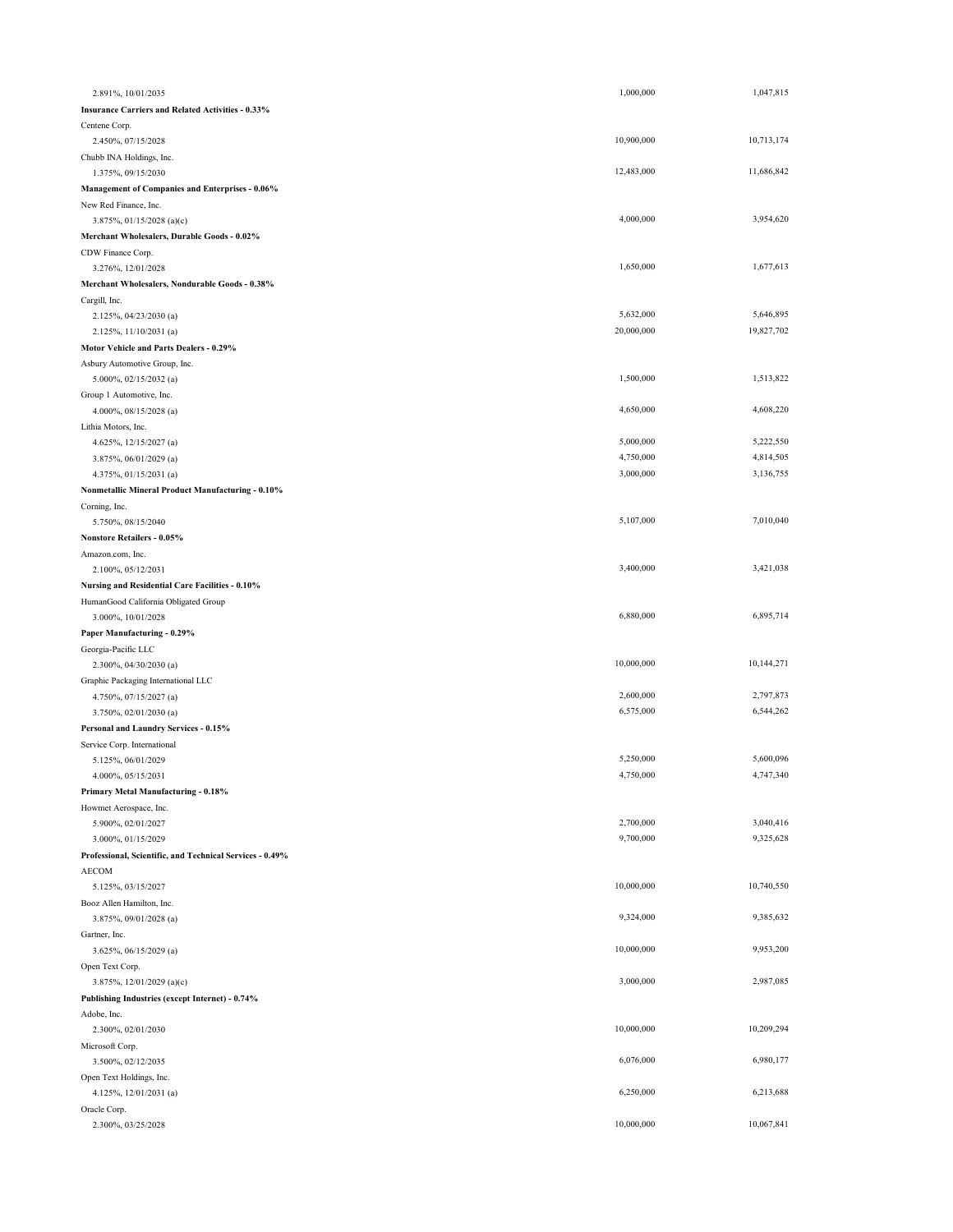| 3.850%, 07/15/2036                                                                              | 10,000,000 | 10,906,089    |
|-------------------------------------------------------------------------------------------------|------------|---------------|
| Salesforce.com, Inc.                                                                            |            |               |
| 1.950%, 07/15/2031                                                                              | 5,000,000  | 4,974,802     |
| Real Estate - 0.59%                                                                             |            |               |
| American Finance Trust, Inc.                                                                    |            |               |
| 4.500%, 09/30/2028 (a)                                                                          | 10,000,000 | 9,886,550     |
| Arbor Realty Trust, Inc.                                                                        |            |               |
| 4.750%, 10/15/2024 (a)                                                                          | 4,000,000  | 4,008,591     |
| 4.500%, 03/15/2027 (a)                                                                          | 5,000,000  | 4,918,602     |
| Enterprise Community Loan Fund, Inc.                                                            |            |               |
| 3.685%, 11/01/2023                                                                              | 5,010,000  | 5,091,359     |
| 4.152%, 11/01/2028                                                                              | 5,000,000  | 5,198,815     |
| Simon Property Group LP                                                                         |            |               |
| 6.750%, 02/01/2040                                                                              | 6,738,000  | 10,081,967    |
| Religious, Grantmaking, Civic, Professional, and Similar Organizations - 0.18%                  |            |               |
| Nature Conservancy                                                                              |            |               |
| 1.711%, 07/01/2031                                                                              | 1,250,000  | 1,227,716     |
| 1.811%, 07/01/2032                                                                              | 1,150,000  | 1,127,685     |
| 1.861%, 07/01/2033                                                                              | 1,000,000  | 976,111       |
| Penn State Health                                                                               |            |               |
| 3.806%, 11/01/2049                                                                              | 3,500,000  | 4,115,417     |
| United Jewish Appeal-Federation of Jewish Philanthropies of New York, Inc.                      |            |               |
| 2.145%, 02/01/2031                                                                              | 4,565,000  | 4,458,540     |
| Rental and Leasing Services - 0.13%                                                             |            |               |
| United Rentals North America, Inc.                                                              |            |               |
| 3.750%, 01/15/2032                                                                              | 8,500,000  | 8,386,780     |
| Repair and Maintenance - 0.24%                                                                  |            |               |
| Allison Transmission, Inc.                                                                      |            |               |
| 3.750%, 01/30/2031 (a)                                                                          | 10,050,000 | 9,625,538     |
| Valvoline, Inc.                                                                                 |            |               |
| 3.625%, 06/15/2031 (a)                                                                          | 6,659,000  | 6,388,945     |
| Securities, Commodity Contracts, and Other Financial Investments and Related Activities - 0.54% |            |               |
| Blackstone Holdings Finance Co. LLC                                                             |            |               |
| 1.625%, 08/05/2028 (a)                                                                          | 12,000,000 | 11,668,654    |
| Brookfield Asset Management, Inc.                                                               |            |               |
| 7.375%, 03/01/2033 (c)                                                                          | 3,000,000  | 4,232,156     |
| Charles Schwab Corp.                                                                            |            |               |
| 2.300%, 05/13/2031                                                                              | 10,000,000 | 10,159,064    |
| Northwestern Mutual Global Funding                                                              |            |               |
| 1.700%, 06/01/2028 (a)                                                                          | 10,000,000 | 9,948,801     |
| <b>Specialty Trade Contractors - 0.01%</b>                                                      |            |               |
| TopBuild Corp.                                                                                  |            |               |
| 4.125%, 02/15/2032 (a)                                                                          | 1,000,000  | 1,003,330     |
| Transportation Equipment Manufacturing - 0.51%                                                  |            |               |
| Dana, Inc.                                                                                      |            |               |
| 5.375%, 11/15/2027                                                                              | 5,000,000  | 5,230,775     |
| 4.250%, 09/01/2030                                                                              | 5,000,000  | 4,978,175     |
| 4.500%, 02/15/2032                                                                              | 3,500,000  | 3,418,485     |
| General Dynamics Corp.                                                                          |            |               |
| 3.625%, 04/01/2030                                                                              | 5,000,000  | 5,593,539     |
| Thor Industries, Inc.                                                                           |            |               |
| 4.000%, 10/15/2029 (a)                                                                          | 5,340,000  | 5,237,205     |
|                                                                                                 |            |               |
| TransDigm, Inc.                                                                                 | 9,110,000  | 9,611,870     |
| 8.000%, 12/15/2025 (a)                                                                          |            |               |
| <b>Utilities - 0.12%</b>                                                                        |            |               |
| Oglethorpe Power Corp.                                                                          |            | 7,911,185     |
| 6.191%, 01/01/2031 (a)                                                                          | 6,445,000  |               |
| Wood Product Manufacturing - 0.22%                                                              |            |               |
| Builders FirstSource, Inc.                                                                      |            |               |
| 4.250%, 02/01/2032 (a)                                                                          | 4,750,000  | 4,778,144     |
| Masonite International Corp.                                                                    |            |               |
| 3.500%, 02/15/2030 (a)(c)                                                                       | 10,000,000 | 9,715,300     |
| TOTAL CORPORATE BONDS (Cost \$1,193,035,153)                                                    |            | 1,205,865,971 |

**NON-AGENCY RESIDENTIAL MORTGAGE BACKED SECURITIES - 10.87%**

Adjustable Rate Mortgage Trust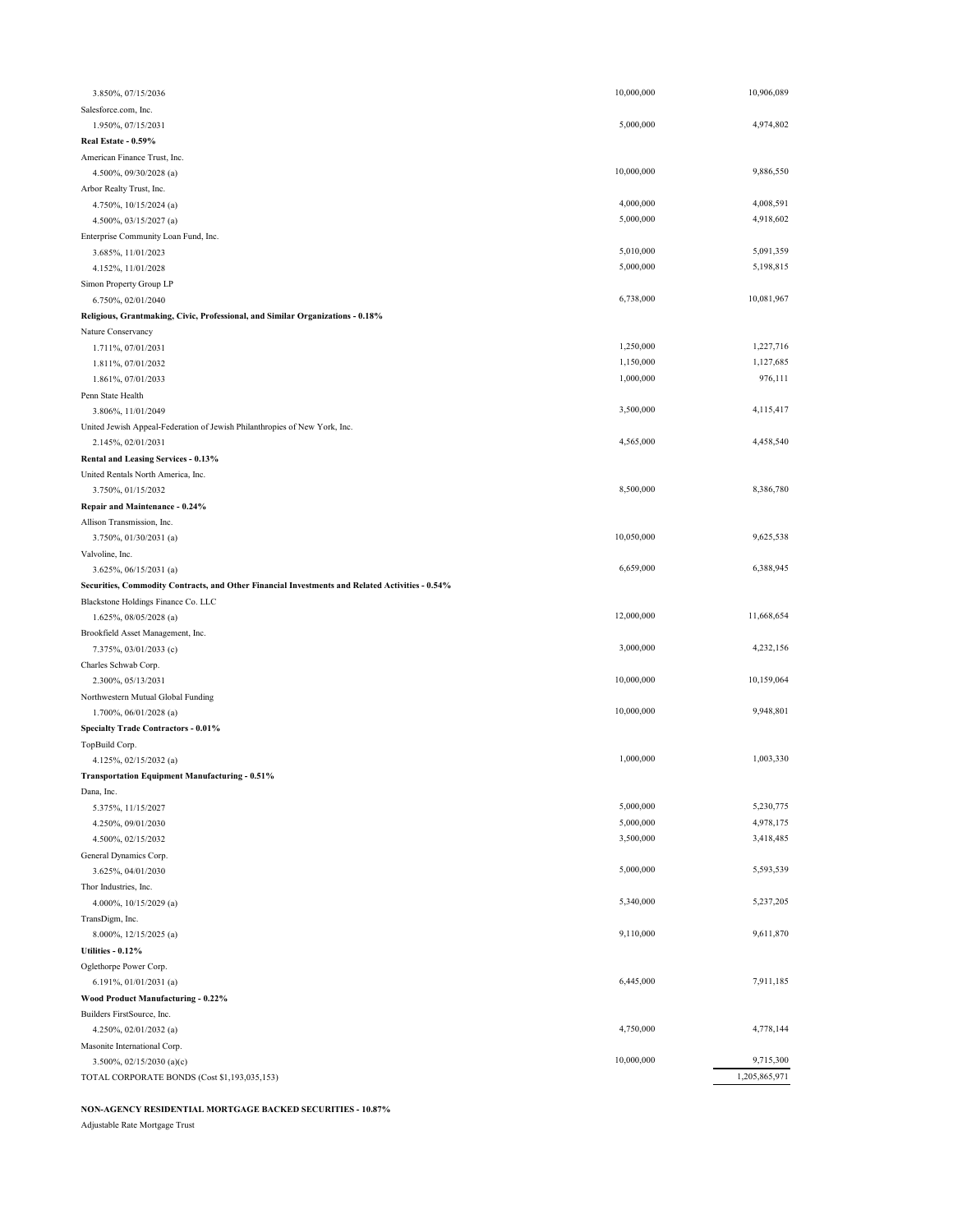| 2005-3, 2.902%, 07/25/2035 (f)                                 | 343,122    | 351,287   |
|----------------------------------------------------------------|------------|-----------|
| 2005-10, 2.623%, 01/25/2036 (f)                                | 6,061,101  | 5,446,675 |
| 2006-2, 3.146%, 05/25/2036 (f)                                 | 987,507    | 961,121   |
| Alternative Loan Trust                                         |            |           |
| 2004-28CB, 5.000%, 01/25/2020 (g)                              | 127,195    | 102,920   |
|                                                                | 564,626    | 568,093   |
| 2006-J3, 5.750%, 05/25/2026                                    | 1,128,126  | 1,126,890 |
| 2004-27CB, 6.000%, 12/25/2034                                  |            |           |
| 2004-28CB, 6.000%, 01/25/2035                                  | 370,644    | 380,446   |
| 2005-6CB, 5.750%, 04/25/2035                                   | 2,278,975  | 2,256,600 |
| 2005-6CB, 7.500%, 04/25/2035                                   | 267,233    | 270,405   |
| 2005-13CB, 0.592% (1 Month LIBOR USD + 0.500%), 05/25/2035 (b) | 1,121,467  | 1,001,020 |
| 2005-9CB, 0.592% (1 Month LIBOR USD + 0.500%), 05/25/2035 (b)  | 2,466,078  | 2,301,727 |
| 2005-9CB, 6.000%, 05/25/2035                                   | 8,059,882  | 5,722,285 |
| 2005-21CB, 5.250%, 06/25/2035                                  | 3,239,840  | 3,054,069 |
| 2005-21CB, 6.000%, 06/25/2035                                  | 1,955,177  | 1,897,921 |
| 2005-J6, 0.592% (1 Month LIBOR USD + 0.500%), 07/25/2035 (b)   | 3,759,444  | 3,228,265 |
| 2005-20CB, 5.500%, 07/25/2035                                  | 1,273,966  | 1,200,990 |
| 2005-43, 3.361%, 09/25/2035 (f)                                | 193,781    | 186,728   |
| 2005-63, 2.786%, 11/25/2035 (f)                                | 1,000,743  | 980,790   |
| 2005-54CB, 5.500%, 11/25/2035                                  | 618,469    | 469,260   |
| 2005-J13, 5.500%, 11/25/2035                                   | 575,325    | 501,135   |
|                                                                |            |           |
| 2005-65CB, 0.000%, 12/25/2035 (d)(e)                           | 855,514    | 450,424   |
| 2005-65CB, 5.500%, 01/25/2036                                  | 124,119    | 108,648   |
| 2005-75CB, 5.500%, 01/25/2036                                  | 1,586,749  | 1,392,881 |
| 2005-73CB, 5.750%, 01/25/2036                                  | 395,948    | 294,622   |
| 2005-86CB, 5.500%, 02/25/2036                                  | 146,978    | 116,121   |
| 2005-86CB, 5.500%, 02/25/2036                                  | 1,060,634  | 837,963   |
| 2005-80CB, 6.000%, 02/25/2036                                  | 5,096,963  | 5,226,975 |
| 2006-6CB, 5.500%, 05/25/2036                                   | 115,271    | 112,101   |
| 2006-12CB, 5.750% (1 Month LIBOR USD + 5.750%), 05/25/2036 (b) | 602,333    | 434,003   |
| 2006-14CB, 6.000%, 06/25/2036                                  | 2,647,553  | 1,998,770 |
| 2006-16CB, 6.000%, 06/25/2036                                  | 419,531    | 325,221   |
| 2006-16CB, 6.000%, 06/25/2036                                  | 1,099,638  | 852,439   |
| 2006-16CB, 6.000%, 06/25/2036                                  | 954,666    | 740,029   |
| 2006-19CB, 0.492% (1 Month LIBOR USD + 0.400%), 08/25/2036 (b) | 736,371    | 372,100   |
|                                                                | 2,786,097  | 2,135,097 |
| 2006-24CB, 5.750%, 08/25/2036                                  | 4,491,254  | 3,441,826 |
| 2006-24CB, 5.750%, 08/25/2036                                  |            |           |
| 2006-19CB, 6.000% (1 Month LIBOR USD + 1.000%), 08/25/2036 (b) | 1,106,915  | 877,410   |
| 2006-19CB, 6.000%, 08/25/2036                                  | 154,089    | 122,096   |
| 2006-19CB, 6.000%, 08/25/2036                                  | 4,290,223  | 3,401,855 |
| 2006-19CB, 6.000% (1 Month LIBOR USD + 1.000%), 08/25/2036 (b) | 2,807,505  | 2,225,592 |
| 2006-23CB, 6.000%, 08/25/2036                                  | 753,809    | 782,178   |
| 2006-23CB, 6.500%, 08/25/2036                                  | 5,892,785  | 3,058,136 |
| 2006-J6, 6.000%, 09/25/2036                                    | 3,100,821  | 2,284,162 |
| 2006-J6, 6.000%, 09/25/2036                                    | 2,301,971  | 1,695,704 |
| 2006-26CB, 6.250%, 09/25/2036                                  | 5,686,416  | 3,988,085 |
| 2006-J5, 6.500%, 09/25/2036                                    | 2,117,425  | 1,678,864 |
| 2006-J5, 6.500%, 09/25/2036                                    | 10,250,636 | 8,127,523 |
| 2006-32CB, 5.500%, 11/25/2036                                  | 194,451    | 149,769   |
| 2006-31CB, 5.750%, 11/25/2036                                  | 2,138,802  | 1,649,457 |
| 2006-31CB, 6.000%, 11/25/2036                                  | 237,110    | 186,782   |
|                                                                | 3,007,514  | 2,418,423 |
| 2006-32CB, 6.000%, 11/25/2036                                  |            |           |
| 2006-32CB, 6.000%, 11/25/2036                                  | 985,830    | 792,733   |
| 2006-32CB, 6.000%, 11/25/2036                                  | 2,963,685  | 2,383,179 |
| 2006-30T1, 6.500%, 11/25/2036                                  | 8,340,737  | 3,603,579 |
| 2006-39CB, 6.000%, 01/25/2037                                  | 2,767,652  | 2,795,297 |
| 2006-41CB, 6.000%, 01/25/2037                                  | 587,117    | 452,551   |
| 2007-2CB, 5.750%, 03/25/2037                                   | 6,317,060  | 4,497,354 |
| 2007-4CB, 5.750%, 04/25/2037                                   | 1,397,524  | 1,398,183 |
| 2007-4CB, 5.750%, 04/25/2037                                   | 1,857,910  | 1,858,787 |
| 2007-8CB, 5.500%, 05/25/2037                                   | 6,486,990  | 4,864,385 |
| 2007-8CB, 6.000%, 05/25/2037                                   | 876,510    | 682,177   |
| 2007-J2, 6.000%, 07/25/2037                                    | 6,644,721  | 6,610,708 |
| 2008-2R, 6.000%, 08/25/2037 (f)                                | 7,568,593  | 5,375,620 |
| 2007-23CB, 6.000%, 09/25/2037                                  | 4,760,293  | 3,502,966 |
| 2007-13, 6.000%, 06/25/2047                                    | 2,683,446  | 1,969,272 |
|                                                                |            |           |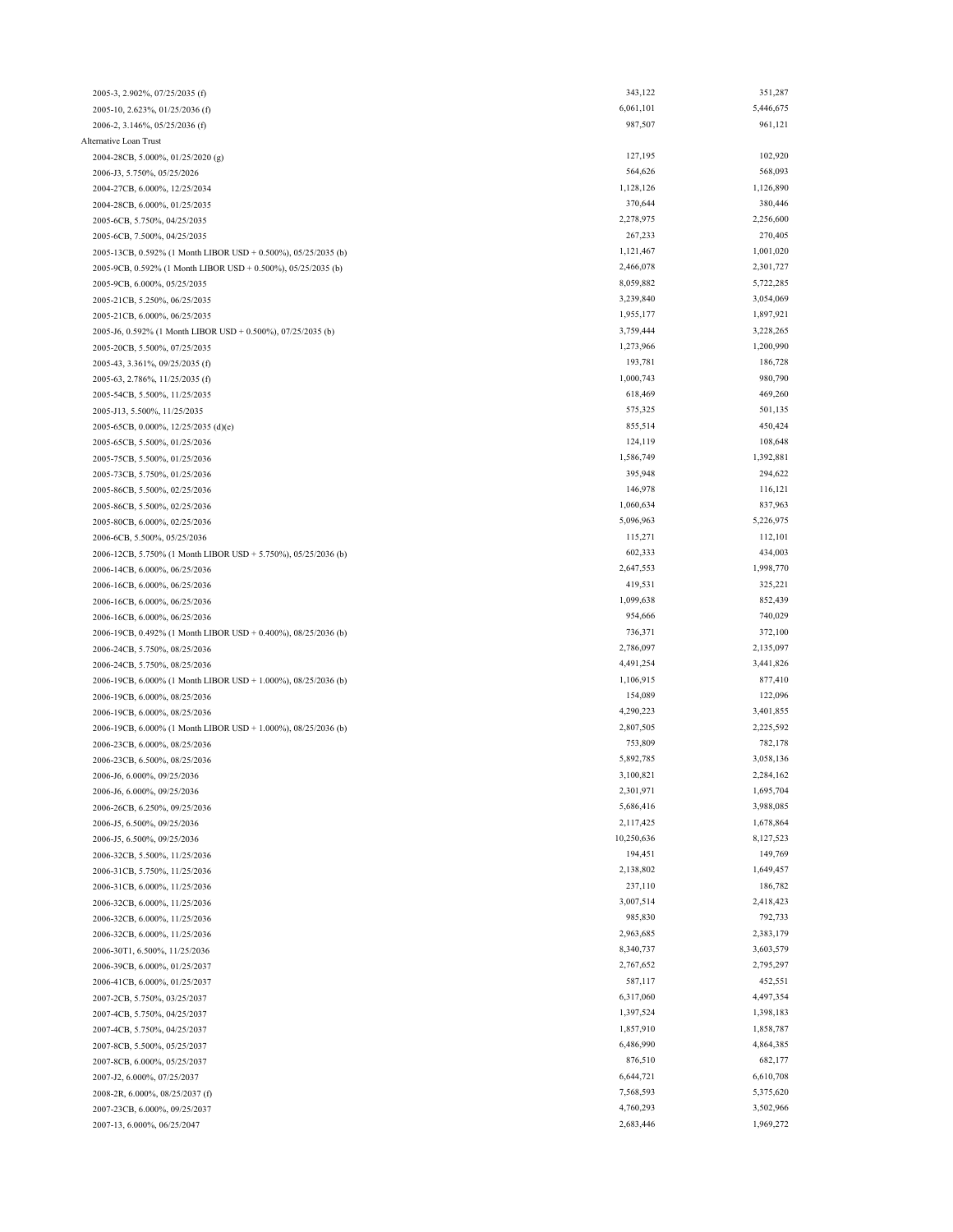| American Home Mortgage Investment Trust                                                                                    |           |           |
|----------------------------------------------------------------------------------------------------------------------------|-----------|-----------|
| 2006-2, 6.750%, 06/25/2036 (h)                                                                                             | 2,778,245 | 660,685   |
| Banc of America Alternative Loan Trust                                                                                     |           |           |
| 2005-11, 5.750%, 12/25/2035                                                                                                | 894,250   | 892,163   |
| 2005-11, 5.750%, 12/25/2035                                                                                                | 165,678   | 165,291   |
| 2006-9, 0.492% (1 Month LIBOR USD + 0.400%), 01/25/2037 (b)                                                                | 1,085,664 | 848,654   |
| 2006-9, 6.000%, 01/25/2037                                                                                                 | 226,387   | 224,704   |
| 2006-4, 6.000%, 05/25/2046                                                                                                 | 1,089,704 | 1,093,757 |
| 2006-4, 6.500%, 05/25/2046                                                                                                 | 856,002   | 851,286   |
| 2006-4, 6.500%, 05/25/2046                                                                                                 | 1,364,549 | 1,367,373 |
| 2006-5, 6.000%, 06/25/2046                                                                                                 | 352,671   | 354,551   |
| 2006-6, 6.000%, 07/25/2046                                                                                                 | 1,327,551 | 1,294,539 |
| Banc of America Funding Trust                                                                                              |           |           |
| 2003-3, 5.500%, 10/25/2033                                                                                                 | 276,366   | 284,576   |
| 2004-1, 6.000%, 02/25/2034                                                                                                 | 743,017   | 814,245   |
| 2004-1, 6.000%, 03/25/2034                                                                                                 | 4,367,136 | 4,807,540 |
| 2004-B, 2.421%, 11/20/2034 (f)                                                                                             | 2,281,401 | 2,334,963 |
| 2007-4, 5.500%, 11/25/2034                                                                                                 | 351,690   | 355,389   |
| 2005-3, 5.500%, 06/25/2035                                                                                                 | 86,497    | 90,613    |
| 2014-R3, 2.375%, 06/26/2035 (a)(f)                                                                                         | 1,615,478 | 1,613,447 |
| 2014-R3, 2.420%, 06/26/2035 (a)(f)                                                                                         | 3,424,684 | 3,352,465 |
| 2005-4, 5.500%, 08/25/2035                                                                                                 | 39,062    | 41,647    |
| 2005-5, 5.500%, 09/25/2035                                                                                                 | 255,017   | 264,954   |
| 2005-5, 5.500%, 09/25/2035                                                                                                 | 1,963,608 | 2,083,786 |
| 2005-7, 5.500%, 11/25/2035                                                                                                 | 3,978,149 | 4,011,064 |
| 2005-7, 5.750%, 11/25/2035                                                                                                 | 13,866    | 14,674    |
| 2005-7, 6.000%, 11/25/2035                                                                                                 | 68,972    | 72,121    |
| 2005-8, 5.750%, 01/25/2036                                                                                                 | 2,846,259 | 2,829,881 |
| 2006-B, 2.354%, 03/20/2036 (f)                                                                                             | 687,363   | 623,067   |
| 2006-F, 2.765%, 07/20/2036 (f)                                                                                             | 6,892,961 | 6,551,106 |
| 2006-5, 5.750%, 09/25/2036                                                                                                 | 448,524   | 461,430   |
| 2006-7, 6.000%, 09/25/2036                                                                                                 | 553,670   | 545,963   |
| 2006-I, 1.885%, 12/20/2036 (f)                                                                                             | 3,280,135 | 3,293,382 |
| 2006-I, 1.885%, 12/20/2036 (f)                                                                                             | 570,564   | 562,526   |
| 2006-I, 2.125%, 12/20/2036 (f)                                                                                             | 766,484   | 793,355   |
| 2007-1, 6.689%, 01/25/2037 (h)                                                                                             | 837,875   | 851,430   |
|                                                                                                                            | 455,474   | 439,866   |
| 2007-2, 0.152% (1 Month LIBOR USD + 0.060%), 03/25/2037 (b)                                                                | 1,106,725 | 1,099,187 |
| 2007-3, 0.952% (1 Month LIBOR USD + 0.430%), 04/25/2037 (b)<br>2007-6, 0.372% (1 Month LIBOR USD + 0.280%), 07/25/2037 (b) | 5,183,637 | 5,073,730 |
|                                                                                                                            | 1,255,921 | 1,229,911 |
| 2007-6, 0.382% (1 Month LIBOR USD + 0.290%), 07/25/2037 (b)                                                                | 1,899,984 | 1,985,902 |
| 2007-5, 5.500%, 07/25/2037                                                                                                 | 7,829,769 | 8,013,400 |
| 2010-R3, 6.000%, 09/26/2037 (a)(f)                                                                                         | 166,971   | 161,427   |
| 2006-J, 3.439%, 01/20/2047 (f)                                                                                             |           |           |
| Banc of America Mortgage Trust                                                                                             |           |           |
| 2005-A, 2.502%, 02/25/2035 (f)                                                                                             | 1,924,259 | 1,987,988 |
| 2005-F, 2.677%, 07/25/2035 (f)                                                                                             | 903,893   | 906,153   |
| 2007-1, 6.000%, 03/25/2037                                                                                                 | 1,938,354 | 1,844,093 |
| 2006-B, 2.439%, 10/20/2046 (f)                                                                                             | 673,651   | 657,179   |
| <b>BCAP LLC Trust</b>                                                                                                      |           |           |
| 2007-AA2, 7.500%, 04/25/2037 (i)                                                                                           | 320,897   | 229,964   |
| Bear Stearns ALT-A Trust                                                                                                   |           |           |
| 2006-6, 3.238%, 11/25/2036 (f)                                                                                             | 891,042   | 603,120   |
| Bear Stearns ARM Trust                                                                                                     |           |           |
| 2004-12, 2.879%, 02/25/2035 (f)                                                                                            | 48,434    | 49,008    |
| Bear Stearns Asset Backed Securities I Trust                                                                               |           |           |
| 2005-AC5, 1.092% (1 Month LIBOR USD + 1.000%), 08/25/2035 (b)                                                              | 586,416   | 431,361   |
| 2006-AC4, 0.342% (1 Month LIBOR USD + 0.250%), 07/25/2036 (b)                                                              | 3,744,372 | 3,382,460 |
| 2006-AC4, 35.863% (1 Month LIBOR USD + 36.250%), 07/25/2036 (b)(e)(i)                                                      | 865,073   | 1,153,022 |
| Charlie Mac Trust                                                                                                          |           |           |
| 2004-2, 6.000%, 10/25/2034                                                                                                 | 38,216    | 38,957    |
| <b>Chase Funding Trust</b>                                                                                                 |           |           |
| 2004-1, 0.842% (1 Month LIBOR USD + 0.750%), 09/25/2033 (b)                                                                | 193,089   | 192,810   |
| Chase Mortgage Finance Trust                                                                                               |           |           |
| 2005-S2, 5.500%, 10/25/2035                                                                                                | 771,078   | 768,599   |
| 2005-S3, 5.500%, 11/25/2035                                                                                                | 6,286,111 | 5,898,634 |
| 2005-A1, 2.958%, 12/25/2035 (f)                                                                                            | 951,872   | 954,561   |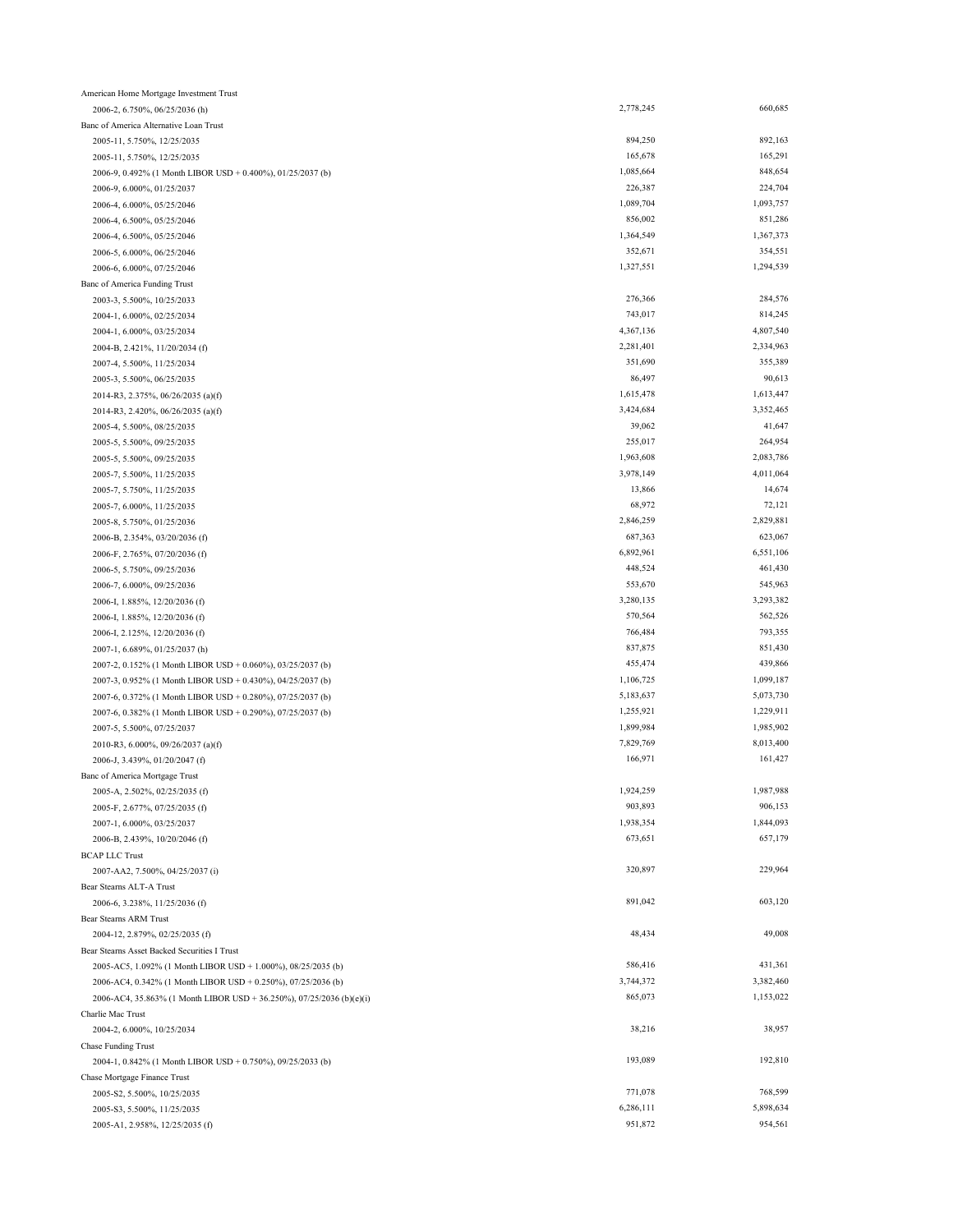| 2005-A1, 2.958%, 12/25/2035 (f)                              | 992,367              | 995,170   |
|--------------------------------------------------------------|----------------------|-----------|
| 2006-S3, 6.000%, 11/25/2036                                  | 7,144,495            | 4,621,976 |
| 2006-S4, 6.000%, 12/25/2036                                  | 1,101,973            | 736,496   |
| 2006-S4, 6.000%, 12/25/2036                                  | 4,173,090            | 2,789,058 |
| 2007-S1, 6.000%, 02/25/2037                                  | 4,108,869            | 2,320,097 |
| 2007-S3, 5.750%, 05/25/2037                                  | 729,682              | 472,820   |
| 2007-S3, 6.000%, 05/25/2037                                  | 2,223,338            | 1,467,006 |
| 2007-A2, 2.748%, 07/25/2037 (f)                              | 977,964              | 928,591   |
| ChaseFlex Trust                                              |                      |           |
| 2005-1, 5.500%, 02/25/2035                                   | 389,873              | 348,822   |
| 2006-2, 4.440%, 09/25/2036 (f)                               | 2,905,952            | 2,909,043 |
| 2007-M1, 4.145%, 08/25/2037 (h)                              | 1,721,578            | 1,682,593 |
| CHL Mortgage Pass-Through Trust                              |                      |           |
| 2005-20, 5.250%, 12/25/2027                                  | 25,490               | 21,122    |
| 2003-42, 2.242%, 10/25/2033 (f)                              | 1,016,599            | 1,018,307 |
| 2003-44, 5.000%, 10/25/2033                                  | 347,000              | 350,541   |
| 2004-4, 5.500%, 05/25/2034                                   | 515,289              | 519,709   |
| 2004-14, 2.731%, 08/25/2034 (f)                              | 2,710,539            | 2,745,933 |
| 2004-21, 4.000%, 11/25/2034                                  | 582,440              | 594,836   |
| 2004-24, 5.500%, 12/25/2034                                  | 2,798,765            | 2,903,855 |
| 2004-J9, 5.500%, 01/25/2035                                  | 615,206              | 632,483   |
| 2004-HYB5, 2.594%, 04/20/2035 (f)                            | 780,674              | 831,862   |
| 2005-HYB2, 2.843%, 05/20/2035 (f)                            | 852,483              | 887,700   |
| 2005-13, 5.500%, 06/25/2035                                  | 1,864,948            | 1,464,897 |
| 2005-J3, 5.500%, 09/25/2035                                  | 72,352               | 71,841    |
|                                                              | 626,448              | 393,160   |
| 2005-27, 5.500%, 12/25/2035                                  | 1,291,936            | 1,203,060 |
| 2005-27, 5.500%, 12/25/2035                                  | 1,100,096            | 1,049,893 |
| 2005-31, 2.802%, 01/25/2036 (f)                              | 72,546               | 58,766    |
| 2005-30, 5.500%, 01/25/2036                                  |                      | 52,103    |
| 2005-HY10, 3.005%, 02/20/2036 (f)                            | 62,279<br>119,542    | 104,077   |
| 2005-HY10, 3.075%, 02/20/2036 (f)                            |                      |           |
| 2005-HY10, 3.396%, 02/20/2036 (f)                            | 1,898,972<br>696,204 | 1,923,932 |
| 2006-6, 6.000%, 04/25/2036                                   |                      | 505,717   |
| 2006-9, 6.000%, 05/25/2036                                   | 1,209,290            | 825,211   |
| 2006-J4, 6.250%, 09/25/2036                                  | 104,931              | 59,582    |
| 2006-16, 6.500%, 11/25/2036                                  | 611,778              | 368,278   |
| 2006-17, 6.000% (1 Month LIBOR USD + 0.550%), 12/25/2036 (b) | 3,193,879            | 1,999,253 |
| 2006-17, 6.000%, 12/25/2036                                  | 2,361,518            | 1,476,607 |
| 2006-18, 6.000%, 12/25/2036                                  | 284,434              | 214,928   |
| 2006-21, 5.750%, 02/25/2037                                  | 1,410,249            | 973,286   |
| 2006-21, 6.000%, 02/25/2037                                  | 3,256,458            | 2,304,119 |
| 2006-21, 6.000%, 02/25/2037                                  | 743,522              | 526,082   |
| 2007-1, 6.000%, 03/25/2037                                   | 2,274,747            | 1,657,131 |
| 2007-5, 5.500%, 05/25/2037                                   | 873,378              | 623,415   |
| 2007-5, 5.750%, 05/25/2037                                   | 6,217,161            | 4,549,244 |
| 2007-5, 5.750%, 05/25/2037                                   | 645,540              | 471,399   |
| 2007-5, 5.750%, 05/25/2037                                   | 1,831,856            | 1,340,412 |
| 2007-10, 6.000%, 07/25/2037                                  | 2,085,223            | 1,486,263 |
| 2007-J2, 6.000%, 07/25/2037                                  | 3,174,758            | 1,772,509 |
| 2007-J2, 6.000%, 07/25/2037                                  | 205,039              | 114,476   |
| 2007-HY5, 2.983%, 09/25/2037 (f)                             | 2,342,123            | 2,295,282 |
| 2007-HY6, 3.092%, 11/25/2037 (f)                             | 325,739              | 311,792   |
| 2007-HY5, 3.381%, 09/25/2047 (f)                             | 6,352,977            | 6,016,256 |
| Citicorp Mortgage Securities Trust                           |                      |           |
| 2006-3, 5.500%, 06/25/2021 (g)                               | 51,323               | 43,321    |
| 2006-1, 6.000%, 02/25/2036                                   | 121,574              | 125,993   |
| 2006-3, 5.750%, 06/25/2036                                   | 436,713              | 437,418   |
| 2006-3, 6.000%, 06/25/2036                                   | 1,531,743            | 1,550,773 |
| 2006-3, 6.250%, 06/25/2036                                   | 958,999              | 981,731   |
| 2006-7, 6.000%, 12/25/2036                                   | 3,380,161            | 3,349,508 |
| 2007-3, 5.500%, 04/25/2037                                   | 40,037               | 42,625    |
| 2007-3, 6.000%, 04/25/2037                                   | 614,314              | 624,199   |
| Citigroup Mortgage Loan Trust                                |                      |           |
| 2004-2, 9.250%, 08/25/2033 (a)                               | 27,637               | 28,997    |
| 2004-HYB3, 2.833%, 09/25/2034 (f)                            | 499,749              | 509,988   |
| 2005-WF1, 5.830%, 11/25/2034 (h)                             | 2,742,380            | 2,894,475 |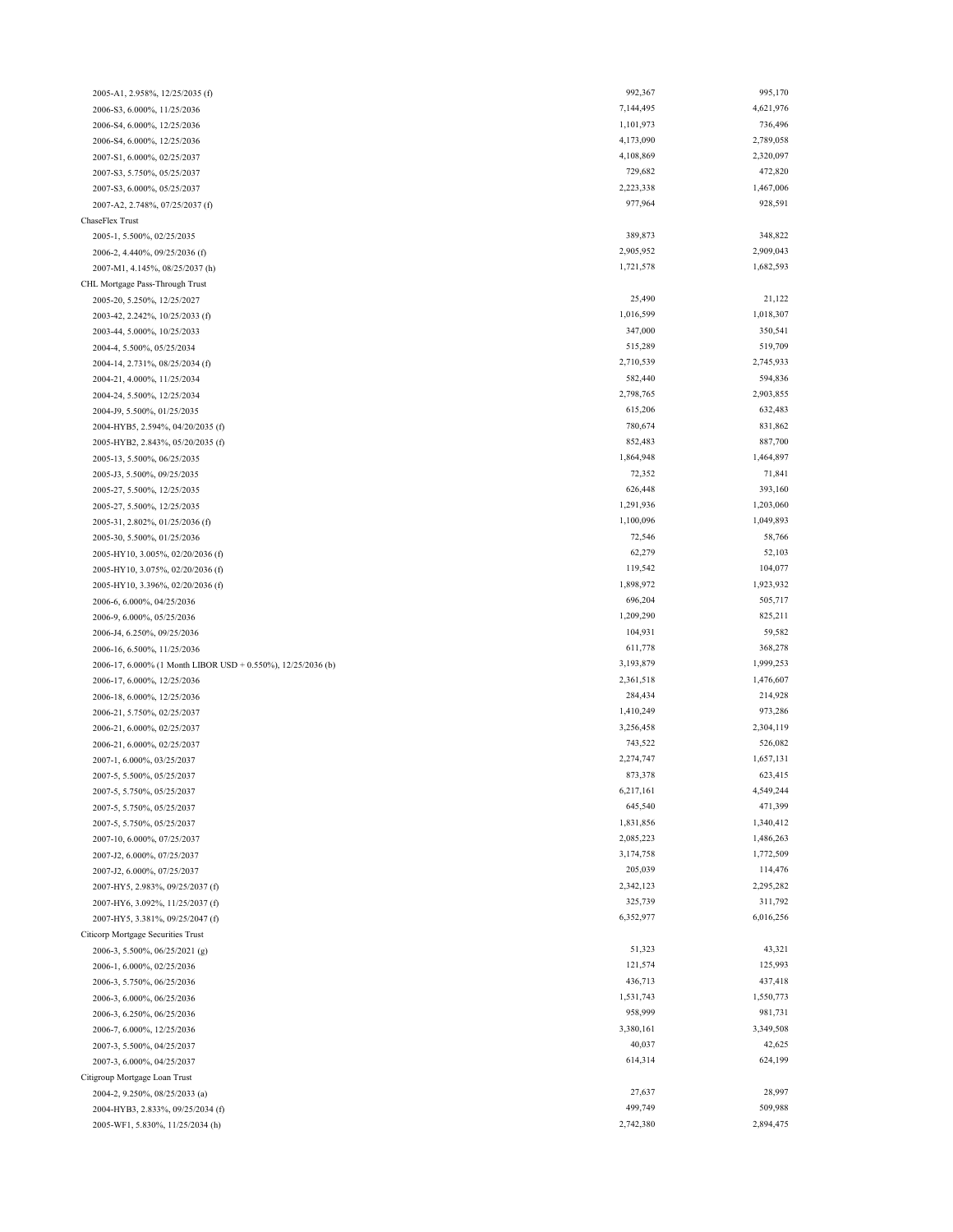| 2005-1, 2.419%, 04/25/2035 (f)                                | 403,970    | 406,800    |
|---------------------------------------------------------------|------------|------------|
| 2005-2, 2.508%, 05/25/2035 (f)                                | 546,430    | 552,655    |
| 2005-5, 6.000%, 08/25/2035                                    | 2,254,446  | 2,312,070  |
| 2005-7, 2.226%, 09/25/2035 (f)                                | 493,920    | 476,277    |
| 2005-10, 2.639%, 12/25/2035 (f)                               | 1,293,723  | 998,725    |
| 2006-WF1, 5.087%, 03/25/2036 (h)                              | 28,837,967 | 18,659,281 |
| 2006-AR7, 2.738%, 11/25/2036 (f)                              | 1,765,867  | 1,736,771  |
| 2007-AR4, 3.173%, 03/25/2037 (f)                              | 1,396,200  | 1,399,180  |
| CitiMortgage Alternative Loan Trust                           |            |            |
| 2007-A4, 5.500%, 04/25/2022                                   | 230        | 229        |
| 2006-A2, 0.692% (1 Month LIBOR USD + 0.600%), 05/25/2036 (b)  | 502,783    | 439,686    |
| 2006-A4, 6.000%, 09/25/2036                                   | 1,169,602  | 1,152,370  |
| 2007-A1, 6.000%, 01/25/2037                                   | 1,739,970  | 1,766,793  |
| 2007-A1, 6.000%, 01/25/2037                                   | 2,796,280  | 2,839,385  |
| Credit Suisse First Boston Mortgage Securities Corp.          |            |            |
| 2005-8, 7.000%, 09/25/2035                                    | 2,806,204  | 1,844,785  |
| CSFB Mortgage-Backed Pass-Through Certificates                |            |            |
| 2004-8, 5.500%, 12/25/2034                                    | 155,131    | 156,986    |
| 2005-3, 5.500%, 07/25/2035                                    | 993,433    | 1,029,363  |
| 2005-9, 5.500%, 10/25/2035                                    | 678,501    | 488,432    |
| 2005-10, 5.500%, 11/25/2035                                   | 479,718    | 443,261    |
| 2005-10, 5.500%, 11/25/2035                                   | 1,890,993  | 1,747,285  |
| 2005-10, 6.000%, 11/25/2035                                   | 839,656    | 326,113    |
| CSMC Mortgage-Backed Trust                                    |            |            |
| 2006-CF1, 5.500%, 11/25/2035 (a)(h)                           | 2,565,000  | 2,609,721  |
| 2006-1, 5.500%, 02/25/2036                                    | 386,694    | 389,000    |
| 2006-1, 5.500%, 02/25/2036                                    | 43,595     | 44,229     |
| 2006-2, 5.750%, 03/25/2036                                    | 626,123    | 526,559    |
| 2006-2, 6.000%, 03/25/2036                                    | 4,500,830  | 2,789,902  |
| 2006-4, 6.000%, 05/25/2036                                    | 575,923    | 457,410    |
| 2006-4, 7.000%, 05/25/2036                                    | 562,901    | 183,414    |
| 2011-12R, 2.405%, 07/27/2036 (a)(f)                           | 1,384,669  | 1,415,647  |
| 2006-7, 6.000%, 08/25/2036                                    | 846,926    | 823,129    |
| 2007-2, 5.500%, 03/25/2037                                    | 1,484,948  | 1,086,203  |
| 2007-3, 5.500%, 04/25/2037                                    | 362,367    | 347,655    |
| 2007-3, 5.500%, 04/25/2037                                    | 506,956    | 486,373    |
| 2013-2R, 3.079%, 05/27/2037 (a)(f)                            | 2,248,233  | 1,635,118  |
| Deutsche Alt-A Securities, Inc. Mortgage Loan Trust           |            |            |
| 2005-1, 0.592% (1 Month LIBOR USD + 0.500%), 02/25/2035 (b)   | 2,123,689  | 2,101,479  |
| 2005-3, 0.592% (1 Month LIBOR USD + 0.500%), 05/25/2035 (b)   | 1,542,519  | 1,471,470  |
| 2005-6, 5.500%, 12/25/2035                                    | 1,687,362  | 1,677,986  |
| Deutsche Alt-B Securities, Inc. Mortgage Loan Trust           |            |            |
| 2006-AB4, 0.192% (1 Month LIBOR USD + 0.100%), 10/25/2036 (b) | 553,204    | 455,595    |
| DFC HEL Trust                                                 |            |            |
| 2001-1, 1.740% (1 Month LIBOR USD + 1.650%), 08/15/2031 (b)   | 1,585,993  | 1,673,825  |
| Equity One Mortgage Pass-Through Trust                        |            |            |
| 2003-1, 4.860%, 08/25/2033 (f)                                | 852,464    | 864,832    |
| 2003-3, 4.868%, 12/25/2033 (f)                                | 1,318,929  | 1,325,652  |
| Fannie Mae Connecticut Avenue Securities                      |            |            |
| 2015-C03, 5.092% (1 Month LIBOR USD + 5.000%), 07/25/2025 (b) | 3,871,813  | 3,985,136  |
| 2016-C01, 7.042% (1 Month LIBOR USD + 6.950%), 08/25/2028 (b) | 2,081,406  | 2,210,820  |
| 2016-C05, 4.542% (1 Month LIBOR USD + 4.450%), 01/25/2029 (b) | 2,366,410  | 2,456,715  |
| 2016-C07, 4.442% (1 Month LIBOR USD + 4.350%), 05/25/2029 (b) | 2,904,904  | 3,024,472  |
| 2017-C01, 3.642% (1 Month LIBOR USD + 3.550%), 07/25/2029 (b) | 3,362,657  | 3,451,166  |
| 2017-C05, 3.692% (1 Month LIBOR USD + 3.600%), 01/25/2030 (b) | 6,599,636  | 6,862,224  |
| 2018-C03, 3.842% (1 Month LIBOR USD + 3.750%), 10/25/2030 (b) | 5,000,000  | 5,216,611  |
| 2021-R01, 3.150% (SOFR30A + 3.100%), 10/25/2041 (a)(b)        | 1,390,000  | 1,400,425  |
| 2021-R02, 2.050% (SOFR30A + 2.000%), 11/25/2041 (a)(b)        | 2,250,000  | 2,259,151  |
| 2021-R02, 3.350% (SOFR30A + 3.300%), 11/25/2041 (a)(b)        | 2,450,000  | 2,450,000  |
| First Horizon Alternative Mortgage Securities Trust           |            |            |
| 2005-FA11, 5.250%, 02/25/2021 (g)                             | 698        |            |
| 2006-FA6, 5.750%, 11/25/2021 (g)                              | 921        | 707        |
| 2004-AA6, 2.361%, 01/25/2035 (f)                              | 330,011    | 340,013    |
| 2004-AA7, 2.287%, 02/25/2035 (f)                              | 1,015,659  | 1,035,877  |
| 2005-AA5, 2.439%, 07/25/2035 (f)                              | 1,719,451  | 1,683,274  |
| 2005-AA7, 2.338%, 09/25/2035 (f)                              | 1,768,784  | 1,726,777  |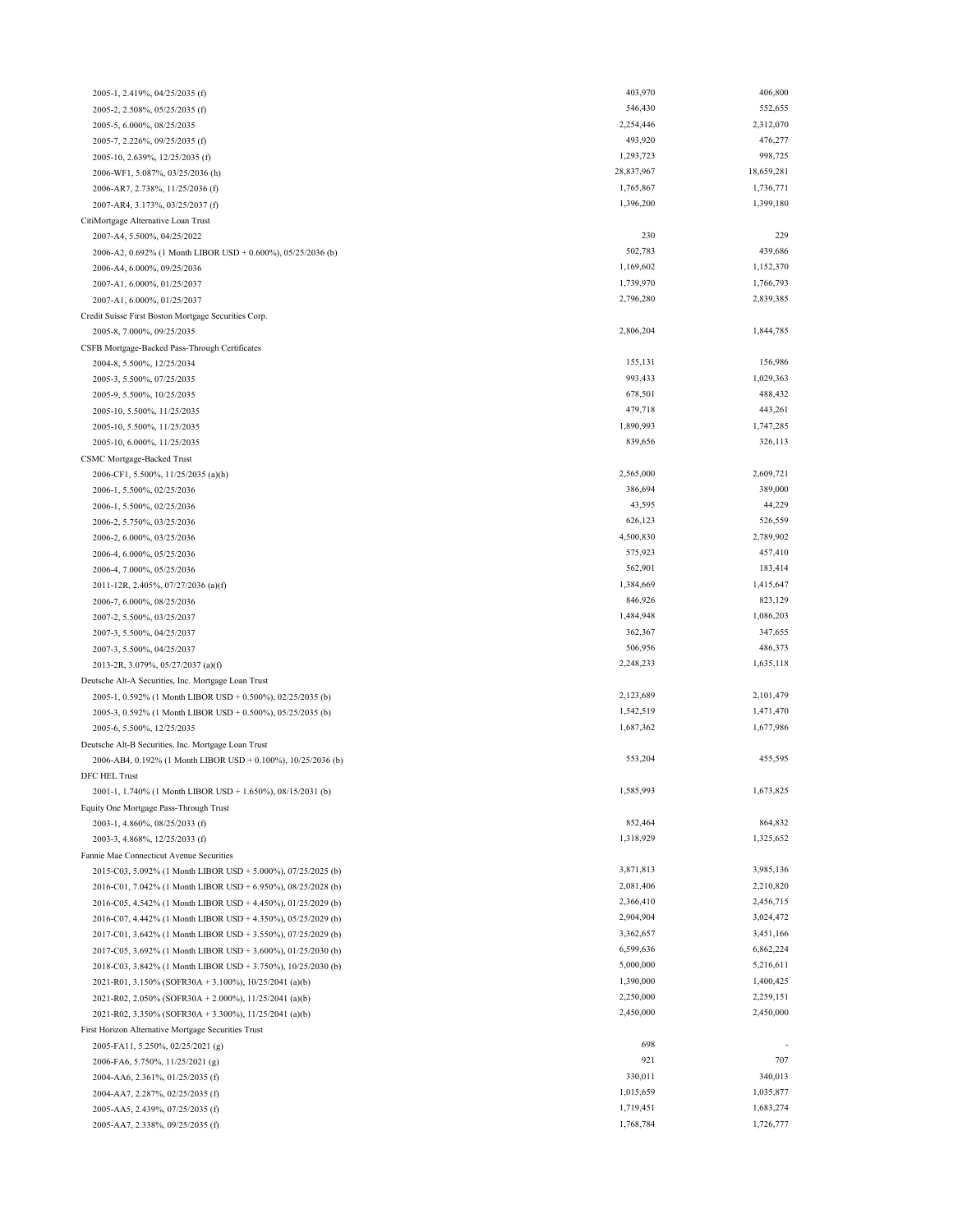| 2005-FA8, 5.500%, 11/25/2035                                      | 1,408,211            | 1,029,968            |
|-------------------------------------------------------------------|----------------------|----------------------|
| 2006-FA1, 5.750%, 04/25/2036                                      | 2,100,210            | 1,374,948            |
| 2006-FA2, 6.000%, 05/25/2036                                      | 2,539,470            | 1,607,364            |
| 2006-FA2, 6.000%, 05/25/2036                                      | 1,611,934            | 1,020,277            |
| 2006-FA3, 6.000%, 07/25/2036                                      | 6,962,573            | 4,559,543            |
| 2006-FA3, 6.000%, 07/25/2036                                      | 1,004,828            | 658,026              |
| 2006-FA6, 6.000%, 11/25/2036                                      | 1,058,611            | 540,398              |
| 2006-FA6, 6.250%, 11/25/2036                                      | 1,341,854            | 704,856              |
|                                                                   | 6,694,891            | 4,319,396            |
| 2006-FA6, 6.250%, 11/25/2036                                      |                      | 2,269,889            |
| 2007-AA1, 2.610%, 05/25/2037 (f)                                  | 2,783,206            | 1,313,495            |
| 2007-FA4, 6.250%, 08/25/2037                                      | 2,058,476            |                      |
| First Horizon Mortgage Pass-Through Trust                         |                      |                      |
| 2005-AR3, 2.569%, 08/25/2035 (f)                                  | 1,457,180            | 1,487,550            |
| 2006-AR4, 2.906%, 01/25/2037 (f)                                  | 2,930,961            | 2,269,333            |
| 2006-4, 5.750%, 02/25/2037                                        | 1,217,327            | 699,922              |
| 2006-4, 6.000%, 02/25/2037                                        | 737,135              | 436,483              |
| 2007-AR1, 2.816%, 05/25/2037 (f)                                  | 584,424              | 326,462              |
| 2007-AR2, 2.590%, 08/25/2037 (f)                                  | 2,421,231            | 1,140,550            |
| Freddie Mac Structured Agency Credit Risk Debt Notes              |                      |                      |
| 2016-DNA4, 3.892% (1 Month LIBOR USD + 3.800%), 03/25/2029 (b)    | 3,943,402            | 4,082,265            |
| 2018-DNA2, 3.792% (1 Month LIBOR USD + 3.700%), 12/25/2030 (a)(b) | 5,000,000            | 5,177,524            |
| 2021-DNA7, 1.848% (SOFR30A + 1.800%), 11/25/2041 (a)(b)           | 7,750,000            | 7,779,086            |
| 2018-HRP2, 4.292% (1 Month LIBOR USD + 4.200%), 02/25/2047 (a)(b) | 10,000,000           | 10,580,296           |
| 2020-DNA5, 4.850% (SOFR30A + 4.800%), 10/25/2050 (a)(b)           | 10,606,000           | 11,258,142           |
| <b>GSAA Home Equity Trust</b>                                     |                      |                      |
| 2005-1, 6.260%, 11/25/2034 (h)                                    | 2,050,000            | 2,125,006            |
| 2006-15, 6.692%, 09/25/2036 (h)                                   | 2,207,117            | 862,884              |
| 2006-18, 6.182%, 11/25/2036 (h)                                   | 1,807,596            | 674,914              |
| 2007-7, 0.452% (1 Month LIBOR USD + 0.360%), 07/25/2037 (b)       | 1,106,869            | 1,101,882            |
|                                                                   |                      |                      |
| GSR Mortgage Loan Trust                                           | 48,586               | 48,577               |
| 2005-4F, 6.500%, 04/25/2020 (g)                                   | 1,140,917            |                      |
| 2003-5F, 3.000%, 08/25/2032                                       |                      | 1,159,411            |
| 2004-15F, 6.000%, 12/25/2034                                      | 1,388,955            | 1,450,609            |
| 2005-1F, 6.000%, 01/25/2035                                       | 16,582               | 16,585               |
| 2005-AR4, 3.011%, 07/25/2035 (f)                                  | 194,060              | 183,067              |
| 2005-6F, 5.250%, 07/25/2035                                       | 119,267              | 122,074              |
| 2005-7F, 6.000%, 09/25/2035                                       | 22,770               | 23,632               |
| 2005-AR5, 3.074%, 10/25/2035 (f)                                  | 358,492              | 359,176              |
| 2005-AR7, 2.618%, 11/25/2035 (f)                                  | 624,438              | 630,487              |
| 2006-2F, 5.750%, 02/25/2036                                       | 577,854              | 594,989              |
| Harbor View Mortgage Loan Trust                                   |                      |                      |
| 2006-6, 3.000%, 08/19/2036 (f)                                    | 2,753,785            | 2,708,503            |
| Home Partners of America Trust                                    |                      |                      |
| 2019-1, 2.908%, 09/17/2039 (a)                                    | 2,631,986            | 2,720,454            |
| 2019-2, 2.703%, 10/19/2039 (a)                                    | 3,421,776            | 3,515,643            |
| Impac CMB Trust                                                   |                      |                      |
| 2005-5, 0.592% (1 Month LIBOR USD + 0.250%), 08/25/2035 (b)       | 539,583              | 524,401              |
| Impac Secured Assets CMN Owner Trust                              |                      |                      |
| 2002-2, 6.500%, 04/25/2033                                        | 1,144,876            | 1,190,840            |
| 2004-2, 4.718%, 08/25/2034 (h)                                    | 459,851              | 469,286              |
| IndyMac IMSC Mortgage Loan Trust                                  |                      |                      |
| 2007-AR1, 2.889%, 06/25/2037 (f)                                  | 417,606              | 336,659              |
| IndyMac INDA Mortgage Loan Trust                                  |                      |                      |
| 2007-AR1, 2.993%, 03/25/2037 (f)                                  | 415,379              | 389,712              |
|                                                                   |                      |                      |
| IndyMac INDX Mortgage Loan Trust                                  | 2,828,453            | 2,905,750            |
| 2004-AR4, 2.938%, 08/25/2034 (f)                                  |                      |                      |
| 2004-AR11, 2.525%, 12/25/2034 (f)                                 | 1,164,427<br>991,888 | 1,197,902<br>993,608 |
| 2005-AR3, 2.704%, 04/25/2035 (f)                                  |                      |                      |
| 2005-AR9, 3.255%, 07/25/2035 (f)                                  | 3,128,733            | 2,247,345            |
| 2005-AR23, 2.504%, 11/25/2035 (f)                                 | 674,204              | 664,272              |
| 2005-AR23, 2.769%, 11/25/2035 (f)                                 | 1,157,612            | 1,135,927            |
| 2005-AR25, 2.919%, 12/25/2035 (f)                                 | 2,213,639            | 1,711,435            |
| 2005-AR35, 2.941%, 02/25/2036 (f)                                 | 1,298,497            | 1,231,415            |
| 2006-AR3, 2.919%, 03/25/2036 (f)                                  | 5,998,725            | 5,255,228            |
| 2006-AR9, 2.926%, 06/25/2036 (f)                                  | 1,700,734            | 1,692,829            |
| 2006-AR25, 2.940%, 09/25/2036 (f)                                 | 1,454,080            | 1,463,723            |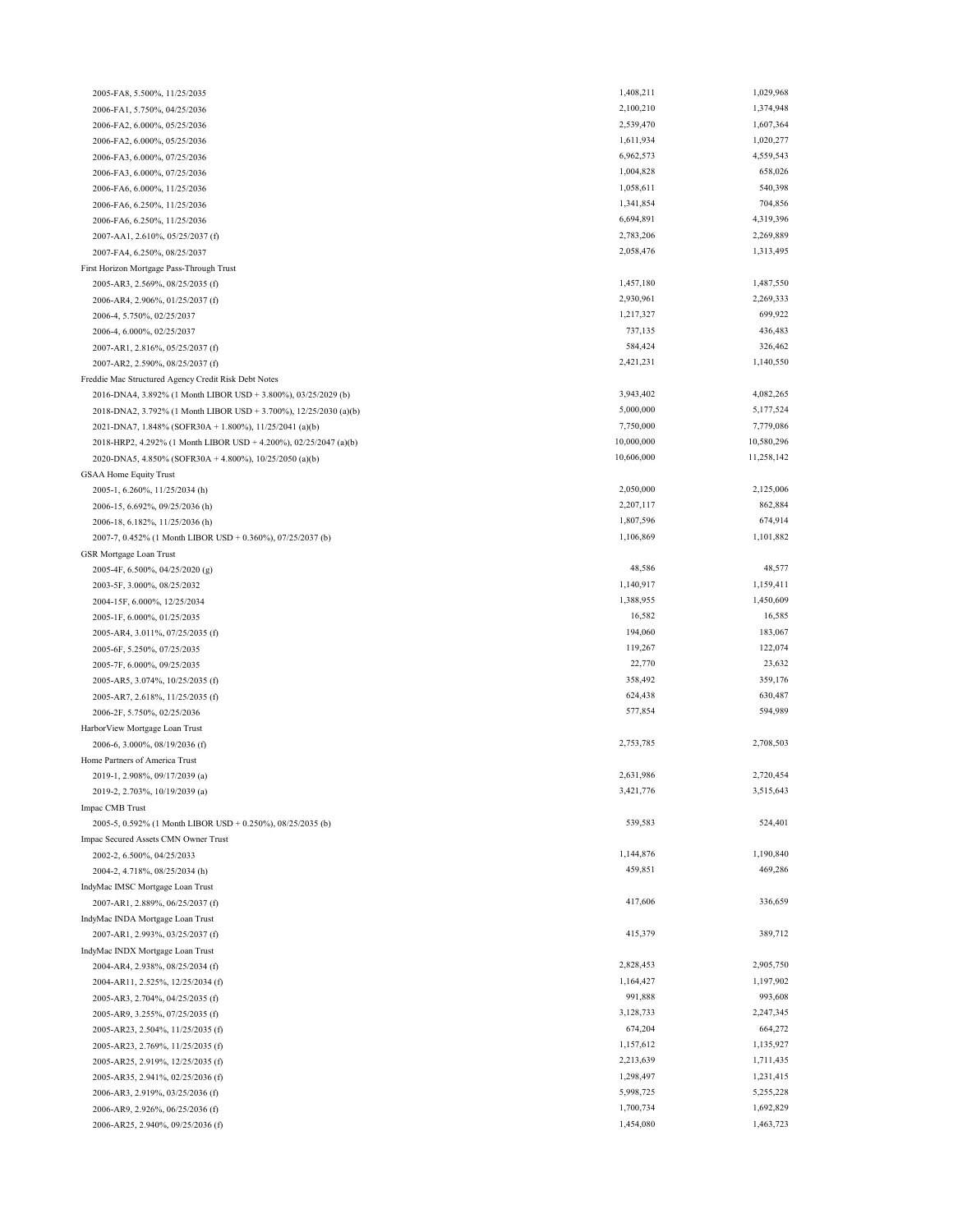| 2006-AR25, 3.104%, 09/25/2036 (f)                                     | 2,167,252              | 1,721,921            |
|-----------------------------------------------------------------------|------------------------|----------------------|
| 2006-AR31, 3.059%, 11/25/2036 (f)                                     | 4,529,468              | 4,487,832            |
| Jefferies Resecuritization Trust                                      |                        |                      |
| 2009-R1, 2.618%, 11/26/2035 (a)(f)                                    | 859,168                | 857,039              |
| JP Morgan Alternative Loan Trust                                      |                        |                      |
| 2006-S4, 6.460%, 12/25/2036 (h)                                       | 683,746                | 685,660              |
| 2008-R4, 6.000%, 12/27/2036 (a)                                       | 5,600,973              | 4,075,359            |
| JP Morgan Mortgage Trust                                              |                        |                      |
| 2005-S3, 5.750%, 01/25/2036                                           | 49,496                 | 32,231               |
| 2007-A3, 2.561%, 05/25/2037 (f)                                       | 3,177,435              | 2,778,888            |
| JP Morgan Resecuritization Trust                                      |                        |                      |
| 2009-7, 6.049%, 07/27/2037 (a)(f)                                     | 76,769                 | 76,976               |
| Lehman Mortgage Trust                                                 |                        |                      |
| 2005-2, 5.500%, 12/25/2035                                            | 1,626,753              | 1,178,856            |
| 2005-2, 5.750%, 12/25/2035                                            | 575,299                | 435,544              |
| 2005-3, 0.592% (1 Month LIBOR USD + 0.500%), 01/25/2036 (b)           | 965,211                | 481,329              |
| 2005-3, 4.658% (1 Month LIBOR USD + 4.750%), 01/25/2036 (b)(e)(i)(j)  | 965,211                | 205,266              |
| 2005-3, 5.500%, 01/25/2036                                            | 242,602                | 181,246              |
| 2006-1, 5.500%, 02/25/2036                                            | 413,931                | 309,972              |
| 2006-3, 6.000%, 07/25/2036                                            | 3,567,974              | 2,505,656            |
| 2006-3, 6.000%, 07/25/2036                                            | 7,909,534<br>1,094,334 | 5,540,447<br>799,707 |
| 2007-4, 5.750%, 05/25/2037                                            | 2,391,121              | 1,747,360            |
| 2007-4, 5.750%, 05/25/2037                                            | 1,916,680              | 1,962,943            |
| 2007-5, 5.750%, 06/25/2037                                            | 2,502,070              | 1,079,278            |
| 2007-5, 6.000%, 06/25/2037                                            | 6,833,905              | 2,947,831            |
| 2007-5, 6.000%, 06/25/2037                                            |                        |                      |
| MASTR Adjustable Rate Mortgages Trust                                 | 97,527                 | 97,233               |
| 2004-4, 2.221%, 05/25/2034 (f)                                        | 136,562                | 140,313              |
| 2005-1, 2.553%, 02/25/2035 (f)<br><b>MASTR Alternative Loan Trust</b> |                        |                      |
| 2003-5, 5.919%, 08/25/2033 (f)                                        | 764,386                | 666,673              |
| 2003-7, 6.250%, 11/25/2033                                            | 185,830                | 195,998              |
| 2004-6, 5.500%, 07/25/2034                                            | 197,089                | 205,747              |
| 2004-6, 6.000%, 07/25/2034                                            | 174,499                | 184,917              |
| 2004-11, 6.500%, 10/25/2034                                           | 536,922                | 578,622              |
| 2005-2, 5.500%, 03/25/2035                                            | 2,000,000              | 2,253,243            |
| 2005-6, 5.500%, 12/25/2035                                            | 378,827                | 340,966              |
| <b>MASTR Asset Securitization Trust</b>                               |                        |                      |
| 2002-NC1, 3.242% (1 Month LIBOR USD + 3.150%), 10/25/2032 (b)         | 269,740                | 271,737              |
| 2006-1, 0.542% (1 Month LIBOR USD + 0.450%), 05/25/2036 (b)           | 643,209                | 113,212              |
| 2006-2, 6.000% (1 Month LIBOR USD + 6.000%), 06/25/2036 (b)           | 1,379,289              | 1,169,207            |
| Merrill Lynch Mortgage Investors Trust                                |                        |                      |
| 2006-F1, 6.000%, 04/25/2036                                           | 2,310,297              | 1,568,523            |
| Merrill Lynch Mortgage Investors Trust MLCC                           |                        |                      |
| 2004-D, 0.873% (6 Month LIBOR USD + 0.720%), 09/25/2029 (b)           | 668,512                | 653,323              |
| Merrill Lynch Mortgage Investors Trust MLMI                           |                        |                      |
| 2005-A5, 3.002%, 06/25/2035 (f)                                       | 348,896                | 356,413              |
| 2005-A7, 3.026%, 09/25/2035 (f)                                       | 4,531,623              | 4,111,831            |
| Morgan Stanley Mortgage Loan Trust                                    |                        |                      |
| 2005-7, 5.500%, 11/25/2035                                            | 1,038,442              | 1,065,502            |
| 2005-7, 5.500%, 11/25/2035                                            | 368,008                | 362,390              |
| 2006-2, 5.491%, 02/25/2036 (f)                                        | 817,814                | 658,651              |
| 2006-2, 6.500%, 02/25/2036                                            | 918,203                | 638,469              |
| 2006-11, 6.000%, 08/25/2036                                           | 2,064,795              | 1,308,033            |
| 2006-11, 6.000%, 08/25/2036                                           | 1,689,576              | 1,500,899            |
| 2007-8XS, 6.000%, 04/25/2037 (f)                                      | 1,406,308              | 693,998              |
| 2007-3XS, 5.763%, 01/25/2047 (h)                                      | 6,985,309              | 3,052,173            |
| Morgan Stanley Reremic Trust                                          |                        |                      |
| 2012-R3, 2.557%, 11/26/2036 (a)(f)                                    | 1,062,427              | 1,031,064            |
| Nomura Asset Acceptance Corp. Alternative Loan Trust                  |                        |                      |
| 2005-WF1, 5.659%, 03/25/2035 (h)                                      | 45,940                 | 46,817               |
| 2005-AR3, 5.688%, 07/25/2035 (f)                                      | 527,735                | 537,140              |
| 2007-1, 5.669%, 03/25/2047 (h)                                        | 1,000,604              | 1,009,696            |
| 2007-1, 5.995%, 03/25/2047 (h)                                        | 1,839,931              | 1,864,130            |
| Nomura Resecuritization Trust                                         |                        |                      |
| 2011-4RA, 2.768%, 12/26/2036 (a)(f)                                   | 6,447,281              | 6,375,972            |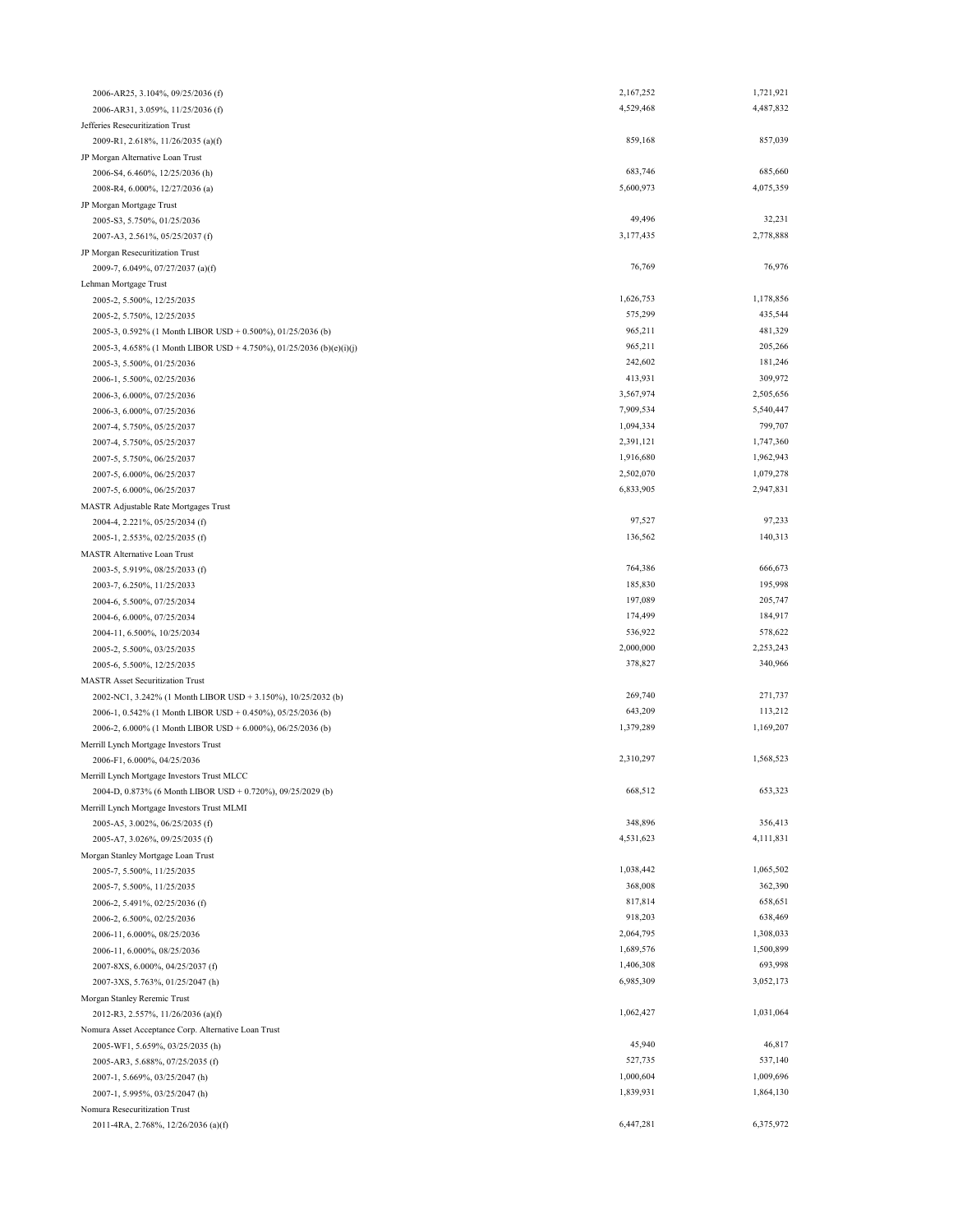| Opteum Mortgage Acceptance Corp. Asset Backed Pass-Through Certificates |            |           |
|-------------------------------------------------------------------------|------------|-----------|
| 2005-5, 5.850%, 12/25/2035 (f)                                          | 192,540    | 194,068   |
| Ownit Mortgage Loan Trust                                               |            |           |
| 2006-2, 6.133%, 01/25/2037 (h)                                          | 42,379     | 42,561    |
| <b>RAAC</b> Trust                                                       |            |           |
| 2005-SP1, 6.000%, 09/25/2034                                            | 3,014      | 2,979     |
| <b>RALI Trust</b>                                                       |            |           |
| 2006-QA1, 5.328%, 01/25/2036 (f)                                        | 216,532    | 205,844   |
| 2006-QS1, 5.750%, 01/25/2036                                            | 231,213    | 231,348   |
| 2006-QS6, 6.000%, 06/25/2036                                            | 955,120    | 947,147   |
| 2006-QS6, 6.000%, 06/25/2036                                            | 490,583    | 486,488   |
| 2006-QS9, 0.792% (1 Month LIBOR USD + 0.700%), 07/25/2036 (b)           | 1,641,803  | 1,195,115 |
| 2006-QS13, 6.000%, 09/25/2036                                           | 2,650,645  | 2,537,728 |
|                                                                         | 942,101    | 745,035   |
| 2006-QS17, 0.442% (1 Month LIBOR USD + 0.350%), 12/25/2036 (b)          | 373,681    | 364,441   |
| 2006-QS17, 6.000%, 12/25/2036                                           | 439,956    | 417,700   |
| 2007-QS1, 5.750%, 01/25/2037                                            |            |           |
| 2007-QS1, 6.000%, 01/25/2037                                            | 1,365,309  | 1,307,868 |
| 2007-QS6, 6.000%, 04/25/2037                                            | 3,165,777  | 3,156,870 |
| 2007-QS10, 6.500%, 09/25/2037                                           | 353,554    | 350,171   |
| <b>RBSSP Resecuritization Trust</b>                                     |            |           |
| 2009-7, 6.000%, 03/26/2036 (a)(f)                                       | 4,188,120  | 3,057,101 |
| Renaissance Home Equity Loan Trust                                      |            |           |
| 2005-1, 5.016%, 05/25/2035 (h)                                          | 268,486    | 274,671   |
| Resecuritization Pass-Through Trust                                     |            |           |
| 2005-8R, 6.000%, 10/25/2034                                             | 1,901,114  | 1,986,263 |
| Residential Asset Securitization Trust                                  |            |           |
| 2003-A9, 4.000%, 08/25/2033                                             | 1,131,331  | 1,155,056 |
| 2004-R2, 5.500%, 08/25/2034                                             | 1,945,046  | 2,007,824 |
| 2005-A5, 5.500%, 05/25/2035                                             | 1,153,587  | 1,008,171 |
| 2005-A11, 4.850%, 10/25/2035                                            | 3,761,695  | 2,378,907 |
| 2005-A11, 5.500%, 10/25/2035                                            | 272,509    | 239,633   |
| 2005-A11, 6.000%, 10/25/2035                                            | 428,189    | 313,515   |
| 2005-A15, 5.750%, 02/25/2036                                            | 3,646,107  | 2,166,780 |
| 2006-A5CB, 6.000%, 06/25/2036                                           | 2,338,337  | 1,389,281 |
| 2006-A10, 0.742% (1 Month LIBOR USD + 0.650%), 09/25/2036 (b)           | 10,528,923 | 2,470,687 |
| 2006-A10, 5.758% (1 Month LIBOR USD + 5.850%), 09/25/2036 (b)(e)(i)(j)  | 10,528,923 | 2,999,519 |
| 2006-A15, 0.692% (1 Month LIBOR USD + 0.600%), 01/25/2037 (b)           | 17,053,349 | 4,240,929 |
| 2006-A15, 5.558% (1 Month LIBOR USD + 5.650%), 01/25/2037 (b)(e)(i)(j)  | 17,053,349 | 4,784,239 |
|                                                                         |            |           |
| <b>RFMSI Trust</b>                                                      |            | 1,277,009 |
| 2005-SA4, 2.942%, 09/25/2035 (f)                                        | 1,758,787  |           |
| 2005-SA4, 3.155%, 09/25/2035 (f)                                        | 1,529,541  | 1,179,972 |
| 2005-SA4, 3.211%, 09/25/2035 (f)                                        | 271,072    | 266,031   |
| 2006-S3, 5.500%, 03/25/2036                                             | 2,252,625  | 2,144,619 |
| 2006-S4, 6.000%, 04/25/2036                                             | 2,061,931  | 1,994,489 |
| 2006-S5, 6.000%, 06/25/2036                                             | 223,020    | 220,795   |
| 2006-S5, 6.000%, 06/25/2036                                             | 459,097    | 454,517   |
| 2006-S5, 6.000%, 06/25/2036                                             | 1,923,971  | 1,904,776 |
| 2006-S5, 6.000%, 06/25/2036                                             | 239,116    | 233,976   |
| 2006-S6, 6.000%, 07/25/2036                                             | 125,359    | 123,465   |
| 2006-S6, 6.000%, 07/25/2036                                             | 645,377    | 635,625   |
| 2006-S7, 6.250%, 08/25/2036                                             | 1,256,519  | 1,247,322 |
| 2006-S7, 6.500%, 08/25/2036                                             | 751,224    | 746,665   |
| 2006-S9, 5.750%, 09/25/2036                                             | 1,771,993  | 1,705,855 |
| 2007-S1, 6.000%, 01/25/2037                                             | 510,584    | 501,872   |
| 2007-S7, 6.000%, 07/25/2037                                             | 1,773,079  | 1,716,391 |
| Specialty Underwriting & Residential Finance Trust                      |            |           |
| 2006-BC2, 3.521%, 02/25/2037 (h)                                        | 877,405    | 447,188   |
| STARM Mortgage Loan Trust                                               |            |           |
| 2007-S1, 2.380%, 01/25/2037 (f)                                         | 413,665    | 357,705   |
| 2007-1, 2.344%, 02/25/2037 (f)                                          | 5,518,899  | 5,124,802 |
| 2007-2, 2.493%, 04/25/2037 (f)                                          | 541,768    | 309,001   |
|                                                                         |            |           |
| Structured Adjustable Rate Mortgage Loan Trust                          | 552,861    | 552,093   |
| 2004-18, 2.473%, 12/25/2034 (f)                                         | 729,903    | 631,444   |
| 2005-12, 2.683%, 06/25/2035 (f)                                         |            |           |
| 2005-21, 3.239%, 11/25/2035 (f)                                         | 3,710,576  | 2,965,630 |
| 2005-21, 3.393%, 11/25/2035 (f)                                         | 217,134    | 207,094   |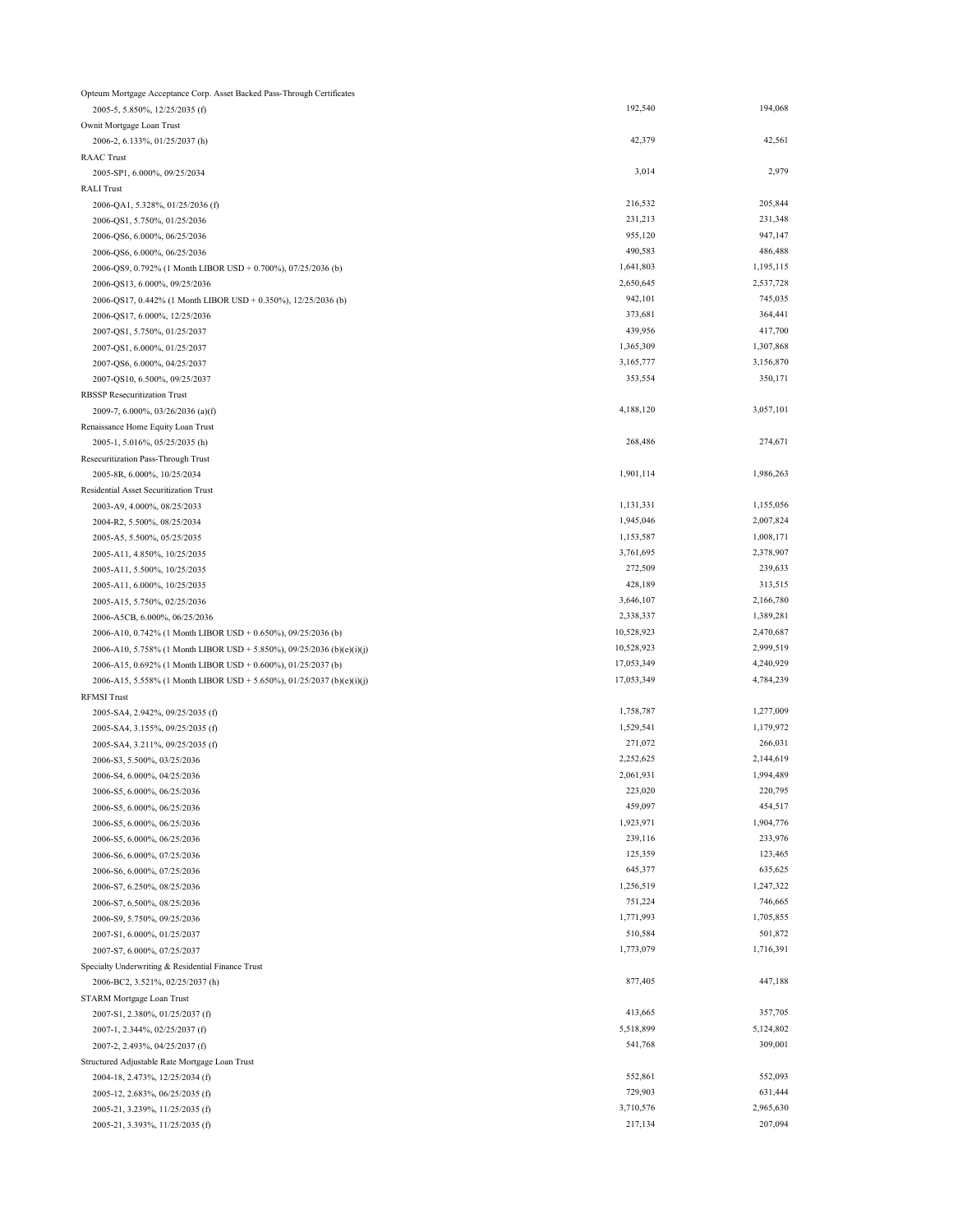| <b>NON-AGENCY COMMERICAL MORTGAGE BACKED SECURITIES - 16.54%</b> |             |            |
|------------------------------------------------------------------|-------------|------------|
| 225 Liberty Street Trust                                         |             |            |
| 2016-225L, 4.803%, 02/10/2036 (a)(f)                             | 5,000,000   | 5,239,820  |
| 2016-225L, 4.803%, 02/10/2036 (a)(f)                             | 4,500,000   | 4,621,626  |
| <b>BANK</b>                                                      |             |            |
| 2021-BNK35, 1.160%, 07/15/2031 (j)                               | 48,845,881  | 3,890,902  |
| 2019-BNK16, 1.107%, 02/15/2052 (f)(j)                            | 78,991,069  | 4,491,780  |
| 2019-BNK17, 0.720%, 04/15/2052 (f)(j)                            | 123,653,000 | 5,080,556  |
| 2019-BNK17, 1.748%, 04/15/2052 (a)(f)(j)                         | 11,541,000  | 1,209,920  |
| 2019-BNK21, 1.232%, 10/17/2052 (a)(f)(j)                         | 18,699,333  | 1,459,836  |
| 2019-BNK21, 2.808%, 10/17/2052                                   | 11,582,000  | 12,236,232 |
| 2019-BNK23, 0.267%, 12/15/2052 (f)(j)                            | 238,421,000 | 3,648,819  |
|                                                                  |             |            |

2006-1, 2.848%, 02/25/2036 (f) 2006-1, 2.862%, 02/25/2036 (f) 2006-4, 3.174%, 05/25/2036 (f)

| 2006-12, 3.745%, 01/25/2037 (f)                                              | 623,360    | 561,148     |
|------------------------------------------------------------------------------|------------|-------------|
| 2007-5, 0.532% (1 Month LIBOR USD + 0.440%), 06/25/2037 (b)                  | 1,905,584  | 1,841,759   |
| 2007-6, 0.472% (1 Month LIBOR USD + 0.380%), 07/25/2037 (b)                  | 5,314,711  | 5,266,132   |
| 2007-9, 1.694% (6 Month LIBOR USD + 1.500%), 10/25/2037 (b)                  | 1,040,620  | 1,069,931   |
| Suntrust Alternative Loan Trust                                              |            |             |
| 2005-1F, 5.750%, 12/25/2035                                                  | 1,083,881  | 1,065,512   |
| 2005-1F, 6.000%, 12/25/2035                                                  | 2,502,915  | 2,479,566   |
| 2005-1F, 6.500%, 12/25/2035                                                  | 2,527,664  | 2,563,172   |
| TBW Mortgage-Backed Trust                                                    |            |             |
| 2006-2, 5.500%, 07/25/2036 (e)                                               | 89,156     | 14,302      |
| Volt LLC                                                                     |            |             |
| 2021-NPL4, 4.949%, 03/27/2051 (a)(h)                                         | 1,650,000  | 1,636,736   |
| WaMu Mortgage Pass-Through Certificates Trust                                |            |             |
| 2003-S4, 5.635%, 06/25/2033 (f)                                              | 2,183,812  | 2,275,744   |
| 2003-AR10, 2.492%, 10/25/2033 (f)                                            | 8,498,920  | 8,600,305   |
| 2004-S2, 6.000%, 06/25/2034                                                  | 60,207     | 62,155      |
| 2005-AR14, 2.838%, 12/25/2035 (f)                                            | 5,614,135  | 5,707,053   |
| 2006-AR10, 2.694%, 09/25/2036 (f)                                            | 1,074,544  | 1,037,013   |
| 2006-AR16, 2.756%, 12/25/2036 (f)                                            | 1,171,627  | 1,160,752   |
| 2007-HY2, 2.984%, 12/25/2036 (f)                                             | 15,290,875 | 15,340,246  |
| 2007-HY3, 2.821%, 03/25/2037 (f)                                             | 2,926,930  | 2,896,654   |
| 2007-HY5, 2.883%, 05/25/2037 (f)                                             | 1,333,484  | 1,331,682   |
| 2007-HY7, 3.008%, 07/25/2037 (f)                                             | 246,012    | 201,948     |
| 2006-AR8, 2.855%, 08/25/2046 (f)                                             | 1,729,827  | 1,725,631   |
| Washington Mutual Mortgage Pass-Through Certificates WMALT Trust             |            |             |
| 2005-1, 6.000%, 03/25/2035                                                   | 1,312,657  | 1,322,279   |
| 2005-4, 5.500%, 06/25/2035                                                   | 1,147,730  | 1,152,031   |
| 2005-5, 5.500%, 07/25/2035                                                   | 1,275,408  | 1,282,491   |
| 2005-6, 5.500%, 08/25/2035                                                   | 3,207,964  | 3,167,799   |
| 2005-6, 5.500%, 08/25/2035                                                   | 701,303    | 692,523     |
| 2005-6, 5.500%, 08/25/2035                                                   | 1,410,258  | 1,391,548   |
| 2005-6, 6.500%, 08/25/2035                                                   | 379,908    | 378,614     |
| 2005-9, 5.500%, 11/25/2035                                                   | 462,610    | 462,363     |
| 2006-8, 4.179%, 10/25/2036 (h)                                               | 2,472,466  | 1,235,243   |
| 2007-HY1, 0.252% (1 Month LIBOR USD + 0.160%), 02/25/2037 (b)                | 2,217,978  | 2,008,481   |
| 2007-HY2, 3.490%, 04/25/2037 (f)                                             | 1,342,189  | 839,320     |
| 2007-OC2, 0.402% (1 Month LIBOR USD + 0.310%), 06/25/2037 (b)                | 3,511,137  | 3,473,140   |
| 2007-OC1, 0.332% (1 Month LIBOR USD + 0.240%), 01/25/2047 (b)                | 4,224,395  | 4,324,449   |
| Wells Fargo Alternative Loan Trust                                           |            |             |
| 2007-PA1, 6.000%, 03/25/2037                                                 | 1,041,565  | 1,029,848   |
| 2007-PA6, 2.697%, 12/28/2037 (f)                                             | 4,942,635  | 4,869,545   |
| Wells Fargo Mortgage Backed Securities Trust                                 |            |             |
| 2004-J, 2.529%, 07/25/2034 (f)                                               | 5,014,074  | 5,046,542   |
| 2005-AR14, 2.586%, 08/25/2035 (f)                                            | 767,167    | 777,494     |
| 2006-AR1, 2.647%, 03/25/2036 (f)                                             | 1,802,798  | 1,803,448   |
| 2006-AR5, 2.614%, 04/25/2036 (f)                                             | 3,278,274  | 3,267,010   |
| 2006-AR5, 2.637%, 04/25/2036 (f)                                             | 1,518,709  | 1,508,137   |
| 2006-AR19, 2.707%, 12/25/2036 (f)                                            | 2,369,264  | 2,361,527   |
| 2007-AR3, 2.672%, 04/25/2037 (f)                                             | 910,898    | 855,736     |
| TOTAL NON-AGENCY RESIDENTIAL MORTGAGE BACKED SECURITIES (Cost \$776,368,057) |            | 726,913,307 |
|                                                                              |            |             |

350,004 334,880 1,329,679 1,226,378 680,173 556,868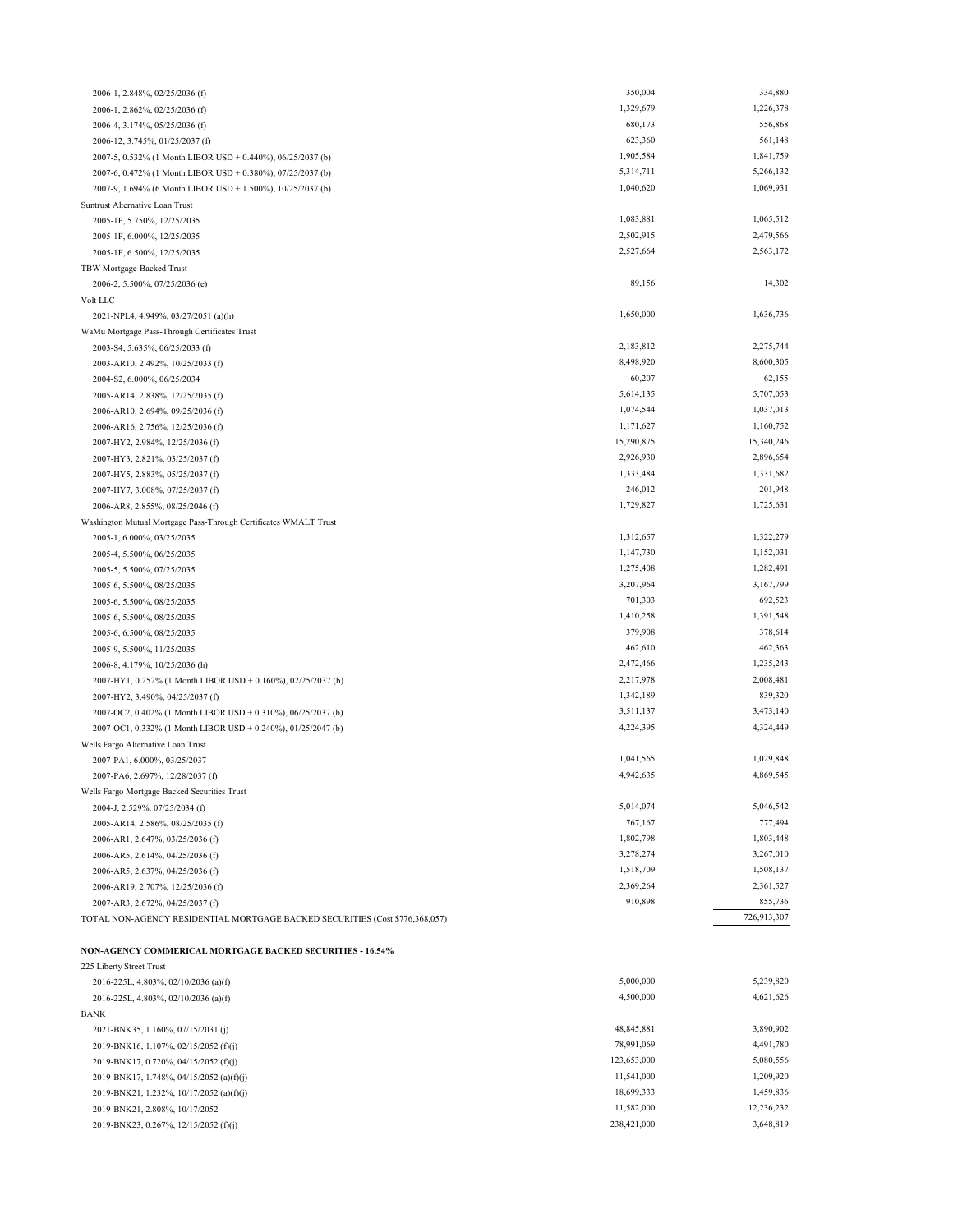2021-B26, 1.481%, 06/15/2054 (j) 2021-B27, 1.604%, 07/15/2054 (j) 2021-B27, 2.000%, 07/15/2054 (a) 2021-C11, 2.108%, 09/15/2054 2019-B9, 2.168%, 03/15/2052 (a)(f)(j) 2019-B12, 0.553%, 08/15/2052 (a)(f)(j) 2020-B16, 0.302%, 02/15/2053 (a)(f)(j) 2020-B16, 1.047%, 02/15/2053 (f)(j) 2021-B24, 2.256%, 03/15/2054 2020-B22, 1.731%, 01/15/2054 2021-B23, 1.011%, 02/15/2054 (a)(f)(j) 2021-B23, 1.384%, 02/15/2054 (f)(j) 2021-B23, 1.766%, 02/15/2054 2021-BNK34, 1.089%, 06/15/2063 (j) 2019-C4, 1.292%, 08/15/2052 (f)(j) 2019-C5, 0.500%, 11/15/2052 (f)(j) 2019-C5, 1.480%, 11/15/2052 (a)(f)(j) BBCMS Mortgage Trust 2021-C10, 1.146%, 07/15/2054 (j) 2020-C6, 0.791%, 02/15/2053 (f)(j) 2020-C6, 1.169%, 02/15/2053 (f)(j) 2021-BNK35, 2.067%, 06/15/2064 2021-BNK36, 1.027%, 09/15/2064 (j) 2019-BNK23, 0.813%, 12/15/2052 (j) 2020-BNK29, 0.726%, 11/15/2053 (f)(j) 2020-BNK26, 0.717%, 03/15/2063 (f)(j) 2021-BNK31, 1.739%, 02/15/2054 2021-BNK32, 2.332%, 04/15/2054 2021-BNK32, 2.500%, 04/15/2054 (a) 2019-BNK20, 2.933%, 09/15/2062 2021-B26, 2.688%, 06/15/2054 (f) 2021-B27, 1.388%, 07/15/2054 (j) 2021-B24, 0.709%, 03/15/2054 (f)(j) 2021-B24, 1.273%, 03/15/2054 (f)(j) 2021-B25, 0.780%, 04/15/2054 (j) 2021-B25, 1.229%, 04/15/2054 (j) 2020-B20, 0.697%, 10/15/2053 (f)(j) 2020-B21, 1.798%, 12/17/2053 2021-C12, 2.500%, 11/15/2054 (a) 2021-C12, 2.542%, 11/15/2054 2021-C12, 2.758%, 11/15/2054 Benchmark Mortgage Trust 2021-B28, 1.406%, 08/15/2054 (j) 2019-B9, 1.206%, 03/15/2052 (f)(j) 2021-C12, 0.595%, 11/15/2054 (j) 2021-C12, 0.960%, 11/15/2054 (j) 2020-C7, 1.101%, 04/15/2053 (f)(j) 2020-C7, 1.741%, 04/15/2053 (f)(j) 2021-C9, 1.119%, 02/15/2054 (f)(j) 2021-C9, 1.960%, 02/15/2054 2021-C9, 2.534%, 02/15/2054 2021-C10, 2.268%, 07/15/2054 2021-C10, 1.434%, 07/15/2054 (j) 2021-C11, 1.085%, 09/15/2054 (j) 2021-BNK36, 2.283%, 09/15/2064 2021-BNK37, 2.487%, 11/15/2064 Barclays Commercial Mortgage Trust 2019-C3, 0.934%, 05/15/2052 (f)(j) 2021-BNK34, 2.754%, 06/15/2063 (f) 2021-BNK33, 2.218%, 05/15/2064 2019-BNK24, 0.303%, 11/15/2062 (f)(j) 2020-BNK25, 0.999%, 01/15/2063 (f)(j) 2020-BNK28, 1.088%, 03/15/2063 (f)(j) 2020-BNK26, 2.041%, 03/15/2063 2020-BNK30, 2.500%, 12/15/2053 (a)(f) 2020-BNK30, 2.757%, 12/15/2053 (f)

85,345,728 4,231,578 132,417,000 7,134,323 3,950,000 3,603,574 2,450,000 2,412,085 7,250,000 7,233,447 10,727,500 11,003,250 5,000,000 4,516,199 2,100,000 2,226,092 174,693,000 3,001,959 109,069,648 6,721,875 226,593,000 10,747,714 29,969,467 2,368,706 5,200,000 5,232,284 95,815,844 7,164,917 8,000,000 8,186,149 12,599,000 12,870,473 10,400,000 10,486,678 94,245,379 5,984,921 12,250,000 12,494,659 14,400,000 14,896,745 56,340,000 3,151,507 43,170,000 3,418,404 174,774,000 4,515,269 12,996,000 1,182,537 59,000,000 3,144,051 93,488,769 6,518,841 17,140,000 1,347,058 22,086,276 2,198,035 68,467,000 5,662,467 10,000,000 10,040,052 8,500,000 8,614,062 10,000,000 10,203,228 73,112,500 6,399,998 65,650,613 6,291,535 29,540,000 2,572,447 29,000,000 29,315,633 59,992,000 3,401,252 101,966,000 7,570,496 4,750,000 4,149,986 12,000,000 12,455,476 9,000,000 9,124,628 86,590,312 8,250,351 29,769,119 1,894,540 11,513,000 1,464,497 93,260,000 2,833,705 70,467,000 1,351,282 102,967,867 6,697,370 79,394,000 3,617,985 5,466,000 5,466,857 2,080,000 2,069,085 105,441,000 8,121,076 66,977,204 6,083,827 5,000,000 4,990,087 99,123,000 5,325,492 66,688,614 5,510,680 5,400,000 5,536,322 93,350,000 5,506,987 79,593,783 6,625,976 10,836,000 1,271,745 6,000,000 6,074,287 100,940,294 9,562,932 21,507,000 2,769,691 5,000,000 4,213,706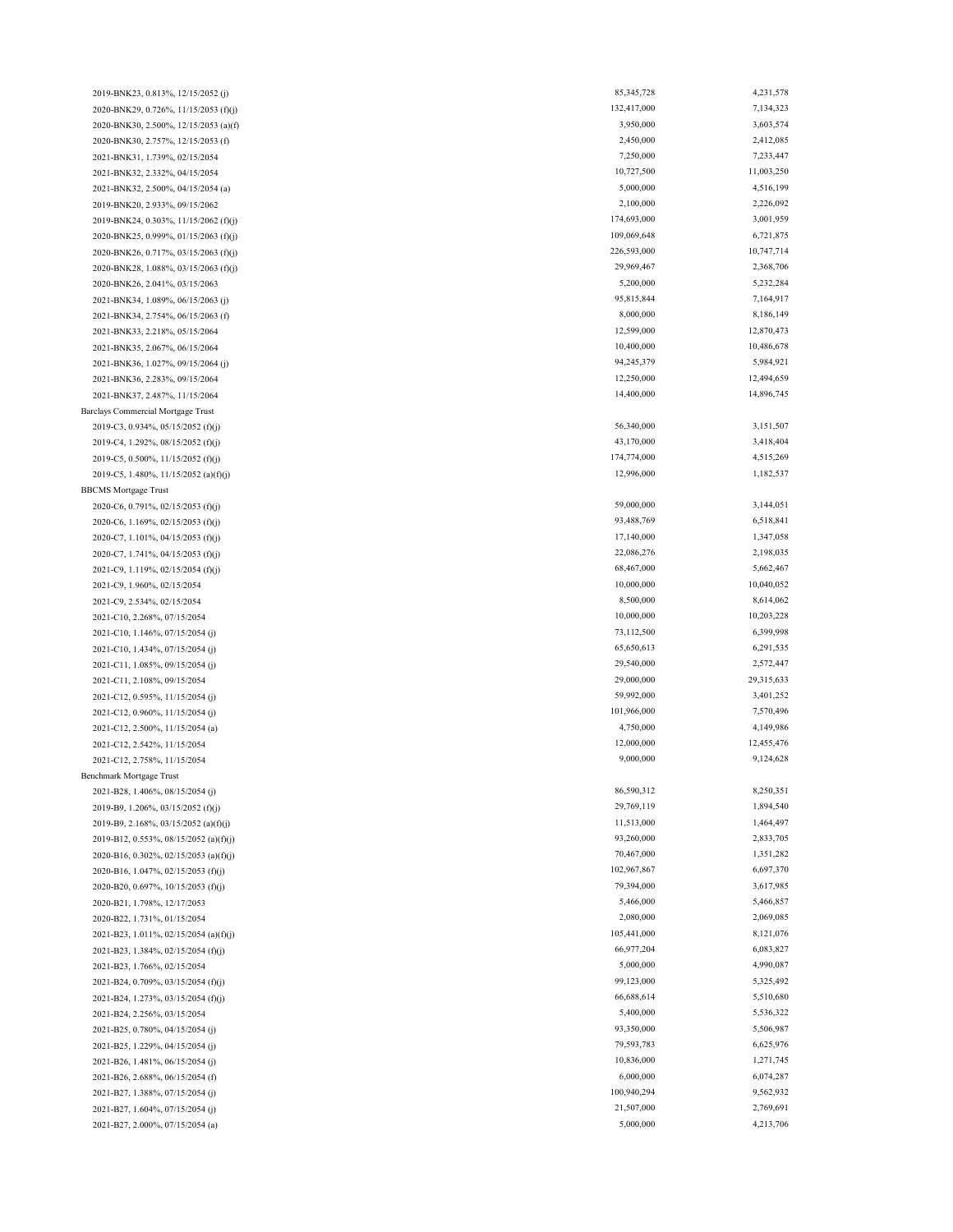| 2021-B27, 2.355%, 07/15/2054                                      | 6,000,000   | 5,927,324  |
|-------------------------------------------------------------------|-------------|------------|
| 2021-B28, 1.068%, 08/15/2054 (j)                                  | 32,491,000  | 2,745,064  |
| 2021-B28, 1.980%, 08/15/2054                                      | 10,000,000  | 10,036,264 |
| 2021-B29, 1.418%, 09/15/2054 (j)                                  | 27,615,000  | 3,087,412  |
| 2021-B29, 2.000%, 09/15/2054 (a)                                  | 8,953,000   | 6,995,540  |
| 2021-B29, 2.205%, 09/15/2054                                      | 24,171,000  | 24,560,298 |
| 2021-B30, 0.594%, 11/15/2054 (a)(f)(j)                            | 83,683,000  | 4,273,072  |
| 2021-B30, 1.300%, 11/15/2054 (a)(f)(j)                            | 18,582,000  | 2,054,773  |
| 2021-B30, 2.000%, 11/15/2054 (a)                                  | 1,500,000   | 1,290,716  |
| 2021-B30, 2.000%, 11/15/2054 (a)                                  | 2,250,000   | 1,771,639  |
| 2021-B30, 2.431%, 11/15/2054                                      | 5,250,000   | 5,418,601  |
| 2021-B30, 2.880%, 11/15/2054 (f)                                  | 2,500,000   | 2,511,373  |
| 2019-B13, 0.541%, 08/15/2057 (a)(f)(j)                            | 82,774,000  | 2,445,790  |
| 2019-B13, 1.642%, 08/15/2057 (a)(f)(j)                            | 12,071,000  | 1,247,904  |
| California Housing Finance Agency                                 |             |            |
| 2021-2, 0.824%, 03/25/2035 (j)                                    | 32,500,000  | 2,182,050  |
| 2021-1, 0.796%, 11/20/2035 (j)                                    | 28,758,810  | 1,935,468  |
| 2021-3, 0.764%, 11/20/2036 (j)                                    | 26,300,000  | 1,916,744  |
| Cantor Commercial Real Estate Lending                             |             |            |
| 2019-CF2, 0.767%, 11/15/2052 (f)(j)                               | 134,736,000 | 6,219,670  |
| CCUBS Commercial Mortgage Trust                                   |             |            |
| 2017-C1, 0.395%, 11/15/2050 (f)(j)                                | 40,062,667  | 730,306    |
| CD Mortgage Trust                                                 |             |            |
| 2017-CD3, 0.723%, 02/10/2050 (f)(j)                               | 61,857,000  | 1,839,046  |
| 2018-CD7, 4.213%, 08/15/2051                                      | 3,236,000   | 3,562,514  |
| CGMS Commercial Mortgage Trust                                    |             |            |
| 2017-B1, 0.345%, 08/15/2050 (f)(j)                                | 38,016,000  | 433,934    |
| Citigroup Commercial Mortgage Trust                               |             |            |
| 2013-GC17, 5.259%, 11/10/2046 (f)                                 | 5,000,000   | 5,169,867  |
| 2014-GC19, 4.805%, 03/10/2047 (f)                                 | 3,030,000   | 3,213,289  |
| 2014-GC19, 5.260%, 03/10/2047 (f)                                 | 2,757,579   | 2,917,302  |
| 2016-C1, 4.117%, 05/10/2049                                       | 3,000,000   | 3,221,177  |
| 2016-C1, 5.109%, 05/10/2049 (f)                                   | 6,840,000   | 7,424,768  |
| 2016-P6, 4.365%, 12/10/2049 (f)                                   | 6,835,000   | 7,379,886  |
| 2017-P7, 0.690%, 04/14/2050 (f)(j)                                | 45,124,000  | 1,383,132  |
| 2017-P8, 4.192%, 09/15/2050                                       | 4,160,000   | 4,569,555  |
| 2017-P8, 4.408%, 09/15/2050 (f)                                   | 5,000,000   | 5,373,733  |
| 2017-C4, 0.384%, 10/12/2050 (f)(j)                                | 42,746,500  | 695,772    |
| 2017-C4, 1.230%, 10/12/2050 (f)(j)                                | 31,907,940  | 1,430,905  |
| 2018-B2, 0.546%, 03/10/2051 (f)(j)                                | 49,202,000  | 1,212,268  |
| 2018-C5, 0.332%, 06/10/2051 (a)(f)(j)                             | 28,400,000  | 621,832    |
| 2018-C6, 4.343%, 11/10/2051                                       | 5,000,000   | 5,573,361  |
| 2018-C6, 4.412%, 11/10/2051                                       | 3,000,000   | 3,455,994  |
| 2020-GC46, 0.439%, 02/15/2053 (a)(f)(j)                           | 92,457,000  | 2,593,622  |
| 2020-GC46, 1.106%, 02/15/2053 (f)(j)                              | 89,694,564  | 6,020,317  |
| 2019-GC41, 1.185%, 08/10/2056 (f)(j)                              | 53,362,776  | 3,393,403  |
| 2019-GC41, 3.018%, 08/10/2056                                     | 10,339,000  | 10,863,365 |
| 2019-C7, 0.412%, 12/15/2072 (a)(f)(j)                             | 50,711,000  | 1,173,752  |
| 2019-C7, 1.001%, 12/15/2072 (f)(j)                                | 76,378,042  | 4,506,633  |
| 2019-C7, 1.329%, 12/15/2072 (a)(f)(j)                             | 39,933,000  | 3,503,115  |
| 2019-C7, 3.667%, 12/15/2072 (f)                                   | 4,000,000   | 4,294,156  |
| <b>COMM</b> Mortgage Trust                                        |             |            |
| 2014-CR18, 4.456%, 07/15/2047 (f)                                 | 4,550,700   | 4,806,990  |
| 2013-CR11, 1.076%, 08/10/2050 (f)(j)                              | 49,783,298  | 663,293    |
| 2019-GC44, 1.144%, 08/15/2057 (a)(f)(j)                           | 19,460,000  | 1,463,314  |
| CSAIL Commercial Mortgage Trust                                   |             |            |
| 2016-C5, 1.000%, 11/15/2048 (a)(f)(j)                             | 46,821,000  | 1,603,905  |
| 2015-C1, 0.500%, 04/15/2050 (a)(f)(j)                             | 62,192,000  | 847,578    |
| 2017-C8, 0.472%, 06/15/2050 (f)(j)                                | 74,773,000  | 1,446,117  |
| 2019-C17, 1.504%, 09/15/2052 (f)(j)                               | 85,506,855  | 7,050,442  |
| 2019-C18, 1.203%, 12/15/2052 (f)(j)                               | 92,922,213  | 5,782,326  |
| Freddie Mac Multifamily Structured Credit Risk                    |             |            |
| 2021-MN3, 4.048% (SOFR30A + 4.000%), 11/25/2051 (a)(b)            | 4,500,000   | 4,552,133  |
| FREMF Mortgage Trust                                              |             |            |
| 2019-KF62, 2.138% (1 Month LIBOR USD + 2.050%), 04/25/2026 (a)(b) | 3,558,069   | 3,541,614  |
| 2019-K735, 4.156%, 05/25/2026 (a)(f)                              | 6,000,000   | 6,502,203  |
|                                                                   |             |            |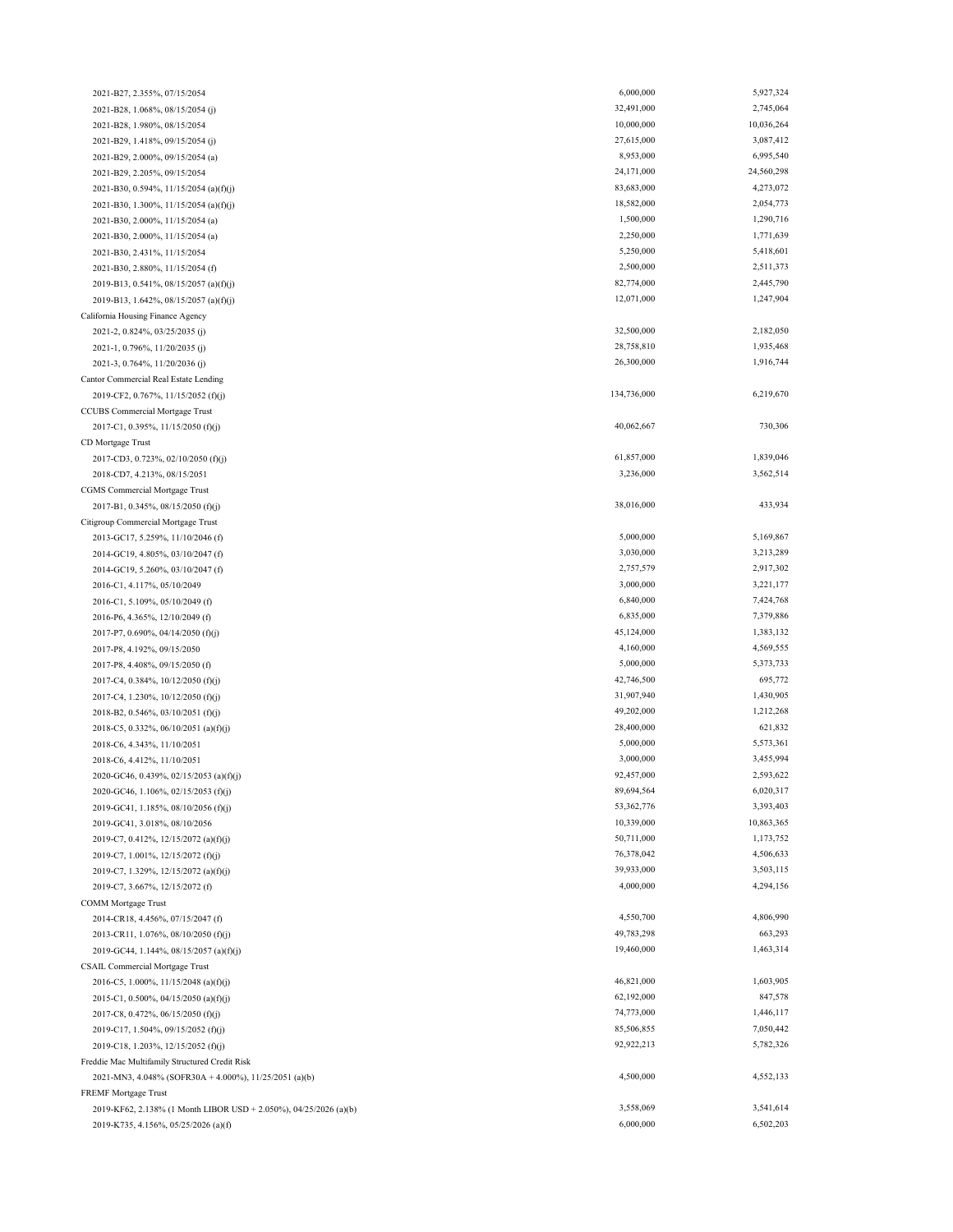| 2018-KF48, 2.138% (1 Month LIBOR USD + 2.050%), 06/25/2028 (a)(b) | 9,001,039   | 8,947,043  |
|-------------------------------------------------------------------|-------------|------------|
| 2018-KF50, 1.988% (1 Month LIBOR USD + 1.900%), 07/25/2028 (a)(b) | 3,255,452   | 3,220,429  |
| 2019-K734, 4.189%, 02/25/2051 (a)(f)                              | 5,000,000   | 5,390,327  |
| 2019-K101, 3.639%, 10/25/2052 (a)(f)                              | 10,000,000  | 10,616,866 |
| GS Mortgage Securities Corp. II                                   |             |            |
| 2012-BWTR, 3.255%, 11/05/2034 (a)                                 | 6,608,000   | 6,605,555  |
| 2018-GS10, 1.556%, 07/10/2051 (a)(f)(j)                           | 24,049,000  | 2,118,823  |
| GS Mortgage Securities Trust                                      |             |            |
| 2015-GC32, 4.564%, 07/10/2048 (f)                                 | 5,100,000   | 5,445,279  |
| 2016-GS3, 3.395%, 10/10/2049 (f)                                  | 10,417,000  | 10,749,044 |
| 2015-GC30, 4.164%, 05/10/2050 (f)                                 | 2,960,000   | 3,139,338  |
| 2017-GS8, 0.527%, 11/10/2050 (f)(j)                               | 44,642,000  | 998,963    |
| 2019-GC38, 1.995%, 02/10/2052 (a)(f)(j)                           | 20,916,000  | 2,533,030  |
| 2019-GC39, 0.791%, 05/10/2052 (f)(j)                              | 69,588,000  | 3,182,579  |
| 2019-GC39, 1.778%, 05/10/2052 (a)(f)(j)                           | 8,215,000   | 892,112    |
| 2019-GC40, 1.297%, 07/10/2052 (a)(f)(j)                           | 5,920,000   | 504,063    |
| 2019-GSA1, 0.954%, 11/10/2052 (f)(j)                              | 72,734,957  | 4,133,651  |
| 2020-GSA2, 1.055%, 12/12/2053 (a)(f)(j)                           | 73,324,000  | 5,702,782  |
| JP Morgan Chase Commercial Mortgage Securities Trust              |             |            |
| 2012-CBX, 4.977%, 06/15/2045 (f)                                  | 6,680,000   | 6,501,679  |
| 2015-JP1, 4.876%, 01/15/2049 (f)                                  | 5,485,000   | 5,859,902  |
| 2007-CB20, 0.000%, 02/12/2051 (a)(d)(e)(f)(j)                     | 319,339     |            |
| JPMBB Commercial Mortgage Securities Trust                        |             |            |
| 2015-C28, 3.532%, 10/15/2048                                      | 5,000,000   | 5,118,452  |
| 2015-C32, 0.500%, 11/15/2048 (a)(f)(j)                            | 23,066,000  | 381,053    |
| JPMCC Commercial Mortgage Securities Trust                        |             |            |
| 2017-JP6, 0.730%, 07/15/2050 (f)(j)                               | 68,830,000  | 2,406,476  |
| JPMDB Commercial Mortgage Securities Trust                        |             |            |
| 2016-C4, 3.638%, 12/15/2049 (f)                                   | 5,500,000   | 5,710,430  |
| Morgan Stanley Bank of America Merrill Lynch Trust                |             |            |
| 2013-C12, 4.482%, 10/15/2046 (f)                                  | 5,000,000   | 5,246,608  |
| 2015-C27, 4.656%, 12/15/2047 (f)                                  | 3,000,000   | 3,179,788  |
| 2015-C25, 4.677%, 10/15/2048 (f)                                  | 5,195,000   | 5,476,872  |
| 2016-C31, 1.432%, 11/15/2049 (a)(f)(j)                            | 21,212,500  | 1,125,474  |
| 2015-C23, 4.282%, 07/15/2050 (f)                                  | 3,845,000   | 4,104,192  |
| 2017-C34, 4.111%, 11/15/2052 (f)                                  | 5,054,000   | 5,505,936  |
| Morgan Stanley Capital I Trust                                    |             |            |
| 2016-BNK2, 0.663%, 11/15/2049 (f)(j)                              | 58,680,000  | 1,501,175  |
| 2017-H1, 4.281%, 06/15/2050 (f)                                   | 1,700,000   | 1,800,994  |
| 2018-H3, 0.534%, 07/15/2051 (f)(j)                                | 135,712,000 | 3,333,602  |
| 2018-H3, 2.026%, 07/15/2051 (a)(f)(j)                             | 15,363,500  | 1,620,461  |
| 2018-H3, 4.120%, 07/15/2051                                       | 5,000,000   | 5,473,851  |
| 2019-L2, 0.790%, 03/15/2052 (f)(j)                                | 127,093,000 | 5,532,231  |
| 2019-H7, 0.807%, 07/15/2052 (f)(j)                                | 130,723,000 | 6,255,030  |
| 2021-L5, 2.500%, 05/15/2054 (a)                                   | 3,500,000   | 3,092,349  |
| 2021-L5, 3.102%, 05/15/2054                                       | 6,627,000   | 6,890,805  |
| 2021-L6, 2.250%, 06/15/2054                                       | 11,900,000  | 12,134,770 |
| 2021-L6, 2.951%, 06/15/2054                                       | 7,500,000   | 7,711,098  |
| 2021-L7, 2.336%, 10/15/2054                                       | 15,100,000  | 15,456,387 |
| MSC                                                               |             |            |
| 2021-L5, 0.838%, 05/15/2054 (j)                                   | 70,387,500  | 4,535,883  |
| 2021-L7, 0.526%, 10/15/2054 (j)                                   | 143,080,000 | 5,774,437  |
| 2017-H1, 2.318%, 06/15/2050 (j)                                   | 8,725,000   | 923,756    |
| RBS Commercial Funding Inc. Trust                                 |             |            |
| 2013-SMV, 3.704%, 03/11/2031 (a)(f)                               | 6,100,000   | 5,921,297  |
| <b>UBS Commercial Mortgage Trust</b>                              |             |            |
| 2017-C1, 1.100%, 06/15/2050 (f)(j)                                | 13,000,000  | 636,898    |
| 2017-C6, 0.474%, 12/15/2050 (f)(j)                                | 63,420,500  | 1,822,255  |
| 2017-C7, 0.482%, 12/15/2050 (f)(j)                                | 170,396,000 | 3,542,601  |
| 2018-C12, 0.350%, 08/15/2051 (f)(j)                               | 139,858,000 | 2,920,501  |
| 2018-C12, 0.975%, 08/15/2051 (f)(j)                               | 48,740,651  | 2,171,903  |
| 2018-C13, 0.380%, 10/15/2051 (f)(j)                               | 128,678,000 | 3,001,968  |
| 2018-C13, 2.145%, 10/15/2051 (a)(f)(j)                            | 16,442,000  | 2,042,910  |
| 2018-C13, 4.241%, 10/15/2051                                      | 3,274,000   | 3,585,193  |
| 2018-C14, 0.435%, 12/15/2051 (f)(j)                               | 114,392,000 | 2,738,293  |
| 2019-C17, 0.994%, 10/15/2052 (f)(j)                               | 128,213,000 | 7,789,286  |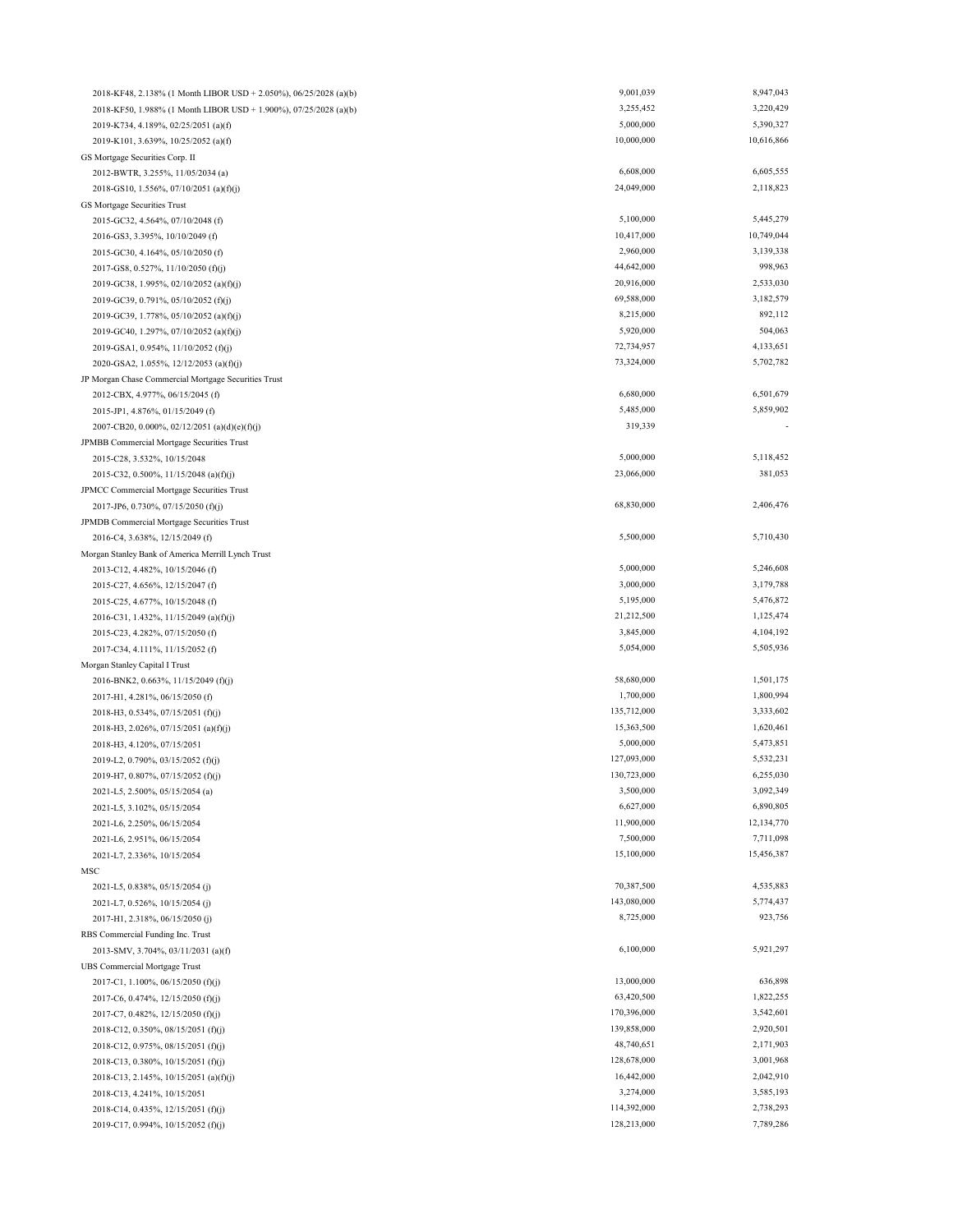| 2019-C18, 2.987%, 12/15/2052                                                  | 4,500,000   | 4,782,473     |
|-------------------------------------------------------------------------------|-------------|---------------|
| 2019-C18, 3.378%, 12/15/2052 (f)                                              | 4,000,000   | 4,266,616     |
| UBS-Barclays Commercial Mortgage Trust                                        |             |               |
| 2012-C3, 4.365%, 08/10/2049 (a)(f)                                            | 6,000,000   | 6,139,230     |
| Washington State Housing Finance Commission                                   |             |               |
| 2021-1, 0.725%, 12/20/2035 (j)                                                | 21,126,272  | 1,284,900     |
| Wells Fargo Commercial Mortgage Trust                                         |             |               |
| 2015-NXS1, 3.658%, 05/15/2048 (f)                                             | 1,320,000   | 1,384,504     |
| 2016-LC24, 1.127%, 10/15/2049 (f)(j)                                          | 66,264,075  | 2,893,533     |
| 2017-RB1, 0.863%, 03/15/2050 (f)(j)                                           | 69,254,209  | 2,576,894     |
| 2017-C42, 0.470%, 12/15/2050 (f)(j)                                           | 116,750,000 | 2,485,409     |
| 2018-C48, 0.378%, 01/15/2052 (f)(j)                                           | 138,642,000 | 2,779,273     |
| 2018-C48, 4.245%, 01/15/2052                                                  | 7,000,000   | 7,743,416     |
| 2019-C49, 0.774%, 03/15/2052 (f)(j)                                           | 125,812,000 | 5,460,719     |
| 2019-C49, 3.933%, 03/15/2052                                                  | 5,000,000   | 5,503,093     |
| 2019-C49, 4.546%, 03/15/2052                                                  | 4,647,000   | 5,232,569     |
| 2019-C50, 1.031%, 05/15/2052 (f)(j)                                           | 36,427,311  | 2,242,691     |
| 2019-C51, 0.826%, 06/15/2052 (f)(j)                                           | 130,394,000 | 6,194,171     |
| 2019-C52, 1.240%, 08/15/2052 (f)(j)                                           | 86,124,292  | 6,601,341     |
| 2019-C52, 1.739%, 08/15/2052 (f)(j)                                           | 59,144,451  | 5,668,777     |
| 2019-C53, 0.584%, 10/15/2052 (f)(j)                                           | 105,325,000 | 3,908,463     |
| 2019-C53, 3.514%, 10/15/2052 (f)                                              | 5,000,000   | 5,316,090     |
| 2020-C55, 0.947%, 02/15/2053 (f)(j)                                           | 58,030,370  | 3,554,459     |
| 2020-C56, 0.373%, 06/15/2053 (f)(j)                                           | 127,035,000 | 3,123,079     |
| 2020-C56, 2.422%, 06/15/2053                                                  | 2,250,000   | 2,328,591     |
| 2020-C58, 1.254%, 07/15/2053 (f)(j)                                           | 109,974,000 | 10,019,401    |
| 2020-C57, 0.812%, 08/15/2053 (f)(j)                                           | 74,972,000  | 4,376,828     |
| 2020-C57, 1.914%, 08/15/2053                                                  | 6,000,000   | 5,981,255     |
| 2021-C59, 1.040%, 04/15/2054 (j)                                              | 65,782,000  | 5,135,305     |
| 2021-C59, 1.583%, 04/15/2054 (j)                                              | 40,274,000  | 4,800,939     |
| 2021-C59, 3.284%, 04/15/2054                                                  | 7,648,000   | 7,878,738     |
| 2021-C60, 1.227%, 08/15/2054                                                  | 40,551,000  | 3,979,448     |
| 2021-C60, 1.683%, 08/15/2054                                                  | 41,543,821  | 4,880,834     |
| 2021-C60, 2.130%, 08/15/2054                                                  | 5,658,000   | 5,723,264     |
| 2021-C60, 2.730%, 08/15/2054                                                  | 6,814,678   | 6,947,528     |
| 2021-C60, 2.738%, 08/15/2054                                                  | 3,000,000   | 2,958,798     |
| 2021-C61, 1.391%, 11/15/2054 (j)                                              | 9,132,000   | 1,069,284     |
| 2021-C61, 2.525%, 11/15/2054                                                  | 15,000,000  | 15,449,445    |
| 2021-C61, 3.113%, 11/15/2054                                                  | 4,221,000   | 4,347,402     |
| 2015-C30, 4.067%, 09/15/2058 (f)                                              | 10,000,000  | 10,730,557    |
| 2015-C30, 4.400%, 09/15/2058 (f)                                              | 5,800,000   | 6,175,939     |
| 2018-C47, 0.282%, 09/15/2061 (f)(j)                                           | 164,144,000 | 2,031,906     |
| 2018-C47, 4.673%, 09/15/2061 (f)                                              | 8,000,000   | 9,084,900     |
| <b>WFRBS</b> Commercial Mortgage Trust                                        |             |               |
| 2013-UBS1, 5.207%, 03/15/2046 (f)                                             | 7,500,000   | 7,932,555     |
| TOTAL NON-AGENCY COMMERICAL MORTGAGE BACKED SECURITIES (Cost \$1,143,459,449) |             | 1,106,330,479 |

## **AGENCY COMMERCIAL MORTGAGE BACKED SECURITIES - 6.92%**

| <b>FHMR</b>                                                  |            |           |
|--------------------------------------------------------------|------------|-----------|
| 2021-RR17, 2.038%, 08/27/2027 (f)(j)                         | 70,015,000 | 6,662,109 |
| 2020-RR09, 2.676%, 08/27/2029 (f)(j)                         | 42,360,000 | 6,474,667 |
| Freddie Mac Multifamily ML Certificates                      |            |           |
| 2020-ML07, 2.021%, 10/25/2036 (a)(f)(j)                      | 25,329,414 | 4,879,458 |
| 2019-ML06, 1.132%, 06/25/2037 (a)(f)(j)                      | 10,047,296 | 1,052,856 |
| 2021-ML08, 1.846%, 07/25/2037 (f)(j)                         | 33,542,904 | 5,985,060 |
| 2021-ML10, 2.125%, 01/25/2038 (f)(j)                         | 14,450,566 | 3,020,891 |
| 2021-ML11, 0.771%, 03/25/2038 (f)(j)                         | 34,817,717 | 2,402,423 |
| 2021-ML10, 1.578%, 06/25/2038 (f)(j)                         | 15,352,542 | 2,363,524 |
| 2021-ML09, 1.552%, 02/25/2040 (f)(j)                         | 44,488,680 | 7,030,991 |
| 2021-ML12, 1.219%, 07/25/2041 (f)(j)                         | 18,276,000 | 2,415,539 |
| Freddie Mac Multifamily Structured Pass Through Certificates |            |           |
| K018, 1.358%, 01/25/2022 (f)(j)                              | 25,553,471 | 963       |
| K019, 1.723%, 03/25/2022 (f)(j)                              | 73,281,679 | 3,180     |
| K021, 1.508%, 06/25/2022 (f)(j)                              | 66,538,012 | 121,206   |
| K723, 1.035%, 08/25/2023 (f)(j)                              | 64,314,745 | 849,984   |
| K723, 0.962%, 09/25/2023 (f)(j)                              | 61,645,000 | 878,873   |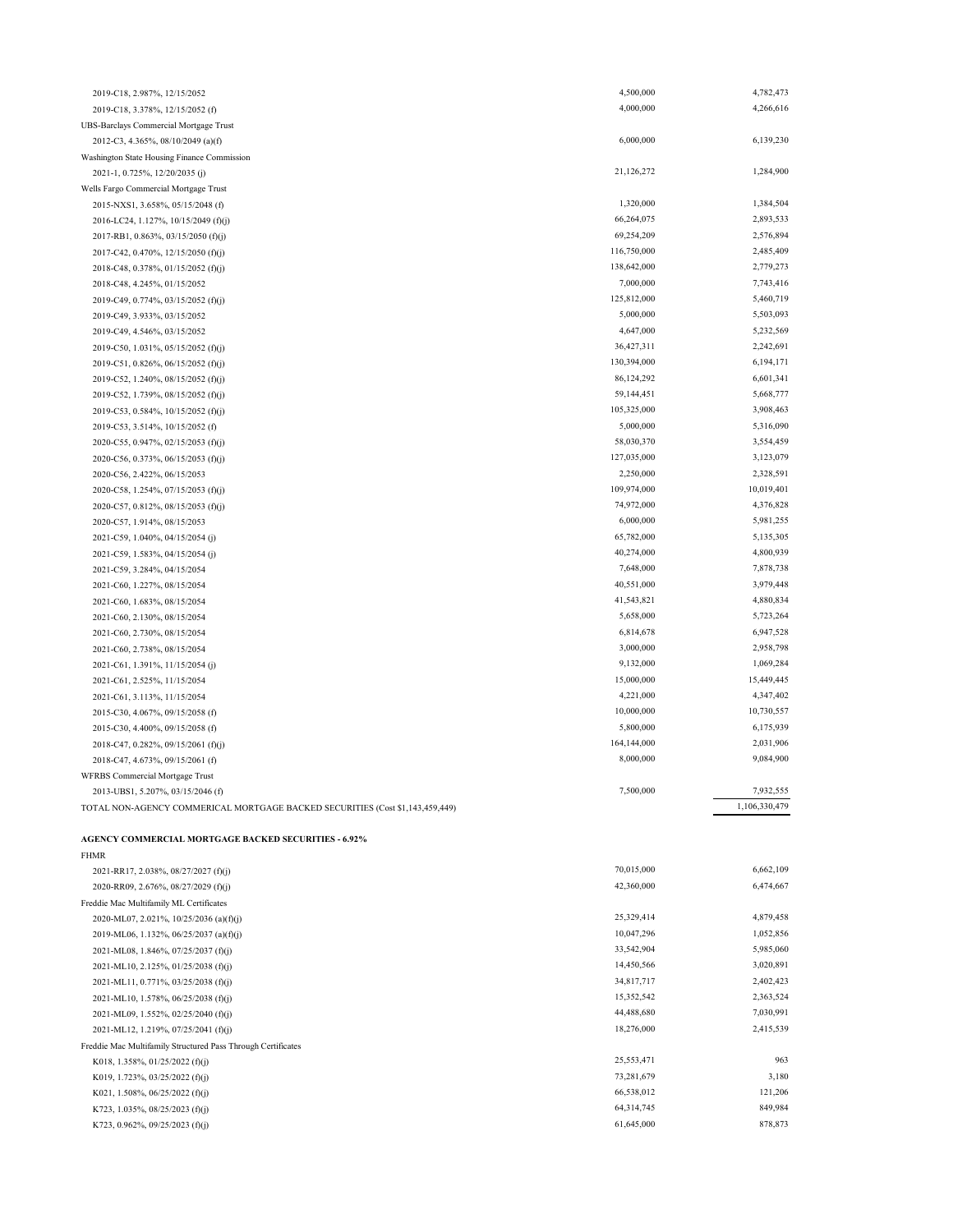K116, 1.704%, 09/25/2030 (f)(j) K094, 1.015%, 06/25/2029 (f)(j) K101, 1.205%, 10/25/2029 (f)(j) K103, 0.756%, 11/25/2029 (f)(j) K107, 1.665%, 02/25/2030 (f)(j) K108, 1.780%, 03/25/2030 (f)(j) K115, 1.649%, 07/25/2030 (f)(j) K108, 1.810%, 03/25/2030 (f)(j) K112, 1.536%, 05/25/2030 (f)(j) K098, 1.268%, 08/25/2029 (f)(j) K098, 1.515%, 08/25/2029 (f)(j) K065, 0.688%, 05/25/2027 (f)(j) K073, 0.334%, 01/25/2028 (f)(j) K073, 0.434%, 01/25/2028 (f)(j) K742, 1.016%, 04/25/2028 (f)(j) K743, 1.391%, 05/25/2028 (f)(j) K090, 0.768%, 03/25/2029 (f)(j) K081, 0.212%, 08/25/2028 (f)(j) K084, 0.332%, 10/25/2028 (f)(j) K089, 0.599%, 01/25/2029 (f)(j) K088, 0.653%, 01/25/2029 (f)(j) K728, 0.504%, 08/25/2024 (f)(j) K729, 0.474%, 10/25/2024 (f)(j) K042, 1.163%, 12/25/2024 (f)(j) K063, 0.418%, 01/25/2027 (f)(j) K046, 0.476%, 03/25/2025 (f)(j) K049, 0.712%, 07/25/2025 (f)(j) KG04, 0.941%, 11/25/2030 (f)(j) K121, 1.124%, 10/25/2030 (f)(j) K119, 1.134%, 10/25/2030 (f)(j) K111, 1.681%, 05/25/2030 (f)(j) K112, 1.766%, 05/25/2030 (f)(j) K114, 1.212%, 06/25/2030 (f)(j) K115, 1.429%, 06/25/2030 (f)(j) K114, 1.436%, 06/25/2030 (f)(j) KG03, 1.483%, 06/25/2030 (f)(j) K118, 1.054%, 09/25/2030 (f)(j) K118, 1.263%, 09/25/2030 (f)(j) KW10, 0.773%, 09/25/2029 (f)(j) K099, 1.004%, 09/25/2029 (f)(j) K100, 1.030%, 09/25/2029 (f)(j) K102, 0.945%, 10/25/2029 (f)(j) K097, 1.218%, 07/25/2029 (f)(j) KG02, 1.144%, 08/25/2029 (f)(j) K090, 0.852%, 02/25/2029 (f)(j) K091, 0.632%, 03/25/2029 (f)(j) KW09, 0.939%, 05/25/2029 (f)(j) K093, 1.092%, 05/25/2029 (f)(j) KW06, 0.243%, 06/25/2028 (f)(j) K080, 0.263%, 07/25/2028 (f)(j) K067, 0.711%, 07/25/2027 (f)(j) K068, 0.561%, 08/25/2027 (f)(j) K069, 0.489%, 09/25/2027 (f)(j) K739, 1.710%, 09/25/2027 (f)(j) K070, 0.455%, 11/25/2027 (f)(j) K072, 0.493%, 12/25/2027 (f)(j) K066, 0.887%, 06/25/2027 (f)(j) KW03, 0.978%, 06/25/2027 (f)(j) K734, 0.785%, 02/25/2026 (f)(j) K735, 1.095%, 05/25/2026 (f)(j) K735, 1.501%, 05/25/2026 (f)(j) K737, 1.117%, 10/25/2026 (f)(j) K061, 0.174%, 11/25/2026 (f)(j) K062, 0.303%, 12/25/2026 (f)(j) K064, 0.741%, 03/25/2027 (f)(j) K738, 1.481%, 03/25/2027 (f)(j)

58,040,976 543,159 48,850,328 406,190 115,143,706 3,207,996 449,162,059 4,955,380 93,449,562 1,755,422 64,793,254 1,538,956 59,309,493 2,245,018 70,547,000 4,055,557 20,050,000 933,017 72,512,000 346,847 79,423,000 832,035 376,566,676 4,982,994 126,209,355 3,641,607 24,099,000 1,643,716 57,193,000 1,698,712 31,607,545 1,164,036 15,714,024 540,418 40,531,606 1,199,849 103,715,204 2,367,663 30,182,128 602,550 32,621,072 2,781,302 277,457,155 5,135,177 60,882,877 1,254,029 54,203,000 771,677 156,109,096 2,909,249 89,849,000 5,067,376 99,488,000 7,841,167 585,577,801 5,006,222 429,499,997 4,259,652 154,594,686 1,085,239 338,409,979 4,916,014 53,965,000 1,784,552 149,688,934 5,196,496 77,848,074 3,726,922 53,659,000 1,925,381 50,517,000 2,245,683 63,306,736 3,186,753 54,547,884 3,413,754 194,847,823 11,560,068 72,885,846 5,433,290 33,000,000 2,198,120 62,060,779 4,853,203 14,661,000 1,465,320 73,825,352 3,325,684 210,986,716 12,974,375 62,086,000 4,161,252 165,772,058 9,681,271 65,686,000 5,294,108 125,327,165 5,802,547 118,898,000 13,907,226 70,601,000 8,951,084 16,048,933 1,982,724 46,590,700 4,977,093 109,030,794 12,617,599 44,272,000 5,717,198 58,880,929 4,961,019 54,153,550 5,365,951 42,500,000 4,471,633 15,600,000 1,568,383 22,290,414 2,702,193 120,884,935 8,902,970 35,916,184 3,405,267 23,000,000 2,918,318 49,249,562 3,824,125 51,000,000 4,646,992 109,656,764 7,119,323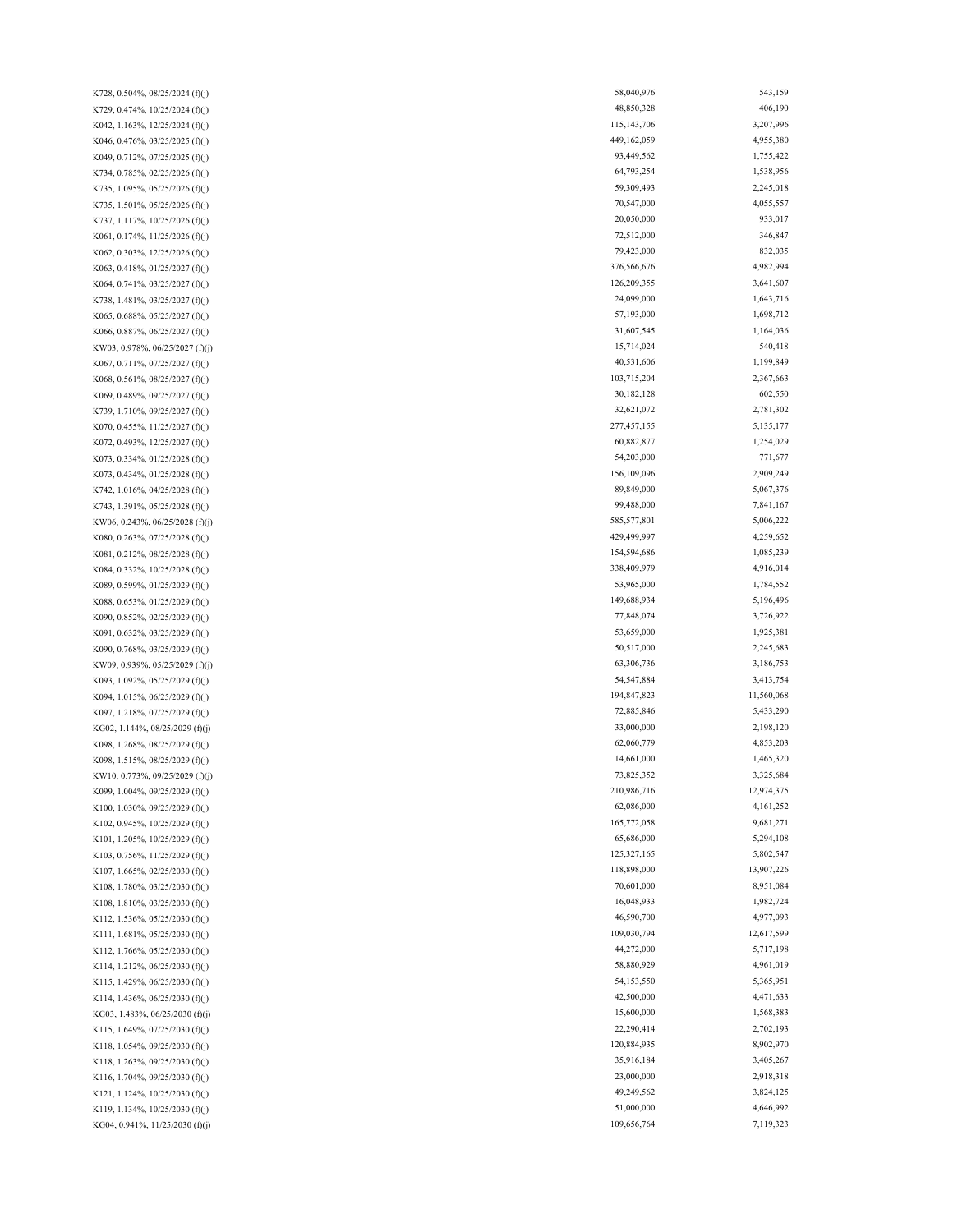| K122, 0.974%, $11/25/2030$ (f)(j)                                       | 112,038,650 | 7,658,447   |
|-------------------------------------------------------------------------|-------------|-------------|
| K122, 1.172%, 11/25/2030 (f)(j)                                         | 35,211,000  | 3,135,068   |
| K121, 1.291%, $11/25/2030$ (f)(j)                                       | 49,550,000  | 4,843,235   |
| K123, 1.068%, 12/25/2030 (f)(j)                                         | 50,000,000  | 4,074,800   |
| K125, 0.677%, 01/25/2031 (f)(j)                                         | 179,695,855 | 8,430,647   |
| K125, 0.873%, 01/25/2031 (f)(j)                                         | 52,600,000  | 3,492,829   |
| K124, 1.027%, 01/25/2031 (f)(j)                                         | 54,248,000  | 4,258,929   |
| K152, 1.100%, 01/25/2031 (f)(j)                                         | 30,285,168  | 2,106,618   |
| K127, 0.595%, 02/25/2031 (f)(j)                                         | 186,332,000 | 8,072,144   |
| K128, 0.625%, 03/25/2031 (f)(j)                                         | 154,904,393 | 6,662,082   |
| K128, 0.837%, 03/25/2031 (f)(j)                                         | 37,700,000  | 2,416,570   |
| K129, 1.334%, 05/25/2031 (f)(j)                                         | 31,700,000  | 3,339,050   |
| K130, 1.144%, $06/25/2031$ (f)(j)                                       | 45,191,682  | 3,928,924   |
| K131, 0.831%, 07/25/2031 (f)(j)                                         | 73,662,347  | 4,642,628   |
|                                                                         | 43,372,188  | 4,645,808   |
| K130, 1.321%, 07/25/2031 (f)(j)                                         | 245,927,310 | 3,765,295   |
| K155, 0.255%, 04/25/2033 (f)(j)                                         | 132,286,400 | 9,838,259   |
| K1511, 0.929%, 03/25/2034 (f)(j)                                        | 47,586,537  | 4,060,550   |
| K1512, 1.054%, 04/25/2034 (f)(j)                                        |             |             |
| K1513, 0.993%, 08/25/2034 (f)(j)                                        | 76,033,203  | 6,336,645   |
| K1514, 0.702%, 10/25/2034 (f)(j)                                        | 76,825,379  | 4,707,706   |
| K1515, 1.638%, 02/25/2035 (f)(j)                                        | 78,828,631  | 12,332,794  |
| K1516, 1.630%, 05/25/2035 (f)(j)                                        | 41,858,697  | 6,885,199   |
| K1517, 1.410%, 07/25/2035 (f)(j)                                        | 81,906,461  | 11,860,039  |
| K1521, 1.100%, 08/25/2036 (f)(j)                                        | 60,433,756  | 6,687,775   |
| K097, 1.477%, 09/25/2051 (f)(j)                                         | 66,115,000  | 6,329,434   |
| K105, 1.889%, 03/25/2053 (f)(j)                                         | 64,122,000  | 8,438,866   |
| TOTAL AGENCY COMMERCIAL MORTGAGE BACKED SECURITIES (Cost \$446,582,871) |             | 463,048,168 |
|                                                                         |             |             |
| <b>MUNICIPAL BONDS - 32.78%</b>                                         |             |             |
| Alabama - 0.57%                                                         |             |             |
| Alabama Federal Aid Highway Finance Authority                           |             |             |
| 1.727%, 09/01/2028                                                      | 29,500,000  | 29,830,226  |
| Water Works Board of the City of Birmingham                             |             |             |
| 1.713%, 01/01/2030                                                      | 4,975,000   | 4,964,598   |
| 1.813%, 01/01/2031                                                      | 3,290,000   | 3,284,036   |
|                                                                         |             | 38,078,860  |
| Alaska - 0.27%                                                          |             |             |
| Alaska Municipal Bond Bank Authority                                    |             |             |
| 2.022%, 12/01/2030                                                      | 5,000,000   | 4,938,158   |
| 2.122%, 12/01/2031                                                      | 3,500,000   | 3,462,765   |
| Municipality of Anchorage, AK                                           |             |             |
| 5.000%, 12/01/2050                                                      | 8,000,000   | 9,574,034   |
|                                                                         |             | 17,974,957  |
| Arizona - 0.30%                                                         |             |             |
| City of Tucson, AZ                                                      |             |             |
| 2.232%, 07/01/2034                                                      | 11,605,000  | 11,606,615  |
| Glendale Municipal Property Corp.                                       |             |             |
| 6.157%, 07/01/2033                                                      | 3,000,000   | 3,876,225   |
| Industrial Development Authority of the City of Phoenix                 |             |             |
| 5.000%, 07/01/2045 (a)                                                  | 4,285,000   | 4,725,423   |
| Tempe Industrial Development Authority                                  |             |             |
| 4.000%, 10/01/2023 (a)                                                  | 110,000     | 110,047     |
|                                                                         |             | 20,318,310  |
| California - 5.74%                                                      |             |             |
| Alvord Unified School District                                          |             |             |
| $0.000\%$ , 08/01/2046 (d)                                              | 1,975,000   | 2,656,805   |
| California Pollution Control Financing Authority                        |             |             |
| 4.000%, $11/01/2023$ (a)(e)                                             | 7,000,000   | 6,971,994   |
| Chaffey Joint Union High School District                                |             |             |
| 3.143%, 08/01/2043                                                      | 2,620,000   | 2,784,324   |
| City of Chula Vista, CA                                                 |             |             |
|                                                                         |             |             |
| 1.728%, 06/01/2030                                                      |             |             |
|                                                                         | 2,235,000   | 2,147,103   |
| 1.828%, 06/01/2031                                                      | 2,000,000   | 1,915,354   |
| City of Corona, CA                                                      |             |             |
| 1.863%, 05/01/2028<br>City of Huntington Beach, CA                      | 4,515,000   | 4,531,995   |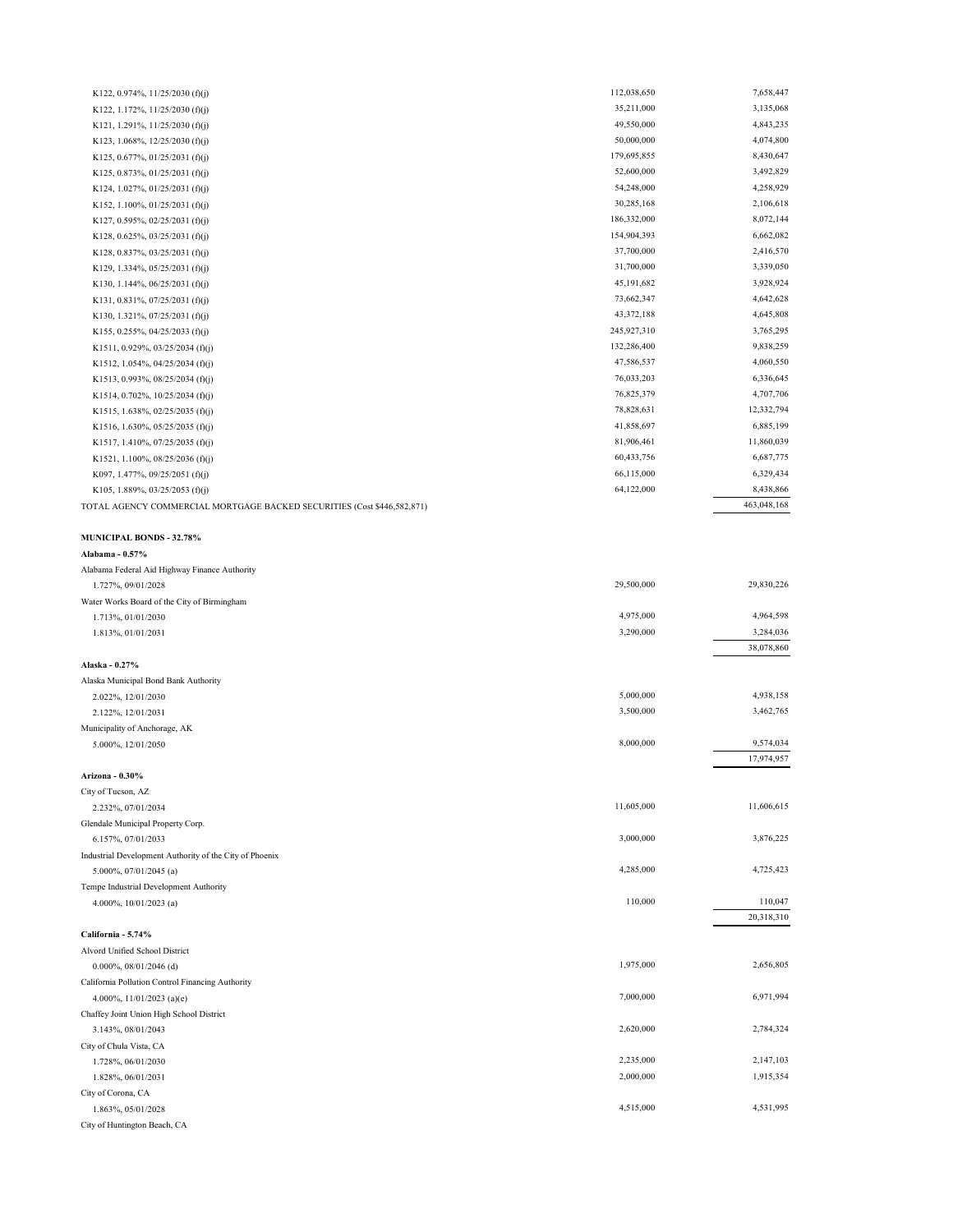| 2.453%, 06/15/2031                                                  | 4,000,000  | 4,080,537  |
|---------------------------------------------------------------------|------------|------------|
| City of Industry, CA                                                |            |            |
| 4.000%, 01/01/2028                                                  | 2,885,000  | 3,136,461  |
| City of Los Angeles Department of Airports                          |            |            |
| 1.776%, 05/15/2029                                                  | 9,875,000  | 9,771,186  |
| 1.876%, 05/15/2030                                                  | 2,000,000  | 1,979,540  |
| 5.000%, 05/15/2046                                                  | 7,000,000  | 8,878,772  |
| 5.000%, 05/15/2046                                                  | 8,000,000  | 10,250,479 |
| 6.582%, 05/15/2039                                                  | 5,255,000  | 7,064,075  |
| City of Los Angeles, CA                                             |            |            |
| 3.550%, 09/01/2031                                                  | 3,000,000  | 3,361,965  |
| City of Ontario                                                     |            |            |
| 3.779%, 06/01/2038                                                  | 3,000,000  | 3,288,267  |
| City of Orange, CA                                                  |            |            |
| 2.220%, 06/01/2030                                                  | 7,500,000  | 7,670,401  |
| 2.270%, 06/01/2031                                                  | 12,370,000 | 12,638,968 |
|                                                                     |            |            |
| City of Sacramento, CA Transient Occupancy Tax Revenue              | 3,320,000  | 3,439,676  |
| 3.858%, 06/01/2025                                                  |            |            |
| City of San Francisco, CA Public Utilities Commission Water Revenue |            |            |
| 2.845%, 11/01/2041                                                  | 2,000,000  | 2,087,713  |
| City of Santa Ana, CA                                               |            |            |
| 1.665%, 08/01/2028                                                  | 5,500,000  | 5,401,039  |
| 1.869%, 08/01/2029                                                  | 3,180,000  | 3,126,575  |
| 2.089%, 08/01/2030                                                  | 1,800,000  | 1,784,155  |
| City of South Lake Tahoe, CA                                        |            |            |
| 4.000%, 06/01/2027                                                  | 1,600,000  | 1,764,187  |
| City of Union City, CA                                              |            |            |
| $0.000\%, 07/01/2025$ (d)                                           | 2,105,000  | 1,930,309  |
| City of Whittier, CA                                                |            |            |
| 1.566%, 06/01/2028                                                  | 1,085,000  | 1,061,073  |
| 1.724%, 06/01/2029                                                  | 1,685,000  | 1,644,684  |
| Coachella Valley Unified School District                            |            |            |
|                                                                     |            |            |
| 0.000%, 08/01/2034 (d)                                              | 1,100,000  | 857,617    |
| Coast Community College District                                    |            |            |
| 2.957%, 08/01/2038                                                  | 15,000,000 | 16,046,579 |
| County of San Diego, CA                                             |            |            |
| 6.029%, 08/15/2026                                                  | 645,000    | 748,118    |
|                                                                     |            |            |
| County of Santa Cruz, CA                                            | 2,000,000  | 1,948,252  |
| 1.444%, 06/01/2028                                                  |            |            |
| 1.661%, 06/01/2029                                                  | 2,965,000  | 2,897,332  |
| 1.811%, 06/01/2030                                                  | 3,900,000  | 3,819,027  |
| Fullerton Public Financing Authority                                |            |            |
| 7.750%, 05/01/2031                                                  | 1,380,000  | 1,744,476  |
| Gateway Unified School District, CA                                 |            |            |
| $0.000\%, 08/01/2033$ (d)                                           | 2,315,000  | 1,837,918  |
| $0.000\%$ , 08/01/2035 (d)                                          | 2,315,000  | 1,740,992  |
| 0.000%, 08/01/2036 (d)                                              | 2,315,000  | 1,691,294  |
| Golden State Tobacco Securitization Corp.                           |            |            |
| 3.000%, 06/01/2046                                                  | 10,000,000 | 10,299,807 |
| Inland Empire Tobacco Securitization Corp.                          |            |            |
| 3.678%, 06/01/2038                                                  | 16,665,000 | 17,475,887 |
| Los Angeles Community College District, CA                          |            |            |
| 1.806%, 08/01/2030                                                  | 10,070,000 | 10,035,466 |
| Los Angeles County Metropolitan Transportation Authority            |            |            |
| 5.735%, 06/01/2039                                                  | 12,775,000 | 17,075,627 |
| Los Angeles Department of Water & Power Power System Revenue        |            |            |
| 6.574%, 07/01/2045                                                  | 2,000,000  | 3,322,872  |
| Los Angeles Housing Authority                                       |            |            |
| 5.000%, 06/01/2044                                                  | 6,510,000  | 7,647,841  |
| Los Angeles Unified School District, CA                             |            |            |
| 5.750%, 07/01/2034                                                  | 12,605,000 | 16,786,753 |
| Monrovia School Facilities Grant Financing Authority                |            |            |
| 7.000%, 06/01/2027                                                  | 2,800,000  | 3,582,756  |
| M-S-R Energy Authority                                              |            |            |
| 7.000%, 11/01/2034                                                  | 3,500,000  | 5,352,844  |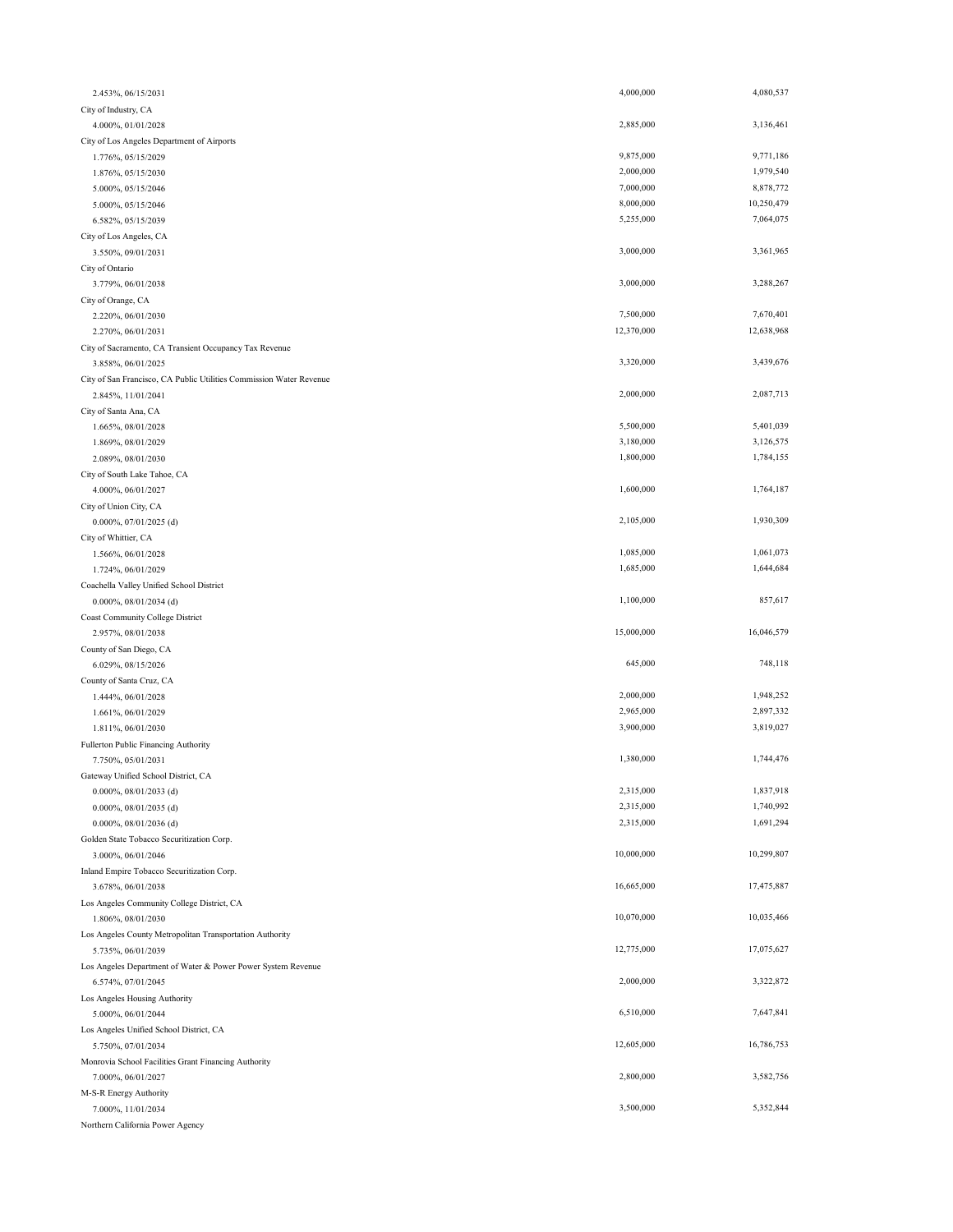| 5.679%, 06/01/2035                                                  | 9,400,000  | 11,830,191  |
|---------------------------------------------------------------------|------------|-------------|
| Norwalk-La Mirada Unified School District                           |            |             |
| 0.000%, 08/01/2038 (d)                                              | 4,200,000  | 2,727,463   |
| Oceanside Unified School District                                   |            |             |
| $0.000\%, 08/01/2041$ (d)                                           | 5,225,000  | 3,289,088   |
| Palmdale Elementary School District                                 |            |             |
| $0.000\%, 08/01/2029$ (d)                                           | 540,000    | 475,331     |
| Pasadena Unified School District                                    |            |             |
| 2.881%, 05/01/2037                                                  | 4,445,000  | 4,741,207   |
| Peralta Community College District                                  |            |             |
| $0.000\%, 08/05/2031$ (d)                                           | 12,350,000 | 11,609,973  |
| Placentia-Yorba Linda Unified School District                       |            |             |
| 0.000%, 08/01/2035 (d)                                              | 7,600,000  | 5,928,242   |
| Port of Oakland                                                     |            |             |
| 1.667%, 05/01/2027                                                  | 3,045,000  | 3,057,407   |
| 1.949%, 05/01/2028                                                  | 2,750,000  | 2,777,953   |
| 2.049%, 05/01/2029                                                  | 3,935,000  | 3,970,965   |
| Poway Unified School District                                       |            |             |
| $0.000\%$ , 08/01/2034 (d)                                          | 6,480,000  | 5,167,532   |
| San Diego County Regional Airport Authority                         |            |             |
| 5.000%, 07/01/2046                                                  | 4,500,000  | 5,707,211   |
| San Diego Unified School District                                   |            |             |
| $0.000\%, 07/01/2034$ (d)                                           | 1,650,000  | 1,343,062   |
| $0.000\%, 07/01/2036$ (d)                                           | 7,895,000  | 6,042,696   |
| San Francisco City & County Redevelopment Financing Authority       |            |             |
| 0.000%, 08/01/2036 (d)                                              | 5,225,000  | 3,466,883   |
| 5.750%, 08/01/2037                                                  | 19,400,000 | 25,693,296  |
| 8.406%, 08/01/2039                                                  | 4,405,000  | 7,229,597   |
| San Mateo Union High School District                                |            |             |
| $0.000\%, 09/01/2041$ (d)                                           | 10,000,000 | 12,022,709  |
| Santa Ana Unified School District                                   |            |             |
| 0.000%, 08/01/2037 (d)                                              | 3,955,000  | 2,867,816   |
| State of California                                                 |            |             |
| 1.650%, 10/01/2028                                                  | 8,165,000  | 8,171,107   |
| West Contra Costa Unified School District                           |            |             |
| 0.000%, 08/01/2036 (d)                                              | 5,000,000  | 3,706,297   |
| West Sonoma County Union High School District                       |            |             |
| 0.000%, 08/01/2037 (d)                                              | 1,840,000  | 1,357,160   |
| William S. Hart Union High School District                          |            |             |
| 0.000%, 08/01/2034 (d)                                              | 2,380,000  | 1,912,301   |
| $0.000\%, 08/01/2036$ (d)                                           | 1,000,000  | 765,325     |
| Yosemite Community College District                                 |            |             |
| $0.000\%, 08/01/2038$ (d)                                           | 6,110,000  | 4,497,732   |
| Yuba Community College District                                     |            |             |
| $0.000\%, 08/01/2038$ (d)                                           | 5,055,000  | 3,576,628   |
|                                                                     |            | 384,214,267 |
| Colorado - 0.96%                                                    |            |             |
| Board of Governors of Colorado State University System              |            |             |
| 2.594%, 03/01/2033                                                  | 4,560,000  | 4,785,470   |
| 2.644%, 03/01/2034                                                  | 6,275,000  | 6,526,082   |
| City & County of Denver, CO Airport System Revenue                  |            |             |
| 5.000%, 12/01/2036                                                  | 10,750,000 | 14,991,846  |
| City of Fruita, CO Healthcare Revenue                               |            |             |
| 5.000%, 01/01/2028                                                  | 3,025,000  | 3,109,053   |
| Colorado Health Facilities Authority                                |            |             |
| 3.796%, 11/01/2044                                                  | 10,770,000 | 12,290,490  |
| Ebert Metropolitan District                                         |            |             |
| 5.000%, 12/01/2043                                                  | 10,000,000 | 12,274,548  |
| Regional Transportation District Sales Tax Revenue                  |            |             |
| 1.837%, 11/01/2031                                                  | 10,370,000 | 10,181,378  |
|                                                                     |            | 64,158,867  |
| District of Columbia - 0.29%                                        |            |             |
| Metropolitan Washington Airports Authority Dulles Toll Road Revenue |            |             |
| 8.000%, 10/01/2047                                                  | 10,200,000 | 19,151,770  |
| Florida - 2.50%                                                     |            |             |

City of Fort Lauderdale, FL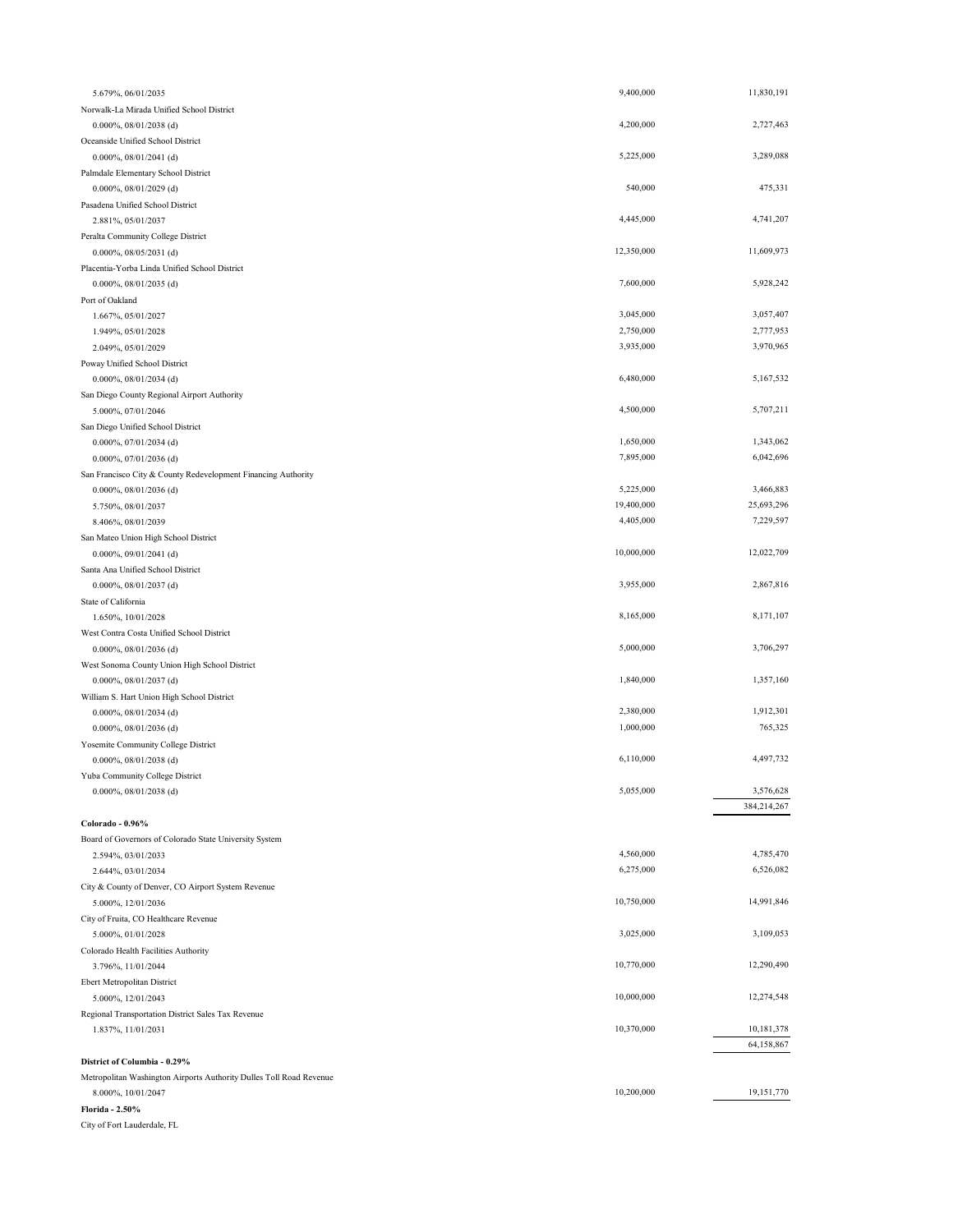| 1.600%, 01/01/2029                                                    | 5,000,000                | 4,964,488                |
|-----------------------------------------------------------------------|--------------------------|--------------------------|
| 1.700%, 01/01/2030                                                    | 15,085,000               | 14,971,069               |
| City of Gainesville, FL                                               |                          |                          |
| 0.000%, 10/01/2027 (d)                                                | 4,610,000                | 4,042,087                |
| 0.000%, 10/01/2028 (d)                                                | 1,400,000                | 1,188,013                |
| City of Gainesville, FL Utilities System Revenue                      |                          |                          |
| 5.000%, 10/01/2047                                                    | 7,030,000                | 8,775,670                |
| County of Lee, FL Airport Revenue                                     |                          |                          |
| 5.000%, 10/01/2046                                                    | 3,760,000                | 4,771,071                |
| County of Miami-Dade, FL                                              | 1,550,000                | 2,216,928                |
| 6.875%, 10/01/2034<br>County of Miami-Dade, FL Aviation Revenue       |                          |                          |
| 3.275%, 10/01/2029                                                    | 5,380,000                | 5,840,854                |
| 3.712%, 10/01/2027                                                    | 4,500,000                | 4,974,773                |
| County of Miami-Dade, FL Seaport Department                           |                          |                          |
| 1.862%, 10/01/2029                                                    | 10,000,000               | 9,969,862                |
| County of Miami-Dade, FL Transit System                               |                          |                          |
| 1.650%, 07/01/2030                                                    | 16,095,000               | 15,828,063               |
| County of Pasco, FL                                                   |                          |                          |
| 5.000%, 10/01/2048                                                    | 1,880,000                | 2,345,047                |
| County of Pasco, FL Second Local Option Fuel Tax Revenue              |                          |                          |
| 5.000%, 10/01/2046                                                    | 14,595,000               | 18,866,810               |
| Florida Development Finance Corp.                                     |                          |                          |
| 7.375%, 01/01/2049 (a)                                                | 7,000,000                | 7,635,585                |
| Reedy Creek Improvement District                                      |                          |                          |
| 2.497%, 06/01/2034                                                    | 4,500,000                | 4,631,703                |
| 2.731%, 06/01/2038                                                    | 18,500,000               | 19,139,242               |
| State Board of Administration Finance Corp.                           |                          |                          |
| 2.154%, 07/01/2030                                                    | 25,000,000               | 25,144,602               |
| Tampa-Hillsborough County Expressway Authority                        |                          |                          |
| 1.792%, 07/01/2028                                                    | 3,900,000                | 3,915,813                |
| 1.892%, 07/01/2029                                                    | 4,750,000                | 4,752,685                |
| 1.942%, 07/01/2030                                                    | 3,345,000                | 3,327,146                |
|                                                                       |                          |                          |
|                                                                       |                          | 167,301,511              |
| Georgia - 0.06%                                                       |                          |                          |
| Valdosta & Lowndes County Hospital Authority                          |                          |                          |
| 2.604%, 10/01/2030                                                    | 2,000,000                | 2,104,546                |
| 3.000%, 10/01/2029                                                    | 2,000,000                | 2,169,430                |
|                                                                       |                          | 4,273,976                |
| Hawaii - 0.68%                                                        |                          |                          |
| State of Hawaii                                                       |                          |                          |
| 1.710%, 10/01/2028                                                    | 5,935,000                | 5,954,705                |
| 1.892%, 08/01/2029                                                    | 12,825,000               | 12,929,761               |
| State of Hawaii Airports System Revenue                               |                          |                          |
| 5.000%, 07/01/2043                                                    | 11,450,000<br>10,295,000 | 13,835,258<br>12,921,938 |
| 5.000%, 07/01/2050                                                    |                          | 45,641,662               |
| Illinois - 0.32%                                                      |                          |                          |
| City of Chicago, IL Waterworks Revenue                                |                          |                          |
| 5.750%, 11/01/2030                                                    | 2,485,000                | 3,050,802                |
| County of Cook, IL                                                    |                          |                          |
| 1.941%, 11/15/2027                                                    | 4,300,000                | 4,321,491                |
| <b>Illinois Finance Authority</b>                                     |                          |                          |
| 3.510%, 05/15/2041                                                    | 7,000,000                | 7,332,564                |
| Metropolitan Water Reclamation District of Greater Chicago            |                          |                          |
| 5.000%, 12/01/2041                                                    | 2,570,000                | 3,045,440                |
| State of Illinois                                                     |                          |                          |
| 5.750%, 01/01/2037                                                    | 3,000,000                | 3,851,926                |
|                                                                       |                          | 21,602,223               |
| Indiana - 0.20%                                                       |                          |                          |
| GCS School Building Corp.                                             |                          |                          |
| 5.000%, 01/15/2040                                                    | 2,100,000                | 2,621,560                |
| Indiana Finance Authority                                             |                          |                          |
| 4.807%, 07/15/2035                                                    | 3,000,000                | 3,803,580                |
| Indianapolis Local Public Improvement Bond Bank<br>2.473%, 01/01/2040 | 4,500,000                | 4,648,156                |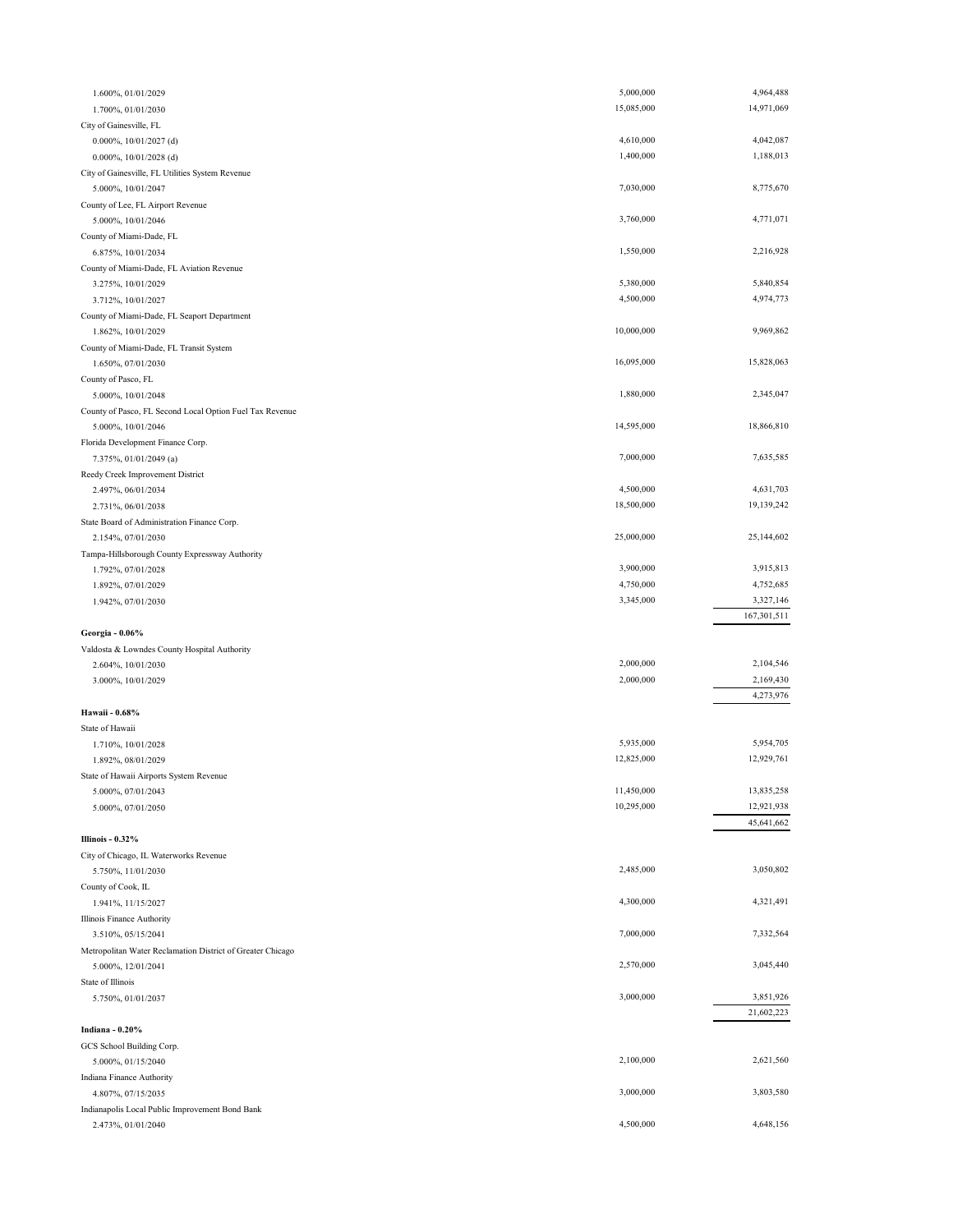| 5.854%, 01/15/2030                                                              | 1,810,000  | 2,177,425  |
|---------------------------------------------------------------------------------|------------|------------|
| <b>Kansas - 0.29%</b>                                                           |            | 13,250,721 |
| Kansas Development Finance Authority                                            |            |            |
| 2.774%, 05/01/2051                                                              | 14,750,000 | 15,108,795 |
| State of Kansas Department of Transportation                                    |            |            |
| 4.596%, 09/01/2035                                                              | 3,480,000  | 4,354,399  |
|                                                                                 |            | 19,463,194 |
| Kentucky - 0.59%                                                                |            |            |
| County of Warren, KY                                                            |            |            |
| 3.921%, 12/01/2031                                                              | 825,000    | 944,515    |
| 4.397%, 12/01/2038                                                              | 1,540,000  | 1,925,875  |
| Kentucky Higher Education Student Loan Corp.                                    |            |            |
| 3.860%, 06/01/2025                                                              | 2,000,000  | 2,148,938  |
| Kentucky State Property & Building Commission                                   |            |            |
| 2.023%, 09/01/2029                                                              | 6,310,000  | 6,310,994  |
| 2.123%, 09/01/2030                                                              | 2,755,000  | 2,766,169  |
| 2.223%, 09/01/2031                                                              | 3,350,000  | 3,377,528  |
| Kentucky Turnpike Authority                                                     |            |            |
| 1.668%, 07/01/2028                                                              | 4,250,000  | 4,231,957  |
| 1.768%, 07/01/2029                                                              | 12,765,000 | 12,723,629 |
| 1.968%, 07/01/2031                                                              | 5,235,000  | 5,216,888  |
|                                                                                 |            | 39,646,493 |
| Louisiana - 0.83%                                                               |            |            |
| City of New Orleans, LA                                                         | 6,400,000  | 6,468,017  |
| 2.220%, 09/01/2029                                                              |            |            |
| City of New Orleans, LA Sewerage Service Revenue<br>1.791%, 06/01/2030          | 1,000,000  | 983,063    |
| 1.891%, 06/01/2031                                                              | 1,575,000  | 1,551,171  |
| City of New Orleans, LA Water System Revenue                                    |            |            |
| 1.841%, 12/01/2030                                                              | 2,120,000  | 2,065,974  |
| 1.941%, 12/01/2031                                                              | 885,000    | 862,086    |
| East Baton Rouge Sewerage Commission                                            |            |            |
| 2.437%, 02/01/2039                                                              | 2,500,000  | 2,510,194  |
| Parish of East Baton Rouge Capital Improvements District                        |            |            |
| 5.000%, 08/01/2048                                                              | 10,000,000 | 12,351,165 |
| State of Louisiana                                                              |            |            |
| 1.742%, 06/15/2032                                                              | 2,500,000  | 2,469,656  |
| 1.792%, 06/15/2033                                                              | 1,900,000  | 1,870,281  |
| State of Louisiana Gasoline & Fuels Tax Revenue                                 |            |            |
| 2.230%, 05/01/2036                                                              | 7,000,000  | 6,936,452  |
| 2.530%, 05/01/2041                                                              | 8,995,000  | 8,941,342  |
| 2.830%, 05/01/2043                                                              | 8,000,000  | 8,176,068  |
|                                                                                 |            | 55,185,469 |
| Maine - 0.23%                                                                   |            |            |
| Maine Health & Higher Educational Facilities Authority                          |            |            |
| 3.118%, 07/01/2043                                                              | 14,250,000 | 15,033,541 |
| Maryland - 0.29%                                                                |            |            |
| Maryland Stadium Authority                                                      |            |            |
| 2.805%, 05/01/2040                                                              | 7,000,000  | 7,219,803  |
| 5.000%, 05/01/2050                                                              | 7,000,000  | 10,470,109 |
| State of Maryland Department of Transportation                                  |            |            |
| 1.686%, 08/01/2030                                                              | 2,055,000  | 2,002,122  |
|                                                                                 |            | 19,692,034 |
| Massachusetts - 0.26%                                                           |            |            |
| City of Worcester, MA                                                           | 2,910,000  | 3,342,369  |
| 6.250%, 01/01/2028                                                              |            |            |
| Commonwealth of Massachusetts Transportation Fund Revenue<br>5.631%, 06/01/2030 | 1,050,000  | 1,288,617  |
| Massachusetts Bay Transportation Authority Sales Tax Revenue                    |            |            |
| 2.235%, 07/01/2031                                                              | 8,795,000  | 9,155,616  |
| Massachusetts Educational Financing Authority                                   |            |            |
| 3.455%, 07/01/2028                                                              | 2,000,000  | 2,170,022  |
| 3.831%, 07/01/2024                                                              | 450,000    | 479,257    |
| Massachusetts State College Building Authority                                  |            |            |
| 5.932%, 05/01/2040                                                              | 550,000    | 769,920    |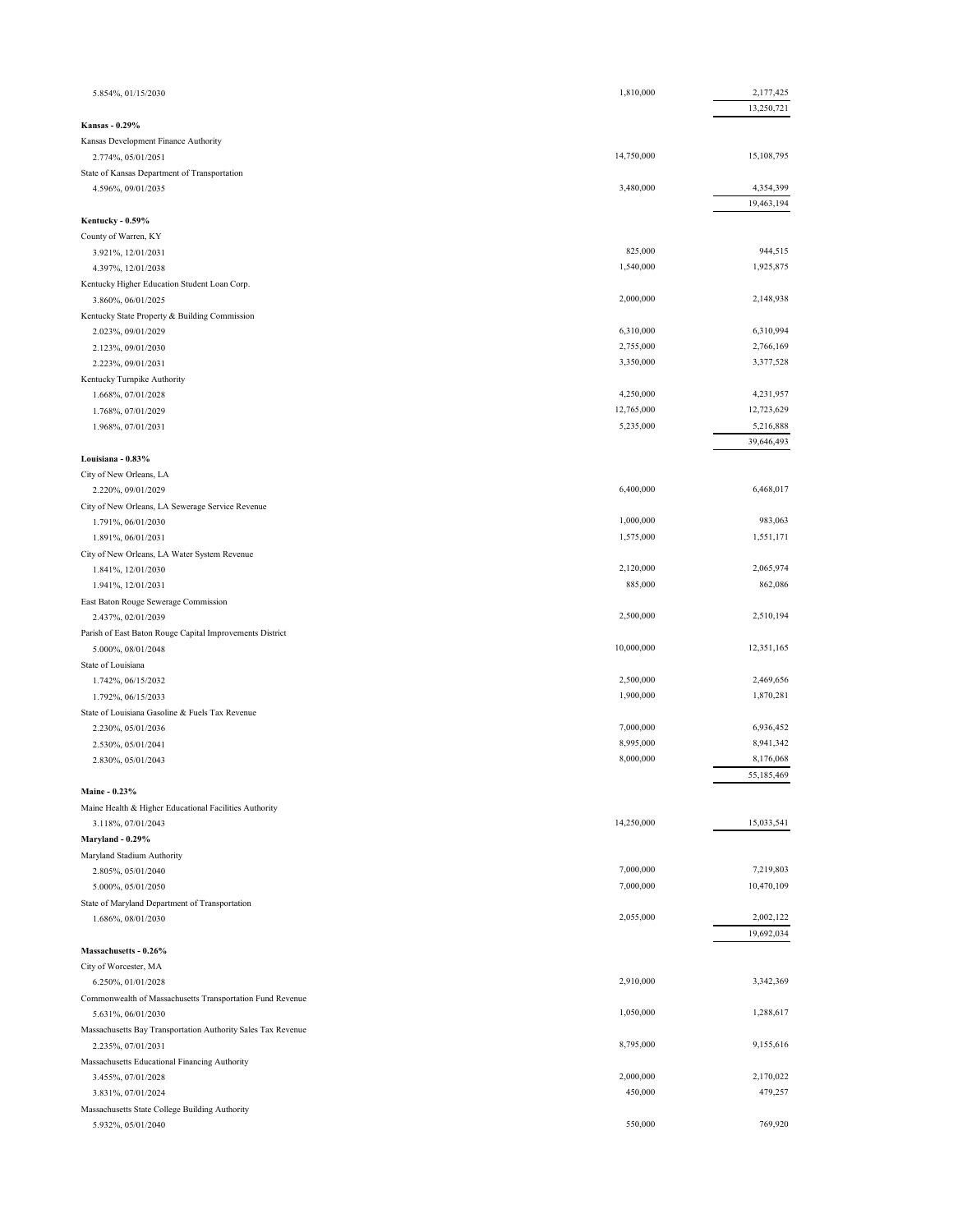|                                                                |            | 17,205,801              |
|----------------------------------------------------------------|------------|-------------------------|
| Michigan - 1.79%                                               |            |                         |
| <b>Brandon School District</b>                                 |            |                         |
| 2.469%, 05/01/2030                                             | 2,430,000  | 2,539,435               |
| City of Detroit, MI                                            |            |                         |
| 4.000%, 04/01/2044                                             | 8,700,000  | 8,222,985               |
| Detroit City School District                                   |            |                         |
| 7.747%, 05/01/2039                                             | 9,530,000  | 14,478,671              |
| Great Lakes Water Authority Sewage Disposal System Revenue     |            |                         |
| 2.365%, 07/01/2032                                             | 3,500,000  | 3,614,421               |
| 2.615%, 07/01/2036                                             | 1,000,000  | 1,042,140               |
| 3.056%, 07/01/2039                                             | 5,915,000  | 6,330,037               |
| Michigan Finance Authority                                     |            |                         |
| 2.610%, 11/01/2025                                             | 2,180,000  | 2,277,613               |
| 2.710%, 11/01/2026                                             | 7,145,000  | 7,529,200               |
| 3.084%, 12/01/2034                                             | 5,030,000  | 5,429,886               |
| 3.267%, 06/01/2039                                             | 19,000,000 | 20,505,317              |
| 3.610%, 11/01/2032                                             | 3,000,000  | 3,349,870               |
| Plymouth-Canton Community School District                      |            |                         |
| 1.536%, 05/01/2029                                             | 2,500,000  | 2,463,616               |
| 1.736%, 05/01/2030                                             | 4,340,000  | 4,282,367               |
| State of Michigan Trunk Line Revenue                           |            |                         |
| 5.000%, 11/15/2045                                             | 29,230,000 | 37,660,803              |
|                                                                |            | 119,726,361             |
| Minnesota - 0.29%                                              |            |                         |
|                                                                |            |                         |
| Western Minnesota Municipal Power Agency<br>3.156%, 01/01/2039 | 17,500,000 | 19,332,239              |
| Mississippi - 0.33%                                            |            |                         |
|                                                                |            |                         |
| Mississippi Development Bank                                   | 5,505,000  | 7,272,980               |
| 5.460%, 10/01/2036                                             |            |                         |
| State of Mississippi                                           | 5,000,000  | 5,068,319               |
| 1.821%, 10/01/2028<br>5.000%, 10/15/2037                       | 7,925,000  | 9,791,547               |
|                                                                |            | 22,132,846              |
|                                                                |            |                         |
| Missouri - 0.48%                                               |            |                         |
| Kansas City Industrial Development Authority                   | 15,585,000 | 18,880,127              |
| 5.000%, 03/01/2049                                             |            |                         |
| Kansas City Land Clearance Redevelopment Authority             | 7,985,000  | 8,381,602               |
| 6.400%, 10/15/2040 (a)                                         |            |                         |
| St. Louis School District                                      | 3,800,000  |                         |
| 6.450%, 04/01/2028                                             |            | 4,764,121<br>32,025,850 |
|                                                                |            |                         |
| Nebraska - 0.04%                                               |            |                         |
| District Energy Corp.                                          |            |                         |
| 2.390%, 07/01/2036                                             | 2,830,000  | 2,951,635               |
| Nevada - 0.49%                                                 |            |                         |
| City of North Las Vegas, NV                                    |            |                         |
| 6.572%, 06/01/2040                                             | 11,710,000 | 16,354,818              |
| Clark County School District                                   |            |                         |
| 5.510%, 06/15/2024                                             | 4,295,000  | 4,602,051               |
| County of Clark, NV Department of Aviation                     |            |                         |
| 5.000%, 07/01/2041                                             | 1,500,000  | 1,888,590               |
| County of Washoe, NV                                           |            |                         |
| 5.000%, 02/01/2042                                             | 8,000,000  | 9,875,862               |
|                                                                |            | 32,721,321              |
| New Hampshire - 0.08%                                          |            |                         |
| New Hampshire Business Finance Authority                       |            |                         |
| 3.278%, 10/01/2037                                             | 4,955,000  | 5,033,804               |
| New Jersey - 1.05%                                             |            |                         |
| Mercer County Improvement Authority                            |            |                         |
| 8.270%, 12/01/2034                                             | 14,880,000 | 21,718,670              |
| New Jersey Economic Development Authority                      |            |                         |
| $0.000\%, 02/15/2025$ (d)                                      | 19,335,000 | 18,360,135              |
| 7.425%, 02/15/2029                                             | 10,000,000 | 12,727,215              |
| New Jersey Institute of Technology                             |            |                         |
| 3.323%, 07/01/2024                                             | 1,540,000  | 1,609,917               |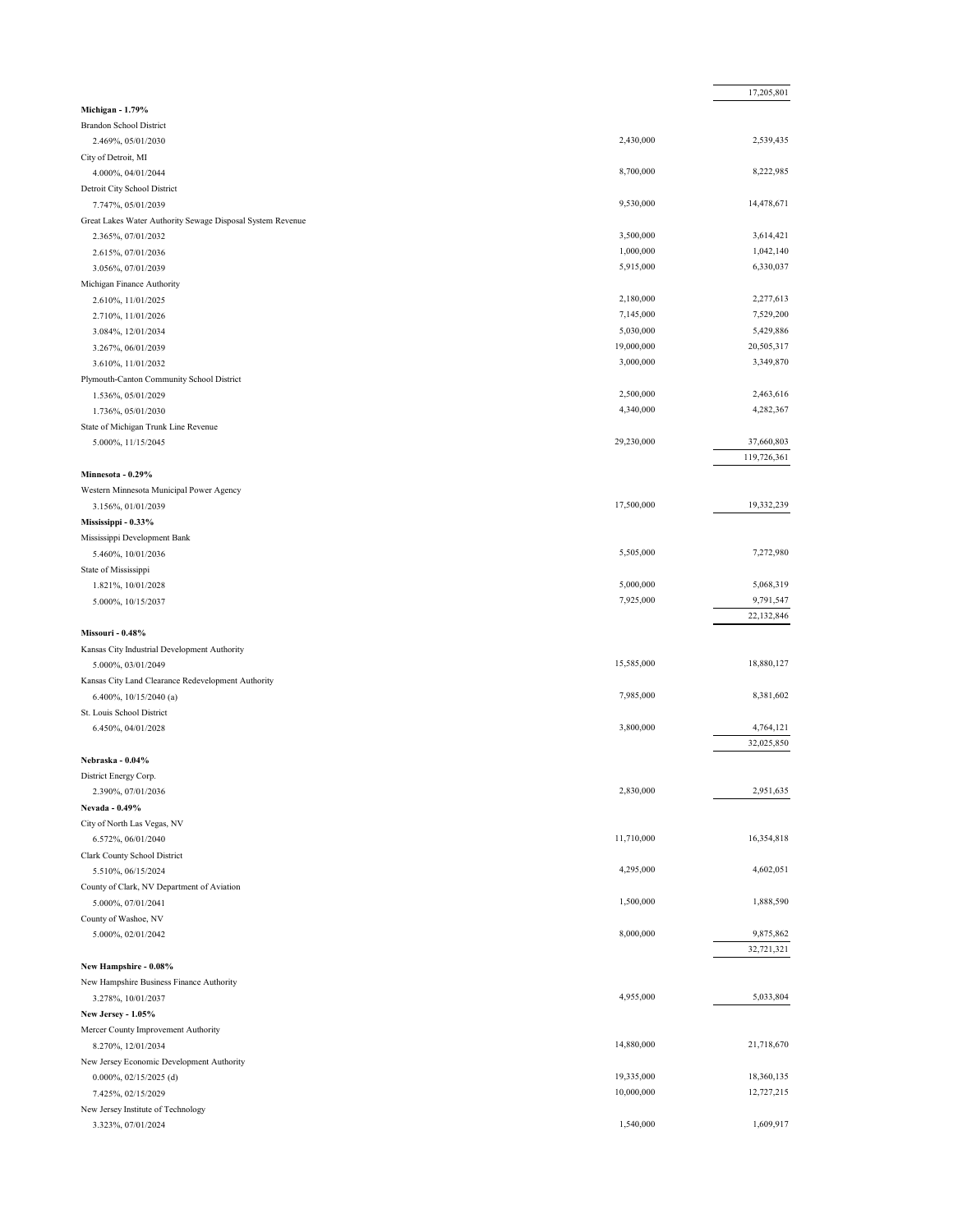| 3.415%, 07/01/2042                                                | 3,500,000  | 3,822,099  |
|-------------------------------------------------------------------|------------|------------|
| New Jersey Turnpike Authority                                     |            |            |
| 1.863%, 01/01/2031                                                | 10,000,000 | 9,809,245  |
| Rutgers The State University of New Jersey                        |            |            |
| 3.270%, 05/01/2043                                                | 2,000,000  | 2,167,824  |
|                                                                   |            | 70,215,105 |
| New York - 1.29%                                                  |            |            |
| City of New York, NY                                              |            |            |
| 5.000%, 08/01/2043                                                | 5,000,000  | 6,222,881  |
| Dutchess County Local Development Corp.                           |            | 1,076,929  |
| 4.550%, 07/01/2022                                                | 1,055,000  |            |
| New York City Industrial Development Agency<br>2.436%, 01/01/2036 | 5,850,000  | 5,691,539  |
| New York State Dormitory Authority                                |            |            |
| 1.748%, 03/15/2028                                                | 19,755,000 | 19,661,679 |
| 2.152%, 03/15/2031                                                | 20,000,000 | 20,110,664 |
| 2.746%, 07/01/2030                                                | 6,430,000  | 6,790,839  |
| 5.096%, 08/01/2034                                                | 3,125,000  | 3,716,065  |
| New York State Thruway Authority                                  |            |            |
| 2.900%, 01/01/2035                                                | 10,345,000 | 11,076,965 |
| New York State Urban Development Corp.                            |            |            |
| 1.750%, 03/15/2028                                                | 10,000,000 | 10,025,005 |
| Western Nassau County Water Authority                             |            |            |
| 2.958%, 04/01/2041                                                | 1,500,000  | 1,597,611  |
|                                                                   |            | 85,970,177 |
| North Dakota - 0.11%                                              |            |            |
| County of Burleigh, ND                                            |            |            |
| 2.750%, 02/01/2022                                                | 7,000,000  | 7,002,603  |
| Ohio - 1.39%                                                      |            |            |
| American Municipal Power, Inc.                                    |            |            |
| 7.499%, 02/15/2050                                                | 3,270,000  | 5,503,517  |
| 7.834%, 02/15/2041                                                | 3,705,000  | 6,192,962  |
| County of Hamilton, OH                                            |            |            |
| 3.756%, 06/01/2042                                                | 8,000,000  | 8,986,544  |
| Franklin County Convention Facilities Authority                   |            |            |
| 2.022%, 12/01/2030                                                | 5,485,000  | 5,506,564  |
| 2.472%, 12/01/2034                                                | 22,100,000 | 22,655,302 |
| JobsOhio Beverage System                                          |            |            |
| 2.833%, 01/01/2038                                                | 7,225,000  | 7,666,514  |
| 4.532%, 01/01/2035                                                | 19,580,000 | 24,239,535 |
| Ohio Higher Educational Facility Commission                       |            |            |
| 4.500%, 12/01/2026                                                | 4,025,000  | 4,255,815  |
| South-Western City School District                                | 2,735,000  | 2,382,619  |
| 0.000%, $12/01/2028$ (d)                                          |            |            |
| State of Ohio                                                     | 4,000,000  | 5,122,383  |
| 5.000%, 04/01/2040                                                |            |            |
| Sycamore Community City School District<br>5.850%, 12/01/2028     | 605,000    | 758,589    |
|                                                                   |            | 93,270,344 |
| Oklahoma - 0.67%                                                  |            |            |
| Oklahoma City Economic Development Trust                          |            |            |
| 1.471%, 03/01/2028                                                | 1,700,000  | 1,684,647  |
| 1.691%, 03/01/2029                                                | 1,600,000  | 1,598,251  |
| 1.791%, 03/01/2030                                                | 1,455,000  | 1,451,275  |
| 1.891%, 03/01/2031                                                | 1,545,000  | 1,545,670  |
| Oklahoma Development Finance Authority                            |            |            |
| 5.450%, 08/15/2028                                                | 4,120,000  | 4,659,397  |
| Oklahoma Municipal Power Authority                                |            |            |
| 2.251%, 01/01/2032                                                | 2,500,000  | 2,540,420  |
| 2.351%, 01/01/2033                                                | 3,000,000  | 3,055,768  |
| 2.431%, 01/01/2034                                                | 3,870,000  | 3,938,785  |
| 2.501%, 01/01/2035                                                | 3,475,000  | 3,533,116  |
| 2.551%, 01/01/2036                                                | 2,390,000  | 2,413,467  |
| 2.803%, 01/01/2041                                                | 15,000,000 | 15,225,247 |
| Oklahoma Turnpike Authority                                       |            |            |
| 1.722%, 01/01/2030                                                | 3,260,000  | 3,228,607  |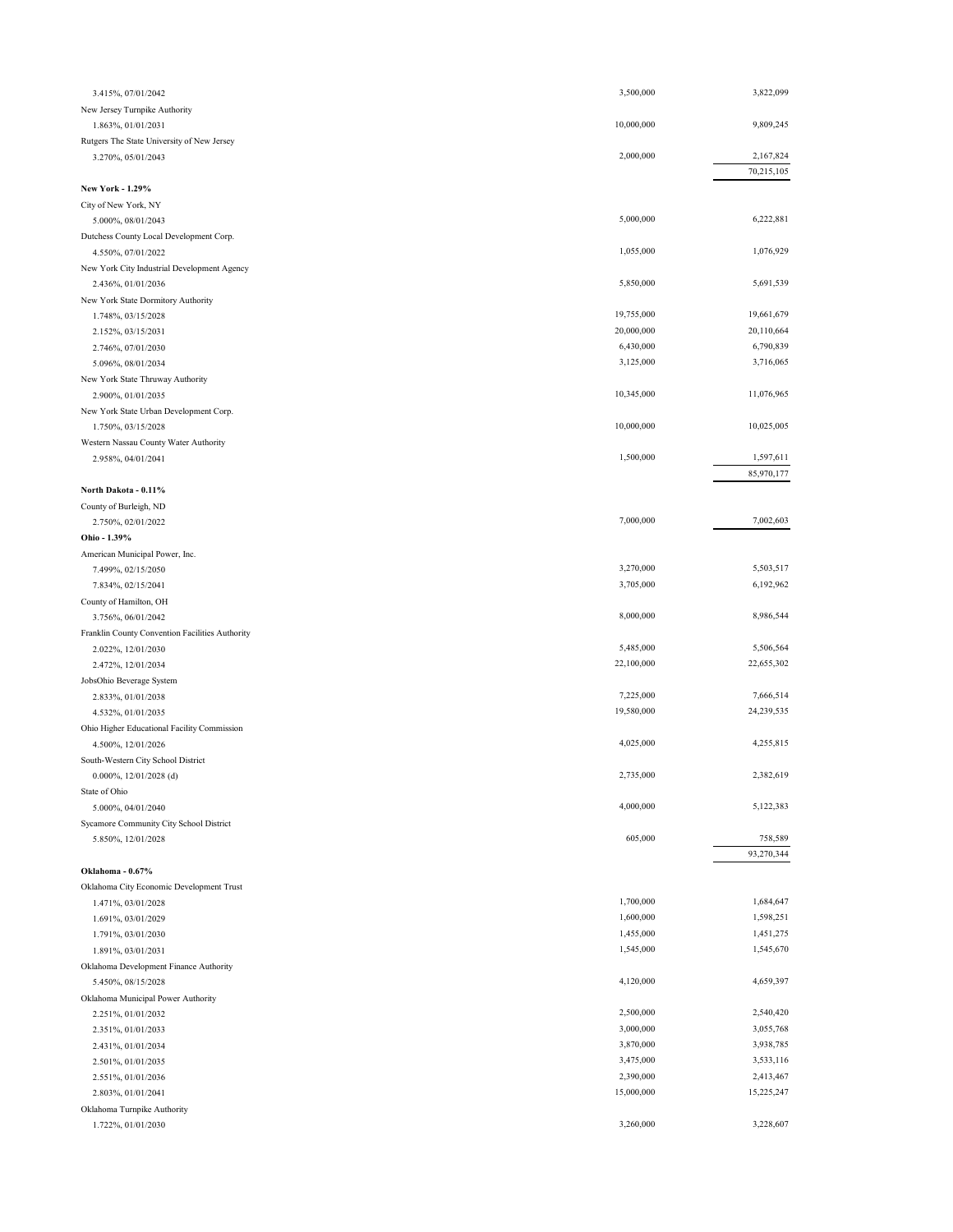|                                                          |                      | 44,874,650           |
|----------------------------------------------------------|----------------------|----------------------|
| Oregon - 0.06%                                           |                      |                      |
| Hospital Facilities Authority of Multnomah County Oregon |                      |                      |
| 1.250%, 06/01/2026                                       | 2,610,000            | 2,611,092            |
| Oregon Health & Science University                       |                      |                      |
| 2.850%, 07/01/2030                                       | 1,000,000            | 1,065,895            |
|                                                          |                      | 3,676,987            |
| Pennsylvania - 1.11%                                     |                      |                      |
| Berks County Industrial Development Authority            | 720,000              | 737,742              |
| 3.950%, 05/15/2024<br>4.450%, 05/15/2027                 | 800,000              | 843,061              |
| City of Philadelphia, PA                                 |                      |                      |
| 1.492%, 07/15/2028                                       | 3,725,000            | 3,667,412            |
| 1.618%, 07/15/2029                                       | 2,505,000            | 2,466,393            |
| 1.738%, 07/15/2030                                       | 2,250,000            | 2,198,190            |
| Commonwealth Financing Authority                         |                      |                      |
| 2.758%, 06/01/2030                                       | 4,500,000            | 4,715,441            |
| 2.758%, 06/01/2030                                       | 1,040,000            | 1,089,791            |
| 3.657%, 06/01/2038                                       | 5,820,000            | 6,740,969            |
| 3.807%, 06/01/2041                                       | 6,110,000            | 7,173,780            |
| 4.014%, 06/01/2033                                       | 3,775,000            | 4,331,268            |
| Montgomery County Industrial Development Authority       |                      |                      |
| 3.150%, 11/15/2028                                       | 10,000,000           | 10,044,692           |
| Pennsylvania Economic Development Financing Authority    |                      |                      |
| 2.502%, 06/15/2032                                       | 6,000,000            | 6,084,972            |
| Pennsylvania State University                            |                      |                      |
| 2.790%, 09/01/2043                                       | 21,505,000           | 22,465,672           |
| Union County Hospital Authority                          |                      |                      |
| 3.800%, 08/01/2023                                       | 570,000<br>1,060,000 | 587,852<br>1,169,997 |
| 4.400%, 08/01/2028                                       |                      | 74,317,232           |
| Puerto Rico - 0.48%                                      |                      |                      |
| Children's Trust Fund                                    |                      |                      |
| 5.375%, 05/15/2033                                       | 1,870,000            | 1,882,992            |
| Commonwealth of Puerto Rico                              |                      |                      |
| 3.650%, 07/01/2016 (g)                                   | 2,400,000            | 2,187,000            |
| 4.000%, $07/01/2021$ (g)                                 | 6,395,000            | 5,907,381            |
| 4.400%, 07/01/2020 (g)                                   | 3,240,000            | 2,968,650            |
| 8.000%, 07/01/2035 (g)                                   | 1,500,000            | 1,316,250            |
| GDB Debt Recovery Authority of Puerto Rico               |                      |                      |
| 7.500%, 08/20/2040                                       | 10,314,895           | 9,721,789            |
| Puerto Rico Highway & Transportation Authority           |                      |                      |
| 0.000%, 07/01/2026 (d)(e)                                | 7,000,000            | 5,283,320            |
| Puerto Rico Sales Tax Financing Corp. Sales Tax Revenue  |                      |                      |
| 0.000%, 07/01/2027 (d)                                   | 3,237,000            | 2,962,301            |
|                                                          |                      | 32,229,683           |
| Rhode Island - 0.12%                                     |                      |                      |
| Providence Public Building Authority                     | 6,365,000            | 7,910,407            |
| 5.000%, 09/15/2036<br>South Carolina - 0.19%             |                      |                      |
| Charleston Educational Excellence Finance Corp.          |                      |                      |
| 1.919%, 12/01/2030                                       | 5,000,000            | 4,989,689            |
| Commission of Public Works, City of Greer                |                      |                      |
| 5.500%, 09/01/2032                                       | 2,000,000            | 2,699,108            |
| South Carolina Jobs-Economic Development Authority       |                      |                      |
| 2.729%, 07/01/2030                                       | 5,015,000            | 5,176,535            |
|                                                          |                      | 12,865,332           |
| Tennessee - 0.34%                                        |                      |                      |
| Memphis-Shelby County Airport Authority                  |                      |                      |
| 5.000%, 07/01/2045                                       | 7,000,000            | 8,851,227            |
| Tennessee State School Bond Authority                    |                      |                      |
| 4.848%, 09/15/2027                                       | 12,000,000           | 14,034,950           |
|                                                          |                      | 22,886,177           |
| Texas - 5.37%                                            |                      |                      |
| Austin Achieve Public Schools, Inc.                      | 1,710,000            |                      |
| 5.750%, 06/15/2026                                       |                      | 1,712,137            |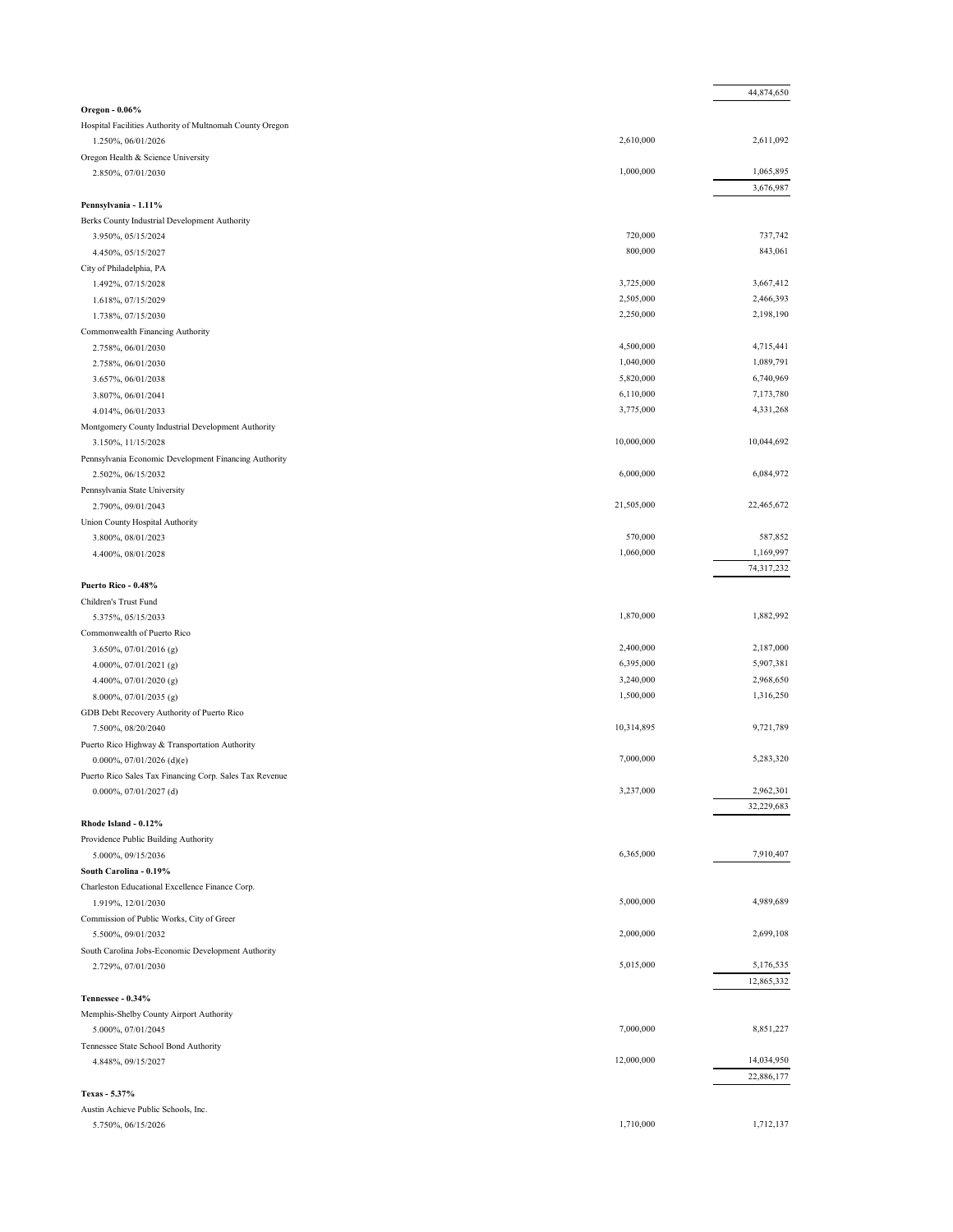|                                                                         |            | 359,322,614              |
|-------------------------------------------------------------------------|------------|--------------------------|
| 0.000%, 08/15/2030 (d)                                                  | 1,420,000  | 1,206,453                |
| White Settlement Independent School District                            |            |                          |
| 5.000%, 08/15/2031                                                      | 5,395,000  | 6,970,715                |
| 5.000%, 08/15/2030                                                      | 3,850,000  | 4,876,703                |
| United Independent School District, TX                                  |            |                          |
| 5.000%, 04/15/2049                                                      | 30,000,000 | 37,300,884               |
| Texas Water Development Board                                           |            |                          |
| 2.063%, 10/01/2038                                                      | 6,445,000  | 6,172,737                |
| 2.013%, 10/01/2037                                                      | 6,295,000  | 6,058,552                |
| 1.963%, 10/01/2036                                                      | 5,150,000  | 4,986,328                |
| Texas Transportation Commission                                         |            |                          |
| 8.250%, 07/01/2024                                                      | 23,340,000 | 23,553,750               |
| Texas Public Finance Authority                                          |            |                          |
| <b>Tarrant Regional Water District</b><br>1.550%, 09/01/2030            | 6,720,000  | 6,653,533                |
| 3.084%, 08/15/2041                                                      |            |                          |
| Stafford Municipal School District                                      | 1,000,000  | 1,099,747                |
| 4.100%, 01/01/2028 (a)                                                  |            |                          |
| Port of Beaumont Industrial Development Authority                       | 6,000,000  | 5,874,781                |
| 8.410%, 02/01/2030                                                      |            | 6,751,789                |
| 1.727%, 01/01/2028                                                      | 5,090,000  |                          |
| North Texas Tollway Authority                                           | 3,250,000  | 3,244,593                |
| 4.000%, $08/01/2020$ (e)(g)                                             |            |                          |
| New Hope Cultural Education Facilities Corp.                            | 220,000    | 83,600                   |
| 2.599%, 11/01/2037                                                      |            | 17,467,545               |
| Metropolitan Transit Authority of Harris County Sales & Use Tax Revenue | 17,015,000 |                          |
| 5.000%, 05/15/2046                                                      |            |                          |
| 5.000%, 05/15/2050                                                      | 8,875,000  | 12,665,887<br>11,071,665 |
| 5.000%, 05/15/2045                                                      | 10,310,000 |                          |
| Lower Colorado River Authority                                          | 7,160,000  | 8,853,155                |
| 2.994%, 11/01/2038                                                      | 15,100,000 | 15,891,089               |
| 2.454%, 11/01/2029                                                      | 4,500,000  | 4,640,080                |
| Dallas Fort Worth International Airport                                 |            |                          |
| 4.000%, 12/01/2028                                                      | 7,000,000  | 8,102,424                |
| Dallas Area Rapid Transit                                               |            |                          |
| 7.250%, 10/01/2042                                                      | 5,000,000  | 5,384,552                |
| Colony Economic Development Corp.                                       |            |                          |
| 5.985%, 02/01/2039                                                      | 13,020,000 | 18,811,423               |
| 5.718%, 02/01/2041                                                      | 5,645,000  | 8,004,205                |
| 5.000%, 02/01/2049                                                      | 6,650,000  | 8,340,931                |
| 5.000%, 02/01/2045                                                      | 2,150,000  | 2,715,042                |
| City of San Antonio, TX Electric & Gas Systems Revenue                  |            |                          |
| 7.375%, 08/15/2044                                                      | 3,500,000  | 3,705,147                |
| City of Irving, TX                                                      |            |                          |
| 6.880%, 01/01/2028                                                      | 2,130,000  | 2,426,266                |
| 2.385%, 07/01/2031                                                      | 15,000,000 | 15,372,214               |
| 2.085%, 07/01/2028                                                      | 10,000,000 | 10,172,020               |
| City of Houston, TX Airport System Revenue                              |            |                          |
| 6.290%, 03/01/2032                                                      | 920,000    | 1,169,158                |
| 5.538%, 03/01/2037                                                      | 4,100,000  | 5,667,831                |
| 5.508%, 03/01/2036                                                      | 4,900,000  | 6,625,932                |
| City of Houston, TX                                                     |            |                          |
| 6.018%, 08/15/2035                                                      | 3,000,000  | 4,093,074                |
| City of El Paso, TX                                                     |            |                          |
| 5.000%, 10/01/2045                                                      | 23,135,000 | 29,810,687               |
| City of Dallas, TX Waterworks & Sewer System Revenue                    |            |                          |
| $0.000\%, 02/15/2032$ (d)                                               | 15,000,000 | 11,543,193               |
| $0.000\%, 02/15/2031$ (d)                                               | 10,000,000 | 7,952,136                |
| City of Dallas, TX                                                      |            |                          |
| 5.000%, 11/15/2049                                                      | 13,250,000 | 16,740,575               |
| City of Austin, TX Electric Utility Revenue                             |            |                          |
| 5.134%, 08/15/2042                                                      | 2,500,000  | 3,473,115                |
| 4.794%, 08/15/2046                                                      | 1,515,000  | 2,076,966                |
| Board of Regents of the University of Texas System                      |            |                          |

**Utah - 0.56%**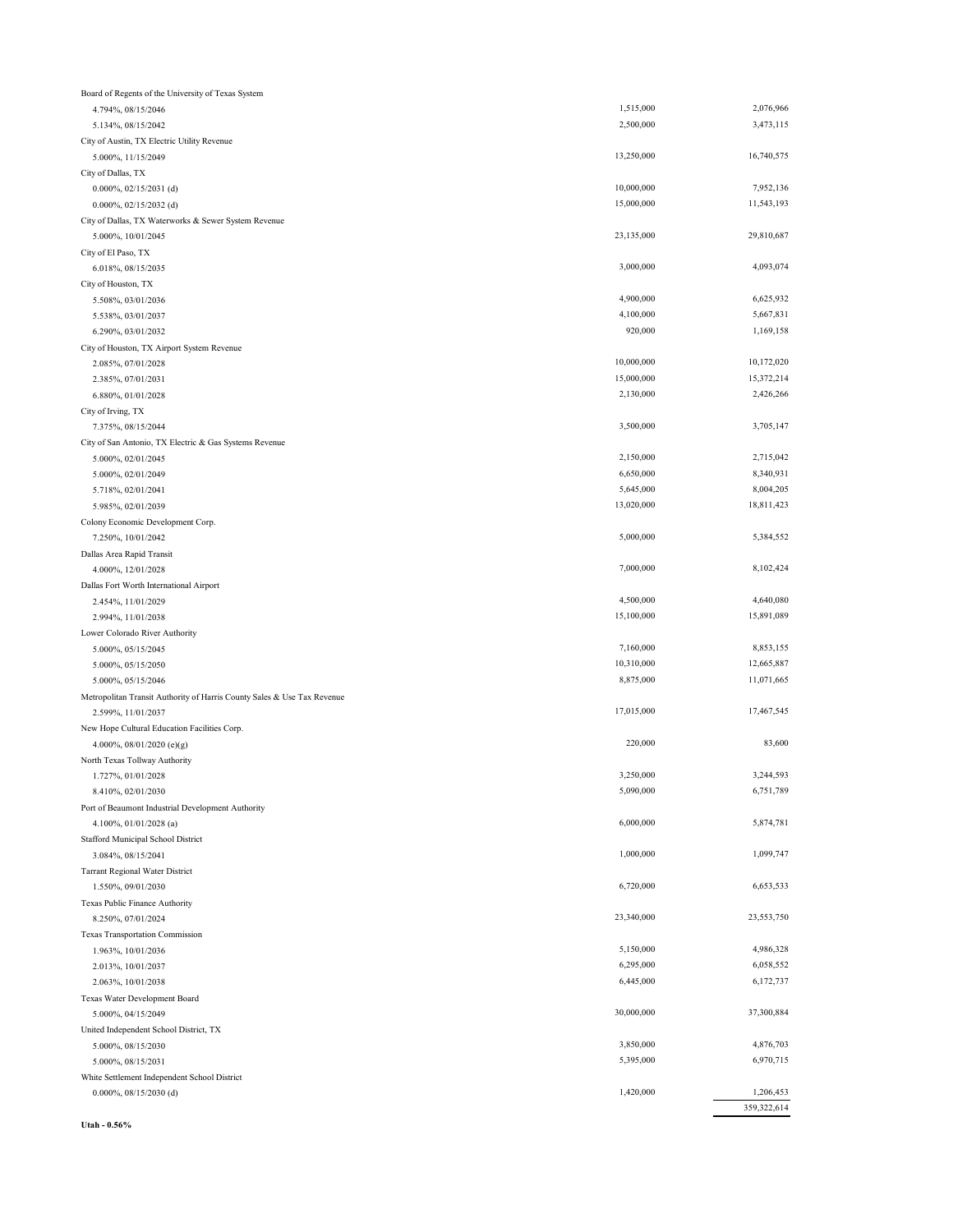| County of Salt Lake, UT Convention Hotel Revenue                                                   |             |               |
|----------------------------------------------------------------------------------------------------|-------------|---------------|
| 5.750%, 10/01/2047 (a)                                                                             | 5,000,000   | 5,383,653     |
| Salt Lake City Corp. Airport Revenue                                                               |             |               |
| 5.000%, 07/01/2046                                                                                 | 20,000,000  | 25,293,850    |
| Wildflower Improvement Association                                                                 |             |               |
| 6.625%, 03/01/2031 (a)(e)                                                                          | 6,682,236   | 6,689,072     |
|                                                                                                    |             | 37,366,575    |
| Virginia - 0.50%                                                                                   |             |               |
| City of Norfolk, VA                                                                                |             |               |
| 1.420%, 10/01/2029                                                                                 | 1,325,000   | 1,302,358     |
| County of Botetourt, VA                                                                            |             |               |
| 6.000%, 07/01/2044                                                                                 | 4,485,000   | 4,945,861     |
| Hampton Roads Transportation Accountability Commission                                             | 17,770,000  | 22,565,114    |
| 5.000%, 07/01/2045                                                                                 |             |               |
| Virginia Commonwealth Transportation Board<br>5.350%, 05/15/2035                                   | 3,755,000   | 4,650,451     |
|                                                                                                    |             | 33,463,784    |
| Washington - 1.41%                                                                                 |             |               |
| <b>NJB</b> Properties                                                                              |             |               |
| 5.510%, 12/01/2036                                                                                 | 7,990,000   | 10,205,084    |
| Pierce County School District No. 10 Tacoma                                                        |             |               |
| 2.357%, 12/01/2039                                                                                 | 11,560,000  | 11,563,259    |
| Port of Seattle, WA                                                                                |             |               |
| 5.000%, 08/01/2046                                                                                 | 22,365,000  | 28,376,508    |
| Spokane Public Facilities District                                                                 |             |               |
| 1.826%, 12/01/2029                                                                                 | 2,000,000   | 2,004,072     |
| 1.996%, 12/01/2030                                                                                 | 1,950,000   | 1,971,215     |
| State of Washington                                                                                |             |               |
| 5.000%, 02/01/2042                                                                                 | 25,000,000  | 31,872,795    |
| Washington State Housing Finance Commission                                                        |             |               |
| 3.000%, 01/01/2025 (a)                                                                             | 8,260,000   | 8,260,000     |
|                                                                                                    |             | 94,252,933    |
| West Virginia - 0.07%                                                                              |             |               |
| Tobacco Settlement Finance Authority                                                               |             |               |
| 2.701%, 06/01/2030                                                                                 | 4,770,000   | 4,839,757     |
| Wisconsin - 0.18%                                                                                  |             |               |
| Milwaukee Redevelopment Authority                                                                  | 1,000,000   | 584,425       |
| 0.000%, 04/01/2039 (d)<br>Public Finance Authority                                                 |             |               |
| 4.153%, 05/15/2031                                                                                 | 3,635,000   | 4,241,226     |
| 5.000%, 05/15/2032 (a)                                                                             | 1,275,000   | 1,388,968     |
| 9.000%, 06/01/2029 (a)(e)                                                                          | 5,750,000   | 5,761,216     |
|                                                                                                    |             | 11,975,835    |
| TOTAL MUNICIPAL BONDS (Cost \$2,139,476,847)                                                       |             | 2,192,557,907 |
|                                                                                                    |             |               |
| <b>GOVERNMENT SECURITIES &amp; AGENCY ISSUES - 0.07%</b>                                           |             |               |
| United States International Development Finance Corp.                                              |             |               |
| 1.320%, 03/15/2035                                                                                 | 5,000,000   | 4,847,267     |
| TOTAL GOVERNMENT SECURITIES & AGENCY ISSUES (Cost \$5,000,000)                                     |             | 4,847,267     |
|                                                                                                    |             |               |
| US GOVERNMENT NOTES/BONDS - 3.45%                                                                  |             |               |
| United States Treasury Notes/Bonds                                                                 |             |               |
| 1.250%, 04/30/2028                                                                                 | 100,000,000 | 99,621,094    |
| 2.875%, 05/15/2028                                                                                 | 50,000,000  | 54,851,563    |
| 1.250%, 05/31/2028                                                                                 | 25,000,000  | 24,894,531    |
| 1.125%, 08/31/2028                                                                                 | 26,250,000  | 25,867,529    |
| 1.875%, 02/15/2041                                                                                 | 25,000,000  | 25,096,680    |
| TOTAL US GOVERNMENT NOTES/BONDS (Cost \$229,964,722)                                               |             | 230, 331, 397 |
|                                                                                                    |             |               |
| SHORT-TERM INVESTMENTS - 2.39%<br>First American Government Obligations Fund - Class X, 0.026% (k) | 159,700,047 | 159,700,047   |
| TOTAL SHORT-TERM INVESTMENTS (Cost \$159,700,047)                                                  |             | 159,700,047   |
|                                                                                                    |             |               |
|                                                                                                    |             |               |
| Total Investments (Cost \$6,694,970,448) - 100.11%                                                 |             | 6,695,647,241 |

**Liabilities in Excess of Other Assets - (0.11)%**

 **(7,246,372)**